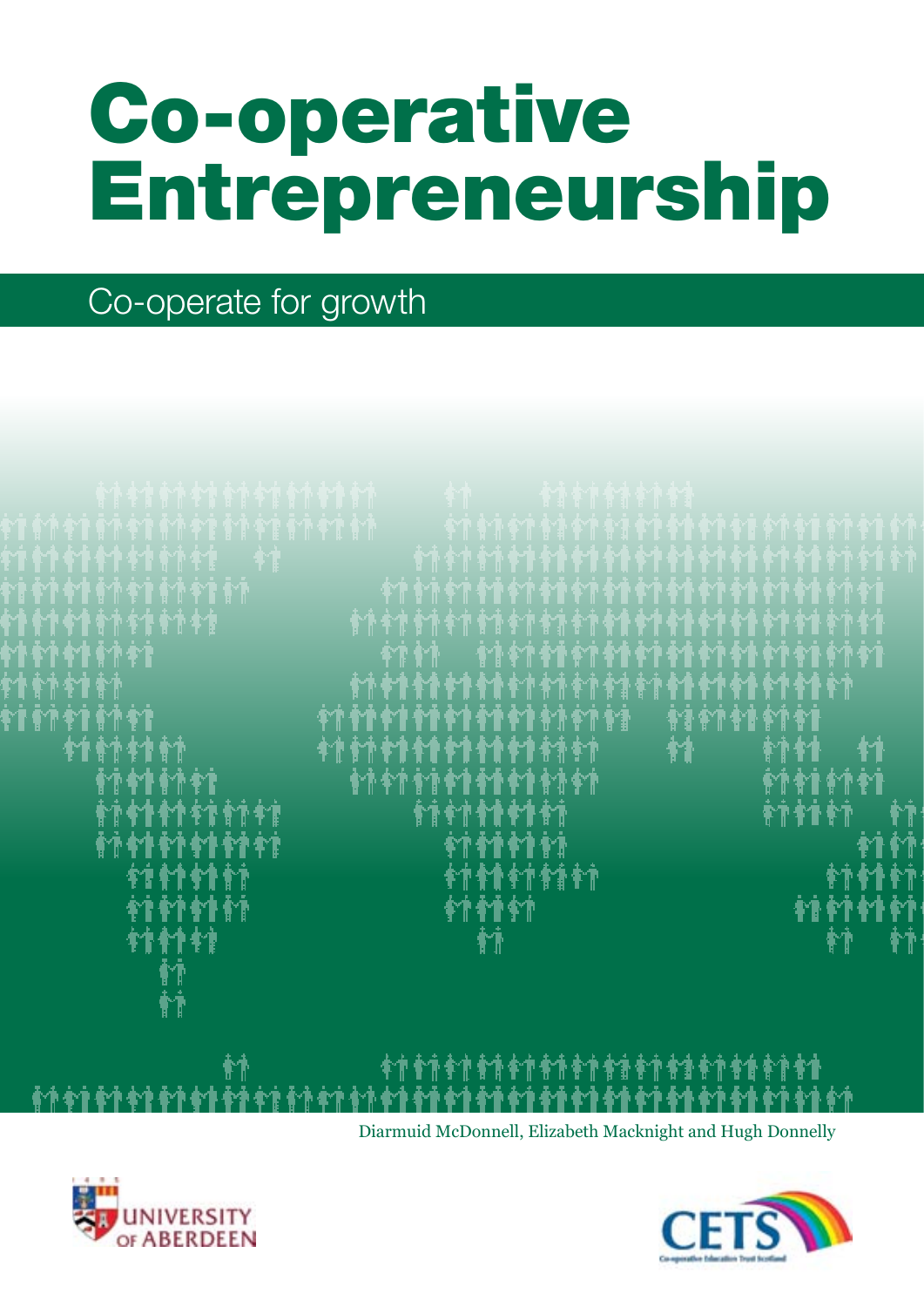### **Co-operative Entrepreneurship: Co-operate for growth**

A CETS Resource published with the support of the Scottish Government and the Economic and Social Research Council.

#### @000

Co-operative Entrepreneurship is licensed under a [Creative Commons Attribution-ShareAlike 3.0](http://creativecommons.org/licenses/by-sa/3.0/)  [Unported License](http://creativecommons.org/licenses/by-sa/3.0/).

Users are free to copy, distribute and transmit this work, as well as adapt it, as long as the following conditions are met:

- Attribution You must attribute the work in the manner specified by the author or licensor (but not in any way that suggests that they endorse you or your use of the work).
- Share Alike If you alter, transform, or build upon this work, you may distribute the resulting work only under the same or similar license to this one.

Co-operative Entrepreneurship is open access, meaning it is free to download online.

Copyright © Diarmuid McDonnell, Elizabeth Macknight, and Hugh Donnelly

The publisher has no responsibility for the persistence or accuracy of URLs for any external or third-party internet websites referred to in this book, and does not guarantee that any content on such websites is, or will remain, accurate or appropriate.

First published 2012

ISBN 978-0-9555342-4-9

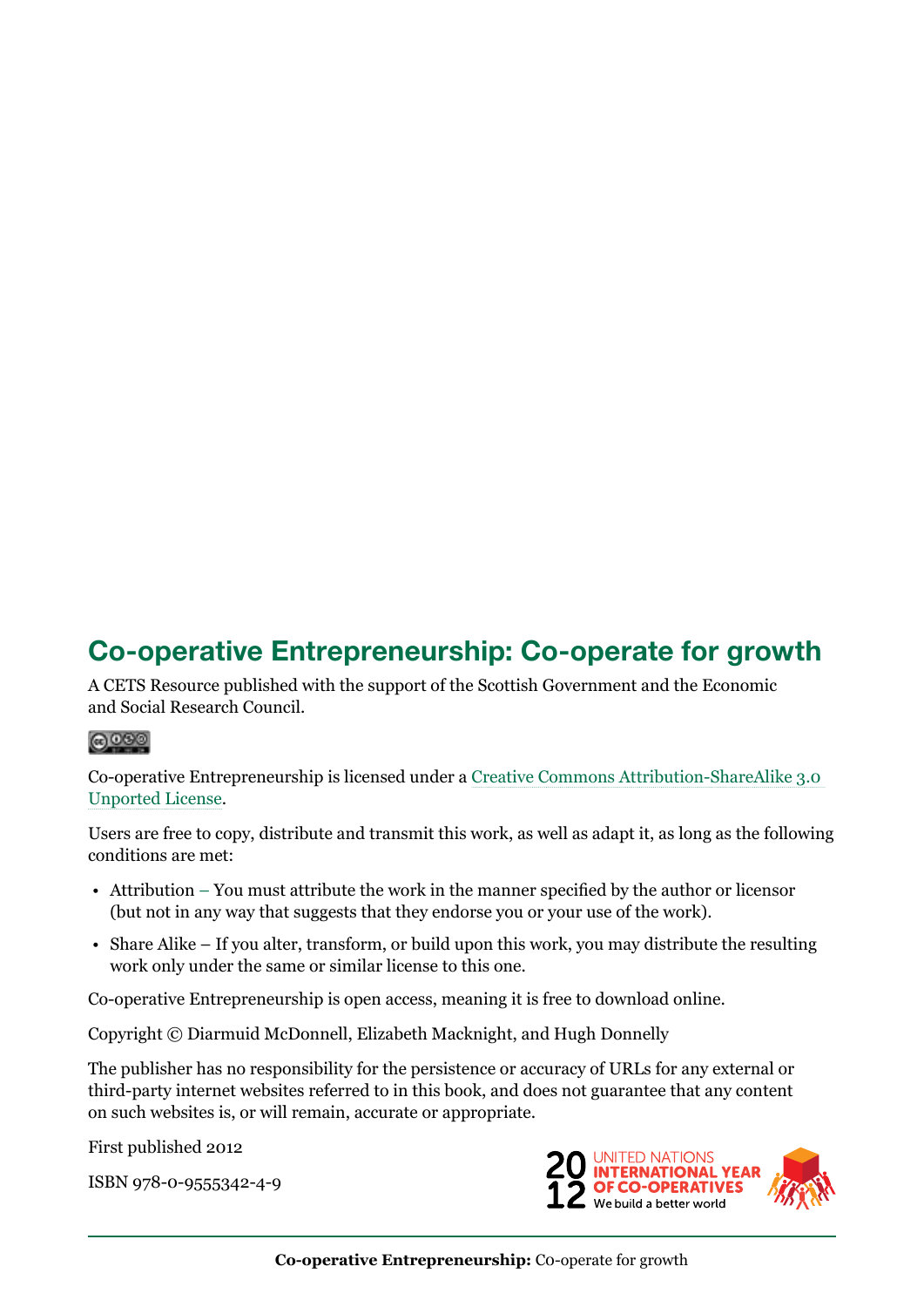# Contents

| List of tables and figures            | ii                                                                    |              |
|---------------------------------------|-----------------------------------------------------------------------|--------------|
| Acknowledgements                      |                                                                       | iii          |
| Guide to the resource                 |                                                                       | iv           |
| Preface                               |                                                                       | $\mathbf{V}$ |
| Why should you set up a co-operative? |                                                                       | $\mathbf{1}$ |
| 1.                                    | Co-operatives and entrepreneurship: what's the big idea?              | 3            |
| 2.                                    | Business models and planning: co-operate to succeed                   | 13           |
| 3.                                    | Legal, governance and finance: putting your house in order            | 27           |
| 4.                                    | Managing and leading: co-operative skills for learning, life and work | 37           |
| The road ahead                        |                                                                       | 45           |
| Glossary                              |                                                                       | 46           |
| Key web resources                     |                                                                       | 49           |
| Select bibliography                   |                                                                       | 50           |
| Index                                 |                                                                       | 53           |
|                                       |                                                                       |              |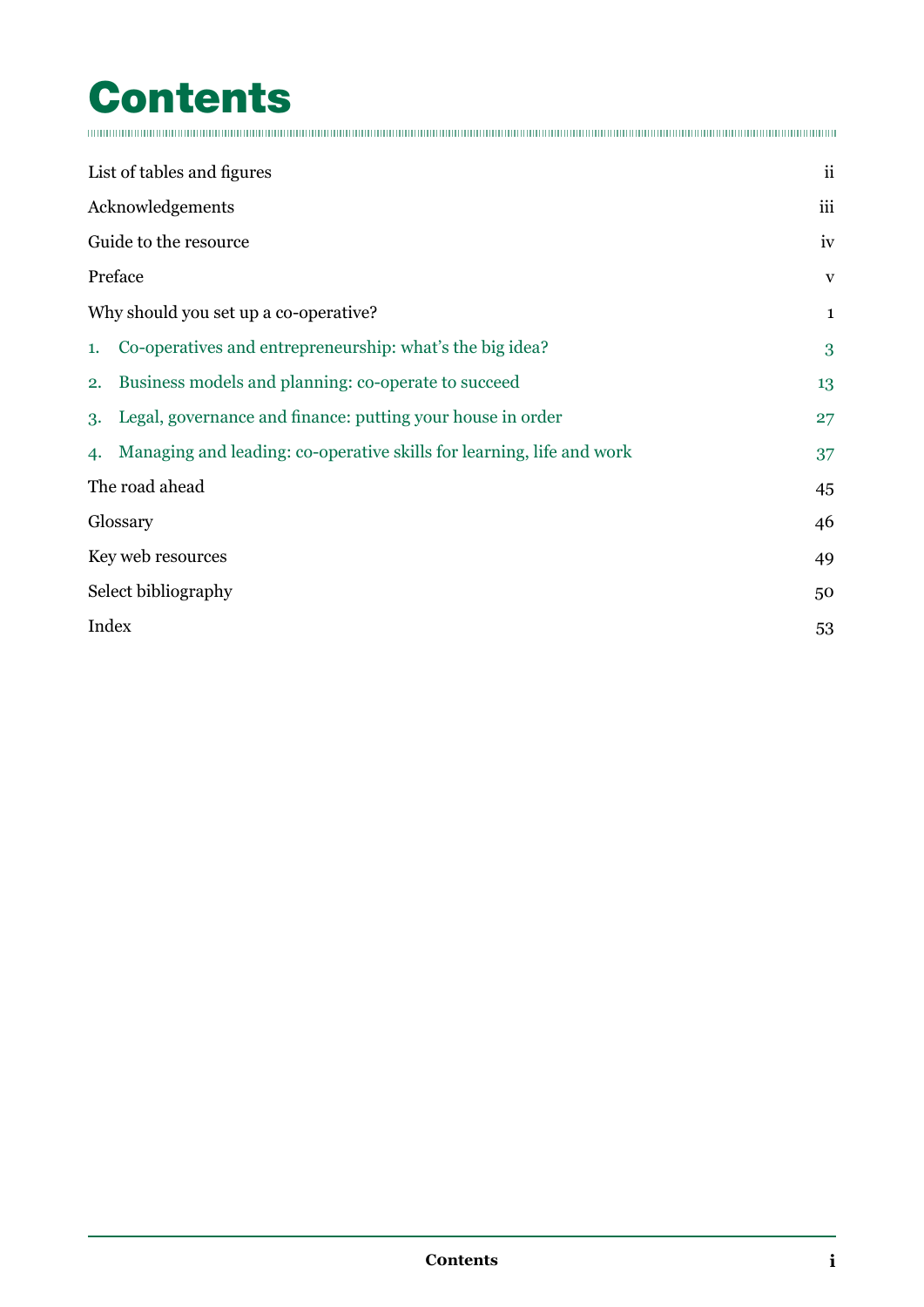# <span id="page-3-0"></span>List of tables and figures

| Table 1  | Conducting a needs assessment                        | 16 |
|----------|------------------------------------------------------|----|
| Table 2  | Summary of the key features of different legal forms | 31 |
| Table 3  | Sources of finance                                   | 32 |
|          |                                                      |    |
| Figure 1 | The co-operative business model                      | 17 |
| Figure 2 | Consortium model                                     | 19 |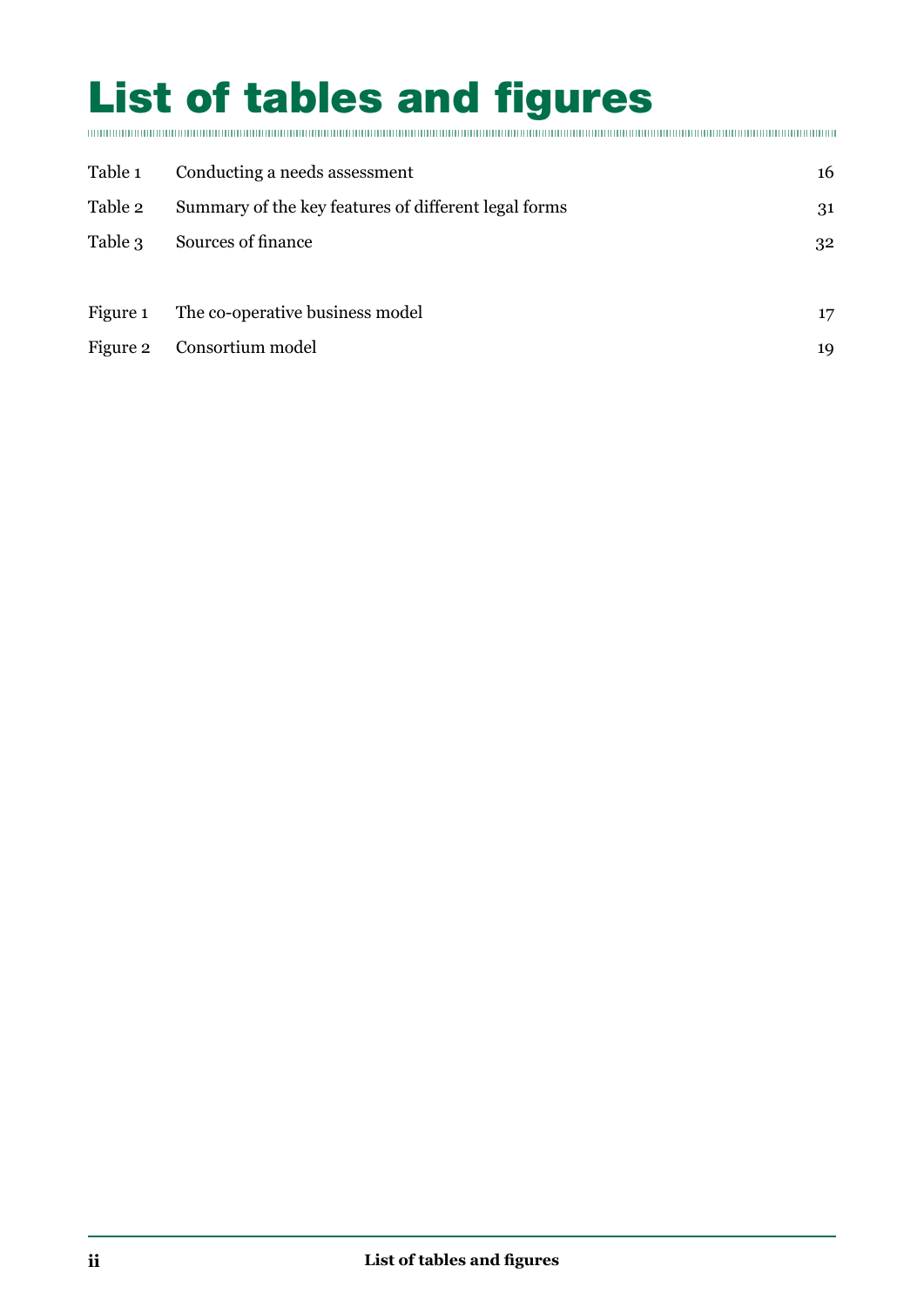# <span id="page-4-0"></span>Acknowledgements

The authors thank the Scottish Government and the Economic and Social Research Council for generous sponsorship of the Knowledge Transfer Partnership (KTP) grant which facilitated the research for this publication. We are also grateful to Scotmid, Co-operative Development Scotland, and The Co-operative Group for their important financial contributions. The guidance and enthusiasm of Robin Brown, Manager of the KTP North of Scotland Centre, was crucial at every stage of establishing the Partnership. We deeply appreciate Robin's ongoing support and Sarah Stott's cheerful handling of the KTP administration. Gerry Black, Senior KTP Adviser for Scotland, has been critically engaged in helping us to achieve optimal outcomes for the Partnership. Gerry's perspective on our work has been extremely valuable. Thanks to Martin Meteyard for critiquing the content, in particular the legal and organisational elements of the text. Michelle Lile at graphics.coop brought creative and professional skills to the design of the book.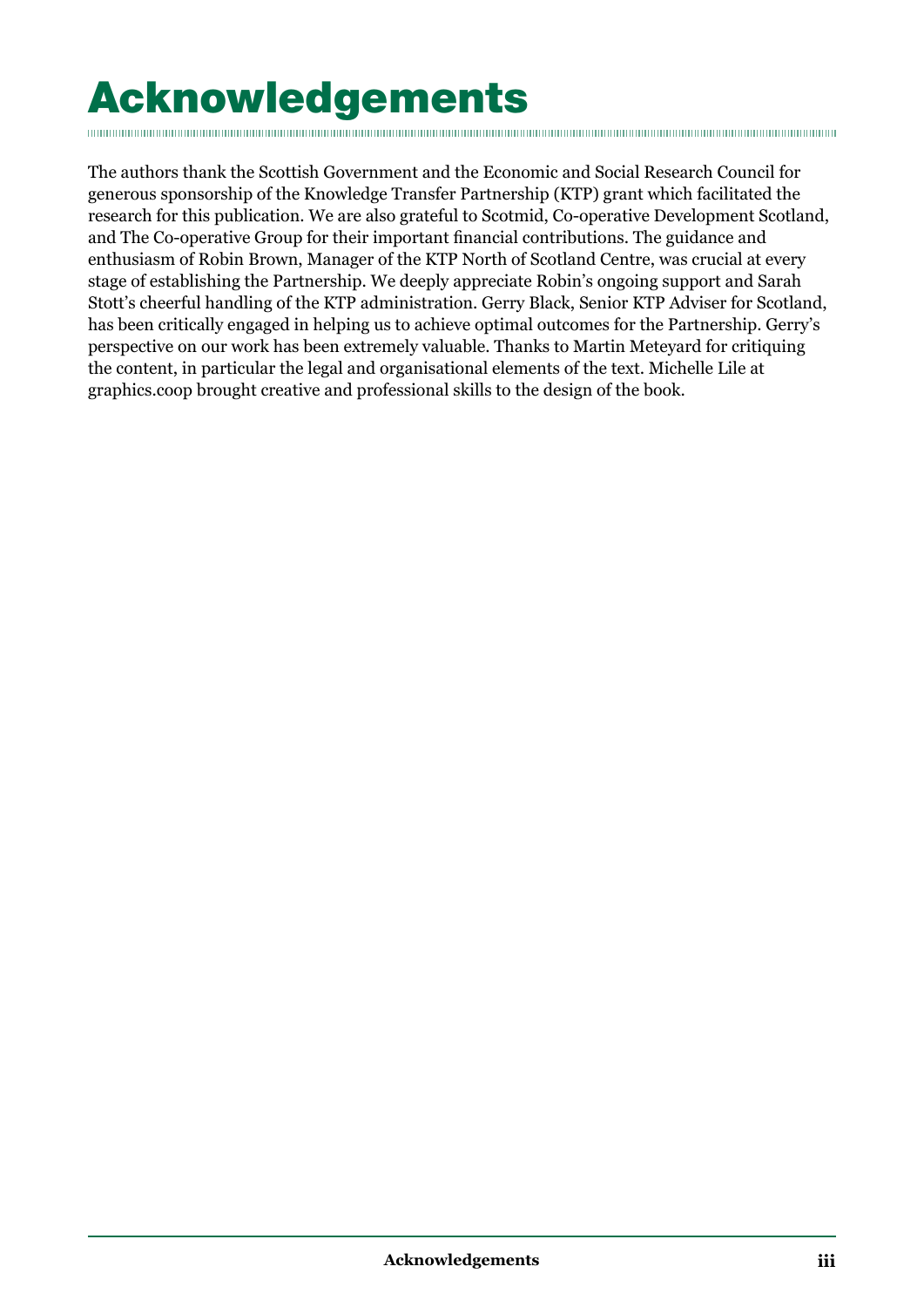## <span id="page-5-0"></span>Guide to the resource

This resource provides an informative practical guide to the process of establishing a co-operative enterprise. It is designed for student and graduate entrepreneurs, or indeed anyone with a business idea who is interested in the co-operative model of enterprise.

- Chapter 1 explains the unique features that make an organisation a co-operative.
- • Chapter 2 looks at the initial stages of new venture creation, focusing in particular on business planning and models, and organisational design.
- Chapter 3 provides an overview of the legal forms relevant to co-operatives, as well as a discussion of financial considerations. The chapter concludes with an analysis of the governance system adopted by co-operatives.
- Chapter 4 offers advice on strategic issues facing co-operatives post-start-up, in particular leadership, education, and networks.

To obtain maximum value from the learning experience associated with this resource, readers are encouraged to use the specifically developed virtual learning environment (VLE) at <http://cets.coop/moodle/>. A range of learning and teaching materials are provided, including:

- • Additional case studies
- • Business development guides
- • Tools and techniques relevant to each chapter
- Links to relevant websites

| Available courses                         |                                                                                                                                                                                                                                                                                       | Walcome to the Ca-apenative<br>Education Trust Scotland's                                                                                     |
|-------------------------------------------|---------------------------------------------------------------------------------------------------------------------------------------------------------------------------------------------------------------------------------------------------------------------------------------|-----------------------------------------------------------------------------------------------------------------------------------------------|
| <b>Democratic Enterprise</b>              | Democratic Enterprise is feaching and learning resource<br>التجنبة<br>pack on democratic models of exterprise designed for use<br>in andergraduate courses.<br>Users do not need to register to utilize this resource:<br>simply login as a quest to receive full access to this VLE. | transporting promoted laudest<br>(VLE). This VLE centains<br>supporting resources for<br>saws of our secondary and<br>higher education taxts. |
|                                           | the con-<br>$-44$                                                                                                                                                                                                                                                                     | Calendar.<br>January 2012                                                                                                                     |
| Co-operative Enterpreneurship             | Co-operative Entrepreneuration is a guida for graduates and students who wish by<br>learn about the nature and process of establishing a co-operative enterprise.<br>Scribts around human and he shiftested.                                                                          | $38 - 38$ $37 - 38$<br><b>JR 30 194</b>                                                                                                       |
| 9GA Qualification in Co-operative Studies | CETS spectally designed situal teaming environment /vLE) for cluderity<br>undertaking an EQA gratification in Co-operative Studies. This site contains a<br>number of supporting resources for students and teachers allne.                                                           |                                                                                                                                               |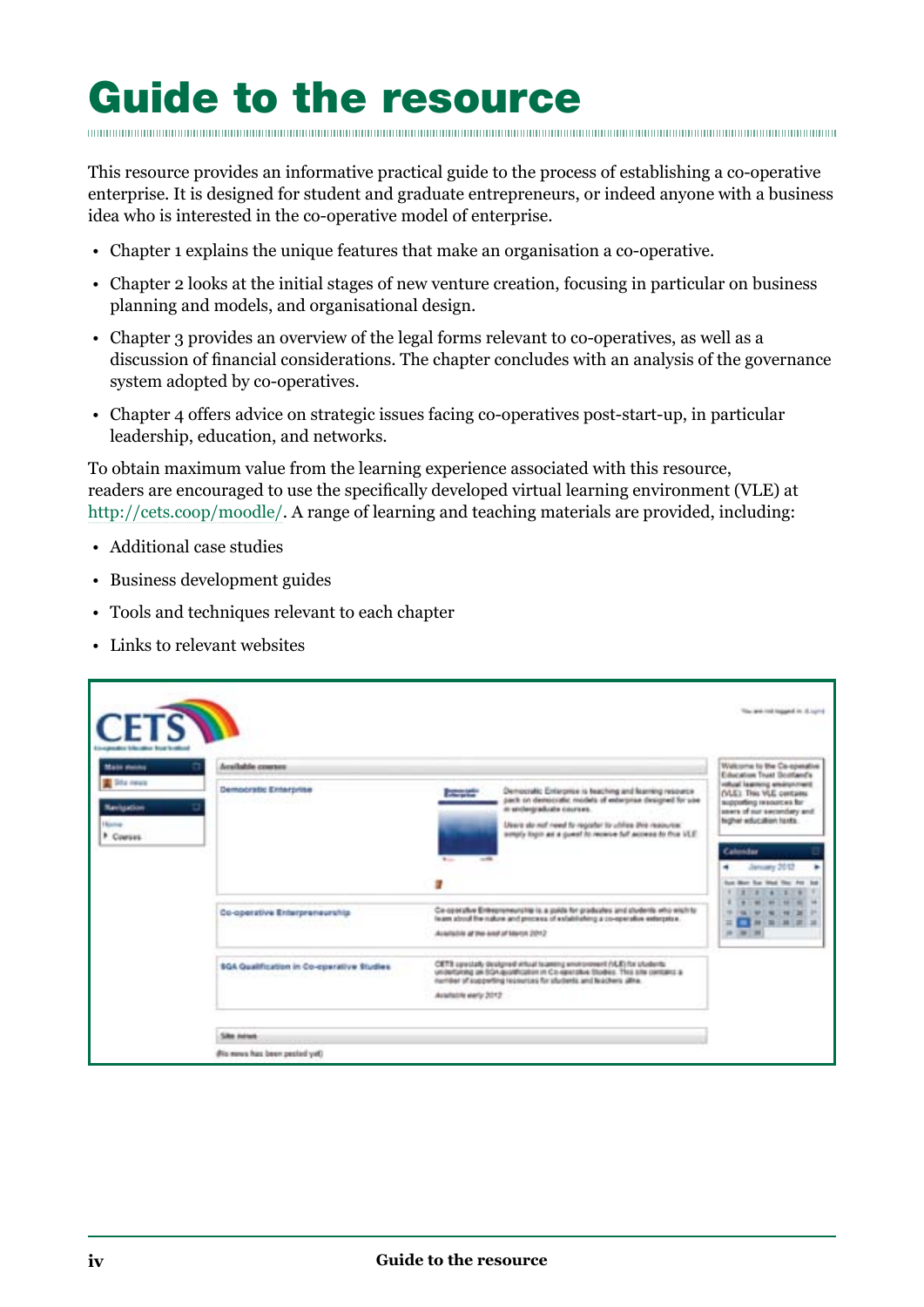<span id="page-6-0"></span>

I am a hill walker and enjoy many hours climbing Scottish munroes. I like the proverb; 'to go fast, walk alone; to go far, walk together'. It is as true in business as it is up in the hills.

Co-operatives and employee-owned businesses are a powerful way of people working together to achieve shared goals. Co-operative Development Scotland (CDS) is actively promoting these models as a route to sustainable economic growth.

If you are looking to establish your own venture working with others to gain scale and share risks … or you wish to work with others in a business that you all own … or you have an idea for a community owned business … co-operative models offer you an innovative solution.

We believe that there is significant scope for their wider adoption in Scotland. In Emilia Romagna, the most prosperous region in Italy, co-operatives account for 40 per cent of gross domestic product (GDP).

As such, we are delighted to support the creation of this resource. We very much hope that it will be widely used by students in further and higher education – guiding you on the journey to establish your new venture.

I wish you every success.

**Sarah Deas Chief Executive Co-operative Development Scotland**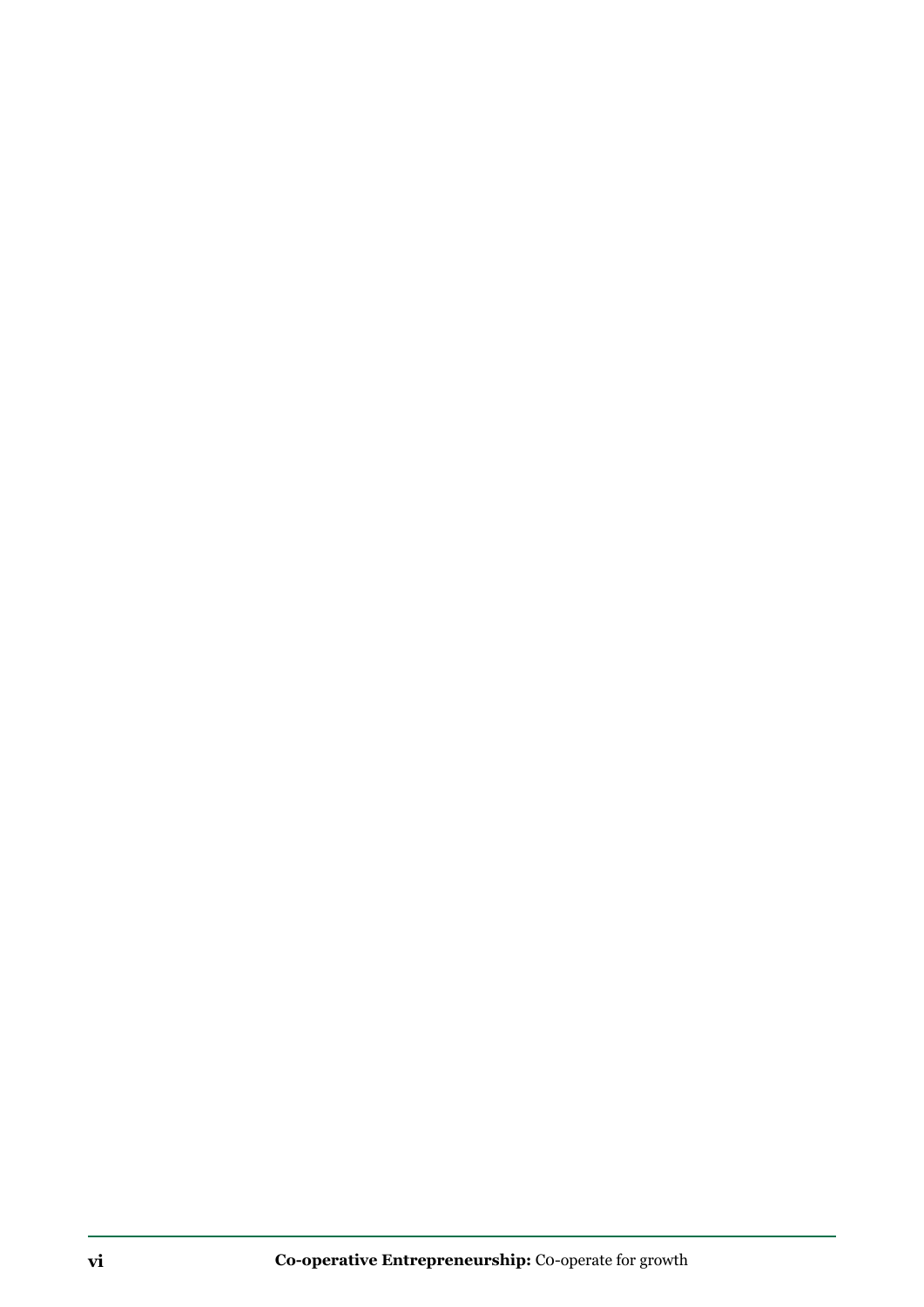# <span id="page-8-0"></span>Why should you set up a co-operative?

During a time of economic downturn and high unemployment, particularly among young people, society needs innovative strategies to generate growth. Co-operatives are one strategy based on fairness, democracy, and equality. This business model has a global track record in helping communities become sustainable and achieving more equitable distribution of wealth.

One of the most pressing problems facing communities around the world is the lack of opportunities for young people. The era of 'a job for life' has ended. Today's students and graduates know that their future employment may well depend upon creating their own job. The primary aim of this book is to inform young people of the benefits of establishing a co-operative or employeeowned enterprise and to provide them with the necessary knowledge and tools for doing so.

For students, this text provides an alternative to the standard guides to setting up an enterprise. A useful educational resource in the classroom, this text also shows what is required to establish a co-operative enterprise 'in the real world', and not just for a university project. There are many student co-operatives pursuing imaginative activities on campuses all over the world. Some provide affordable housing to their members. Others ensure that members have access to organic and locally sourced fruit and vegetables, or enable members to purchase expensive textbooks at reasonable prices. It is even possible to set up a co-operative that democratically manages a mutual fund for nights out.

For graduates, this text offers ideas for working with like-minded individuals to create employment. It also explains where to go for advice and assistance to translate commercial ideas into real businesses. The co-operative option is a road that is well-travelled, even if its success stories are far less known to the general public than those of capitalist entrepreneurs. This text contains numerous examples of co-operative success stories to highlight the benefits that can be achieved through collective action: from a worker co-operative established by three computer science graduates, to a group of media, marketing and journalism professionals who use a cooperative consortium to tender for bigger contracts, to a jewellery making business that recently became employee-owned. The co-operative option allows graduates to share risk and reward, to combine complementary skills, and to achieve the scale and capacity essential for operating effectively in the market.

For young people struggling under the weight of debt, facing a long stretch of unemployment or unfulfilling jobs, or simply searching for a better way of doing business, the co-operative model of enterprise offers alternatives based on self-help and self-responsibility. It combines democratic processes with economic performance. It aligns ethical sustainable behaviour with innovation and growth. Co-operative enterprise does not pretend to be a cure for all ills. But it does offer hope and practical solutions for building a fairer world. Now is the time for this 'invisible giant' to become better recognised and understood.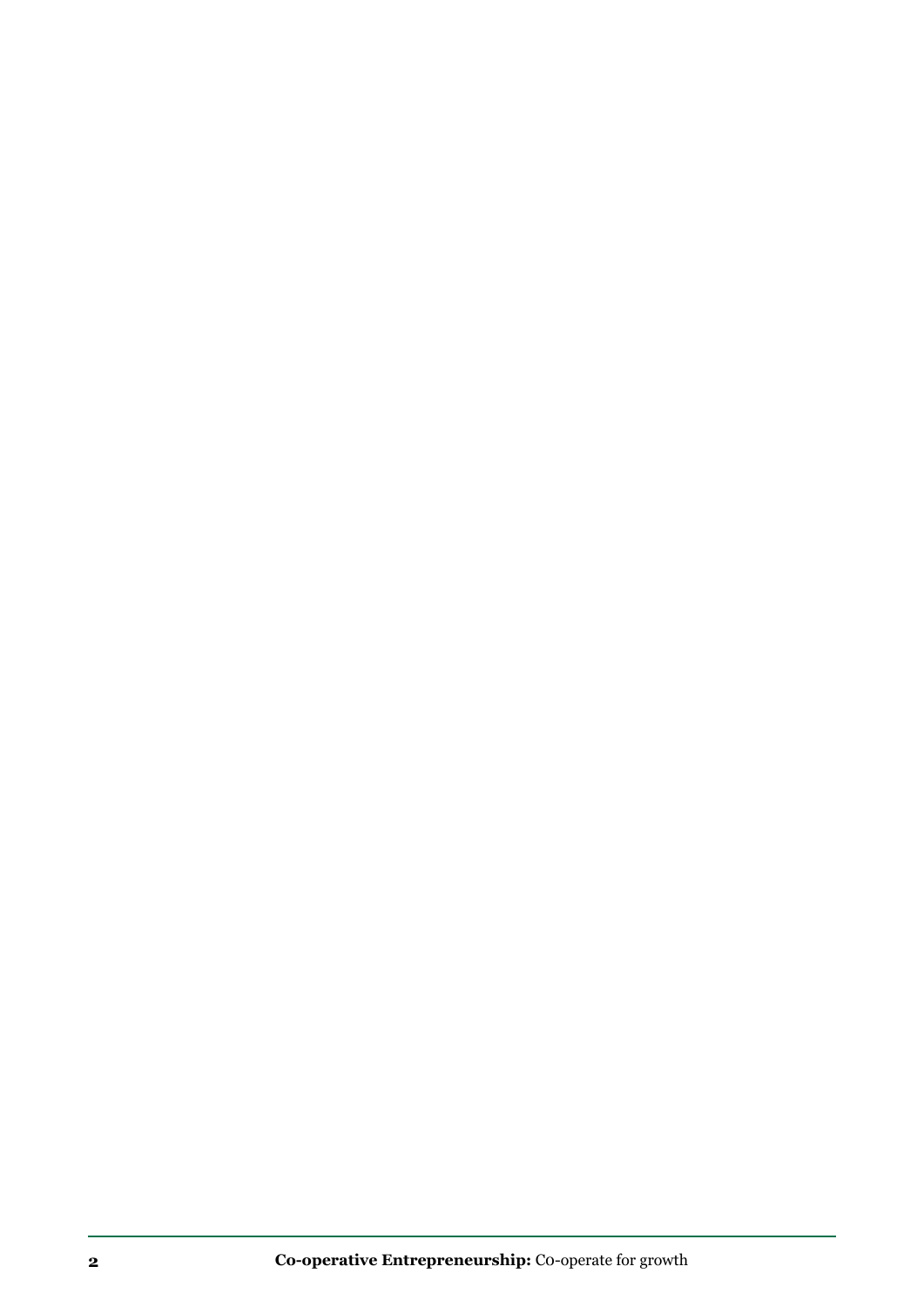# <span id="page-10-0"></span>Co-operatives and entrepreneurship: what's the big idea?

'I had a need for employment, an interest in social justice, food and drink, its relationship to health, and the environment.'

Stephen Kelly, co-founder of Highland Wholefoods

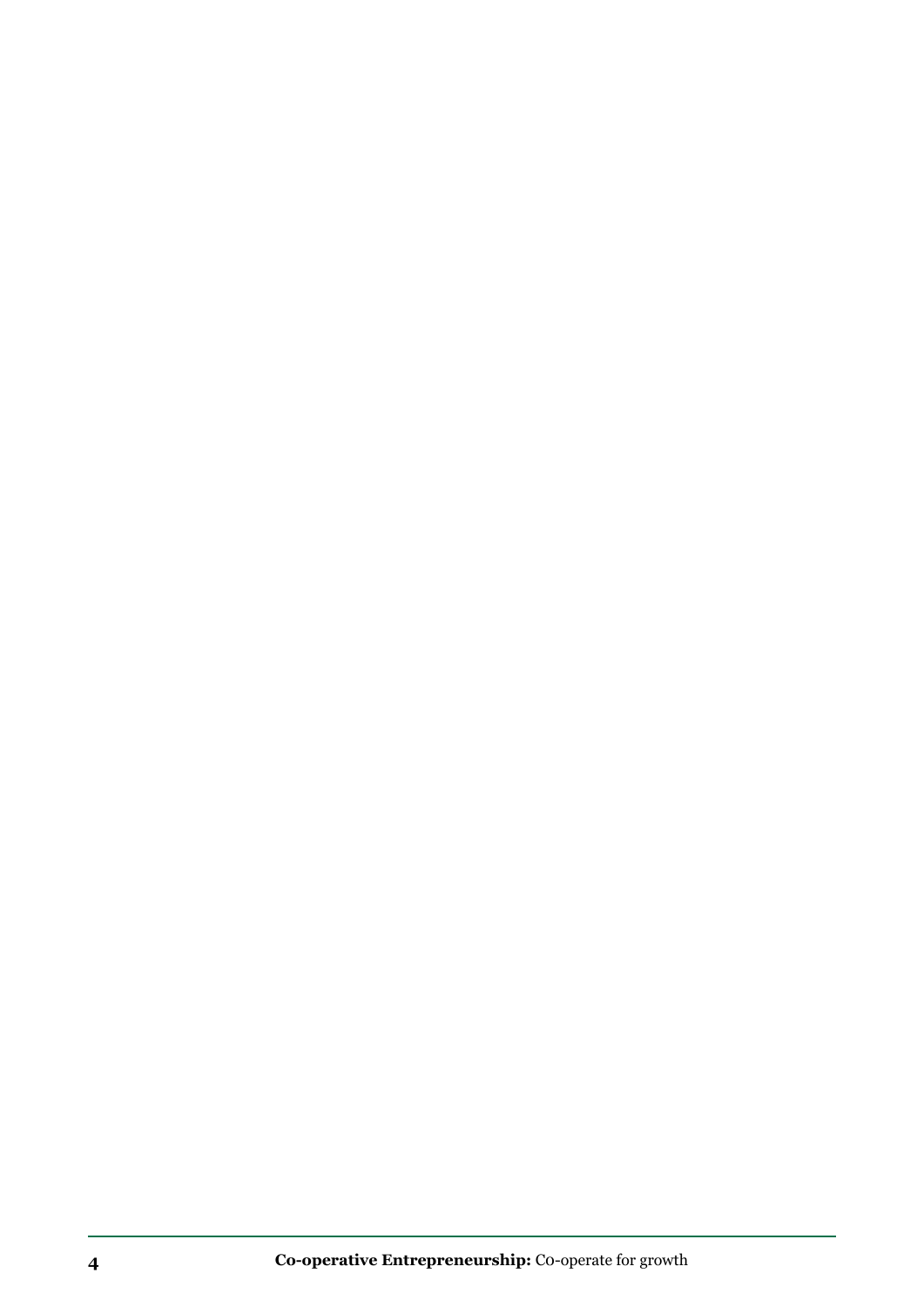# 1. Co-operatives and entrepreneurship: what's the big idea?

# Co-operative entrepreneurship

Co-operative entrepreneurship is a form of joint entrepreneurship. Broadly speaking this means that there is more than one entrepreneur involved in the creation of a new venture.<sup>1</sup> A more accurate definition of co-operative entrepreneurship is the establishment of a co-operative enterprise. That is what this text is all about.

Co-operative entrepreneurship has a number of advantages which will be explained in the following pages. Perhaps the greatest advantage is the ability of the participating entrepreneurs to combine different skills and competencies.<sup>2</sup> Central to the success of co-operative entrepreneurship is the relationship between the entrepreneurs.

# What do you need to be a co-op entrepreneur?

Co-operative entrepreneurs set up businesses. To do this they require many of the same characteristics which other non co-op entrepreneurs tend to possess naturally or to develop by engaging in business activity. For example, most entrepreneurs display determination, a capacity to innovate and 'think outside the box', a willingness to take risks, and good communication skills to promote their ideas to others. Owing to the unique characteristics of co-operative enterprises, co-op entrepreneurs also need to possess a few specific traits and attributes to be able to establish these types of businesses:

- • A commitment to working democratically and for the good of the collective, rather than purely for personal gain;
- A willingness to share risks and rewards with other members;
- • An understanding of and commitment to the co-operative values and principles;
- An understanding of how co-operation adds value to the business.

Co-operative entrepreneurship becomes possible when there is a group of like-minded individuals who have a need that is not being met by other companies. Co-operative entrepreneurs work together, not in isolation.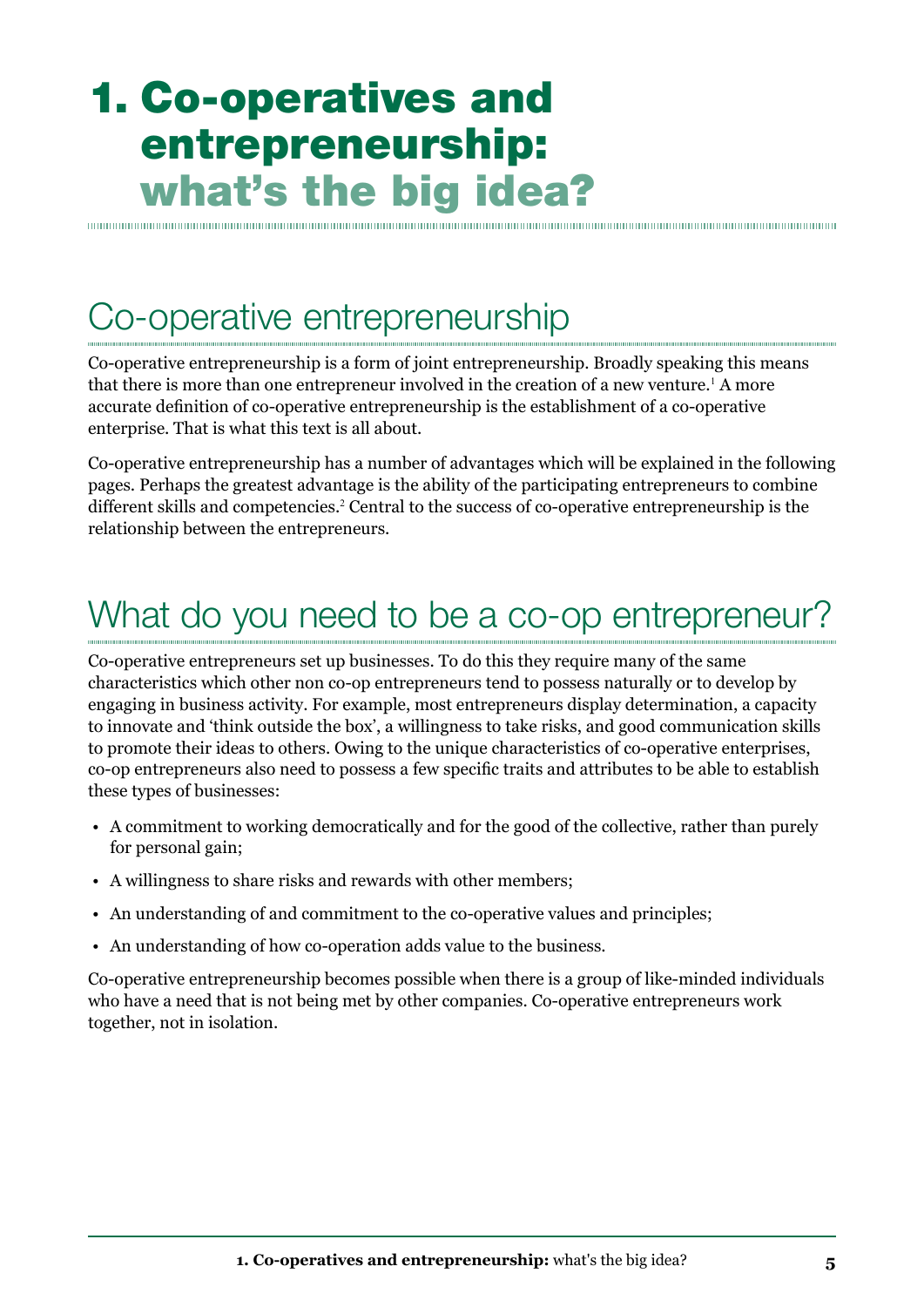# Co-operatives 101

First and foremost, as businesses, co-operatives are subject to the same market and economic forces that affect all models of enterprise.<sup>3</sup> Financial management and analysis, product marketing, supply chain, efficient processes and operations, competent personnel, are important to all businesses, including co-operatives. Yet co-operatives are unique businesses. They distinguish themselves from other models of enterprise in three key areas: ownership, governance and beneficiary (that is, who primarily benefits from the business, especially in terms of profit). In essence, co-operatives have members who are not only the users of the business' goods or services, but also the owners. Members control and share in the surplus generated.

The purpose of a co-operative is to provide maximum benefit to its members by engaging in economic activities or, to put it another way, by intervening in the market.<sup>4</sup> Member benefits can be defined in economic, social, and psychological terms; there is usually a mix of these for most members. For example, a co-operative may provide food produce at low cost for its members, as well as supporting social initiatives in the members' community. Many co-operatives also seek to achieve environmental objectives at the request of their members (for example, the growing number of renewable energy co-operatives). This focus on providing maximum benefits of various kinds to members contrasts with the focus in the investor-owned model of enterprise where shareholder benefits are defined exclusively in economic terms.<sup>5</sup>

It is important to understand that co-operatives are formed to achieve a mutual objective; the entrepreneurs who set up the business and members who join subsequently must believe that they can achieve more collectively than individually. Make sure you ask yourself whether this commitment to working together exists before continuing with your co-operative business idea.

Another important concept to understand at the beginning of the entrepreneurial process is the nature of risk and reward in co-operatives. Entrepreneurs (and subsequently, shareholders) who establish investor-owned companies generally bear all of the risk and appropriate all of the reward (usually in the form of profit). Co-operatives are different in that risk and reward are shared more equitably (and sometimes equally) amongst the founders. This is especially true in relation to the distribution of surplus – see the Beneficiary section. Budding entrepreneurs should realise that the sharing of risk is an important advantage embedded in the process of setting up a co-operative.

# **Ownership structure**

A co-operative's members – whether they are consumers, workers, or producers – are the owners of the business as well as the users of the goods and services. The members assume full responsibility for the success of the co-operative but are entitled to appropriate a share of the rewards generated. Member ownership ensures that co-operatives are geared towards meeting the needs of members. It is important that founders and members of a co-operative understand the rights and responsibilities that ownership of a business entails.

# **Democratic governance**

Co-operatives are governed on a one member/one vote basis (unlike an investor-owned company which adopts a one share/one vote process). Democratic governance by members is one of the co-operative model's greatest strengths; it means that the collective will and knowledge of the members are used actively to further the aims of the business. Democratic member governance is put into practice through the election of a board of directors by the members to represent their interests. Member participation and engagement are central to effective democratic governance and require commitment in the form of time and energy from those involved.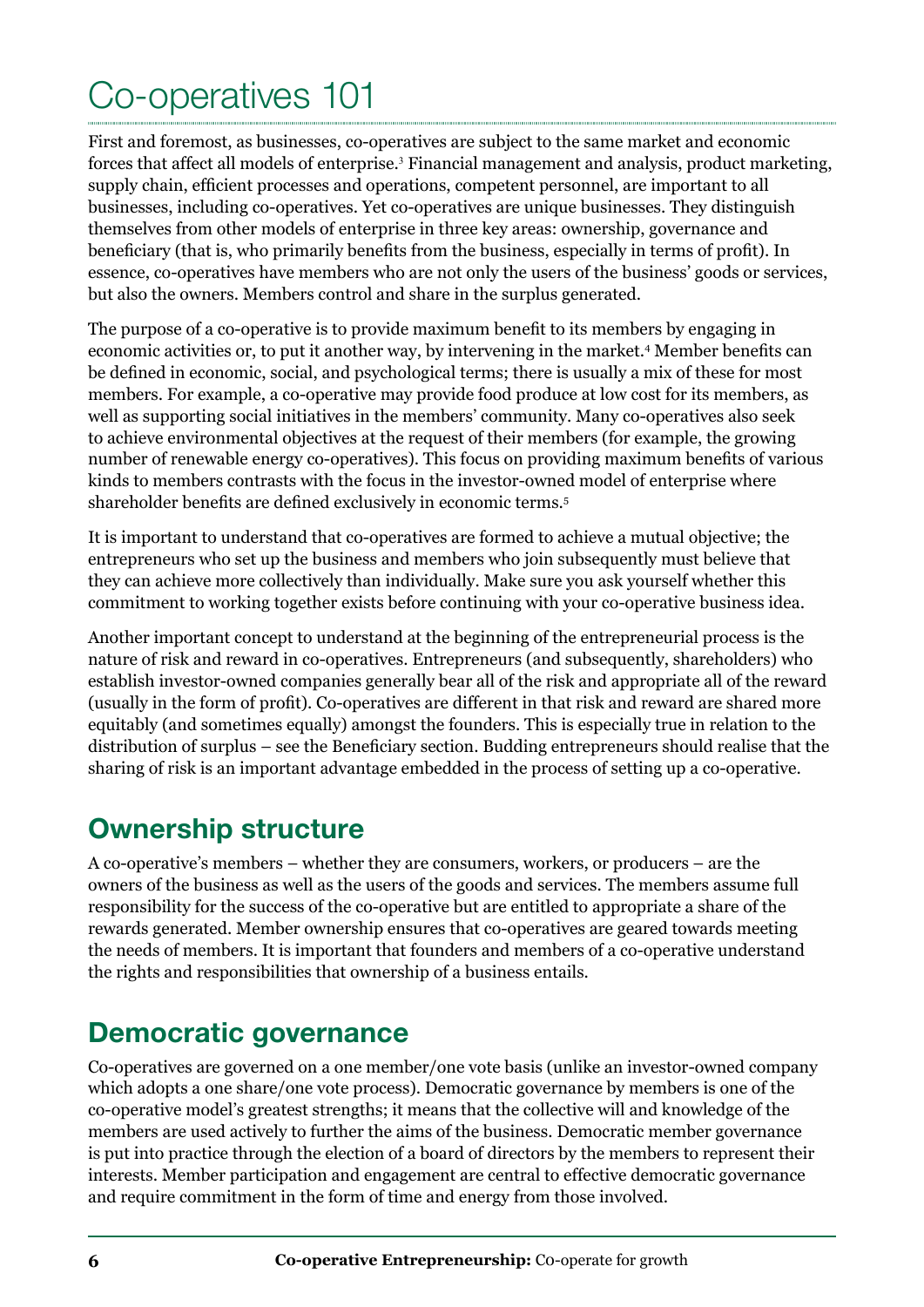Democratic governance does not mean that every member is involved in every decision; typically, the one member/one vote process is only applied for electing a board and making major policy or business decisions. Decision-making authority for the day-to-day running of the enterprise (operations management) can be delegated to individual or groups of employees/members (just like in any other business).

# **Beneficiary**

Co-operatives are run for the benefit of their members; they achieve this benefit in a number of ways. First, the co-operative should meet a commonly-defined need. For example, this could be the need for employment amongst a group of graduates; a need for broadband services in a remote community; or the need for social care services in a town/city. Second, the co-operative should generate a range of economic, social and psychological benefits; these could be secure employment, a decent wage, a share of any surplus generated, democratic control over your working life, or addressing a social/community issue. Third, the co-operative should distribute some of the surplus generated amongst its members. A note of caution on the distribution of surplus: while the thought of a large share of the surplus might appeal in the short-term, you will probably not be in business for very long if 100 per cent of the surplus is given to the members. Most co-operatives set a limit on how much can be distributed to members (usually 50-70 per cent) and the rest is retained in the business as reserves. Some co-operatives choose to commit a certain percentage of profit to social and/or community goals as well, fulfilling the seventh co-operative principle explained below.

# **Values and principles**

Co-operatives can take many forms but attempts have been made to produce a common definition and set of values and principles to unite co-operatives globally. The International Co-operative Alliance (ICA), a global federation of co-operatives, defines a co-operative as:

'an autonomous association of persons united voluntarily to meet their common economic, social, and cultural needs and aspirations through a jointly-owned and democraticallycontrolled enterprise.'6

To supplement this definition, a set of values and principles was also produced, in keeping with ideas that drove the original founders of the co-operative movement in the nineteenth century. The values of *equity, equality, solidarity, democracy, self-help, and self-responsibility* are central to the purpose of a co-operative and these values are put into practice through seven principles:

- **1. Voluntary and open membership** Co-operatives are voluntary organisations, open to all persons able to use their services and willing to accept the responsibilities of membership, without gender, social, racial, political or religious discrimination.
- **2. Democratic member control** Co-operatives are democratic organisations controlled by their members, who actively participate in setting their policies and making decisions. Men and women serving as elected representatives are accountable to the membership. In primary co-operatives members have equal voting rights (one member, one vote), and co-operatives at other levels are also organised in a democratic manner.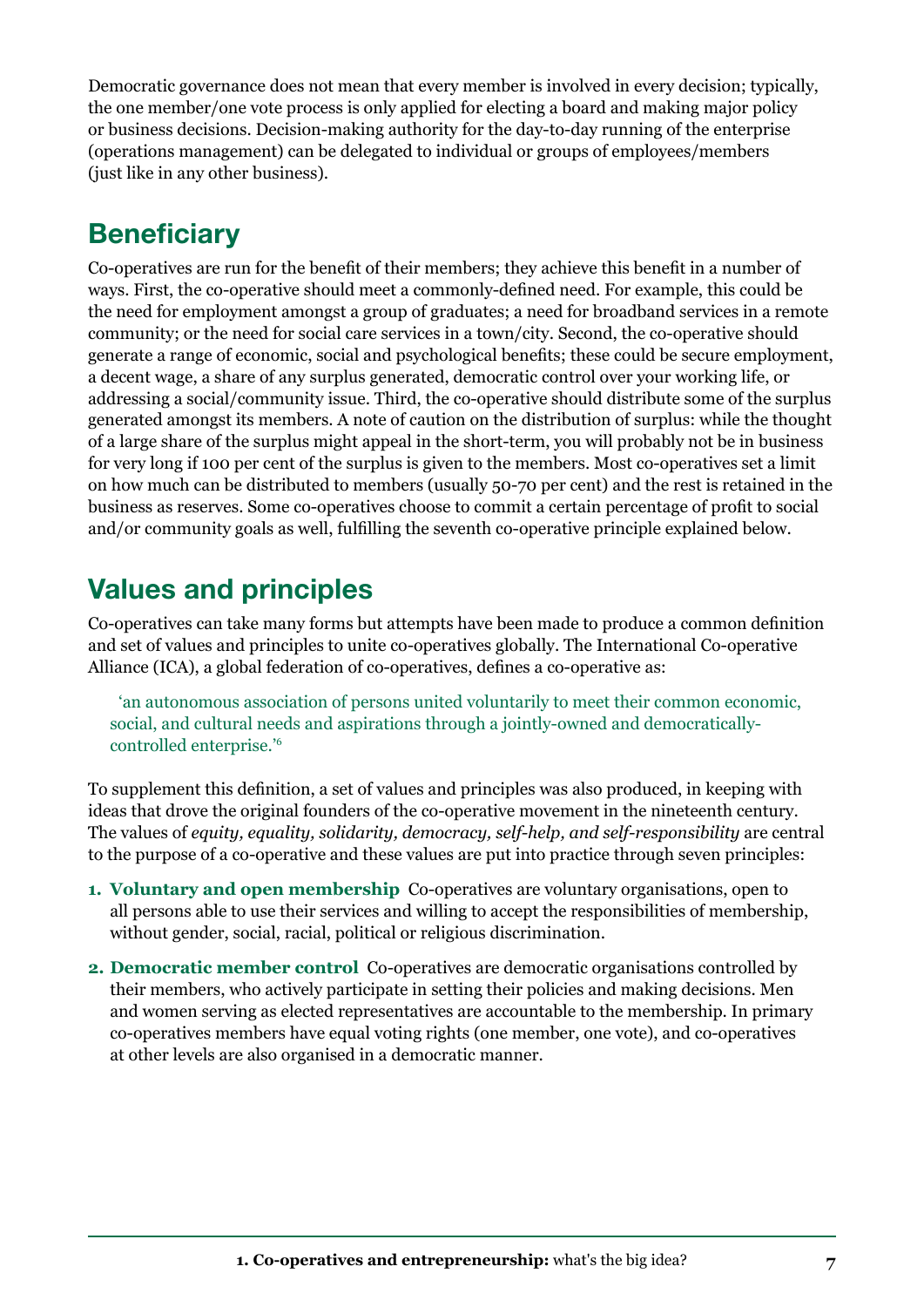- **3. Member economic participation** Members contribute equitably to, and democratically control, the capital of their co operative. At least part of that capital is usually the common property of the co-operative. Members usually receive limited compensation, if any, on capital subscribed as a condition of membership. Members allocate surpluses for any of the following purposes: developing their co-operative, possibly by setting up reserves, part of which at least would be indivisible; benefiting members in proportion to their transactions with the co-operative; and supporting other activities approved by the membership.
- **4. Autonomy and independence** Co-operatives are autonomous, self-help organisations controlled by their members. If they enter into agreements with other organisations, including governments, or raise capital from external sources, they do so on terms that ensure democratic control by their members and maintain their co-operative autonomy.
- **5. Education, training and information** Co-operatives provide education and training for their members, elected representatives, managers and employees so they can contribute effectively to the development of their co-operatives. They inform the general public – particularly young people and opinion leaders – about the nature and benefits of co-operation.
- **6. Co-operation among co-operatives** Co-operatives serve their members most effectively and strengthen the co-operative movement by working together through local, regional, national and international structures.
- **7. Concern for community** Co-operatives work for the sustainable development of their communities through policies approved by their members.

Note that the co-operative values and principles are descriptive of what a co-operative should be rather than prescriptive. So long as your business is member-owned, democratically controlled and distributes some of its economic benefits to members, it will generally be accepted as a co-operative.<sup>7</sup> That said, the values and principles provide a powerful platform for conducting business in an economically and socially successful manner.

# **Types of co-operatives**

There are four main types of co-operative enterprise:<sup>8</sup>

- **1. Producer** is a type of co-operative where the members are producers of goods/services. Many agricultural co-operatives adopt this model as it allows them to achieve economies of scale and strength in numbers. For example, a group of farmers could form a producer co-operative to purchase machinery and other supplies in bulk. Another example would be a group of selfemployed consultants forming a producer co-operative to tender collectively for larger contracts. Many non-agricultural producer co-operatives take the form of consortia in the UK, in which businesses collaborate to get the advantages of scale.
- **2. Consumer** is a type of co-operative where the members are the customers of the enterprise's goods or services. The consumer model has traditionally been adopted by retail, financial and housing co-operatives. Some of the largest co-operatives in the world are consumer-owned, such as the Co-operative Group in the UK, Rabobank in the Netherlands, and Migros in Switzerland.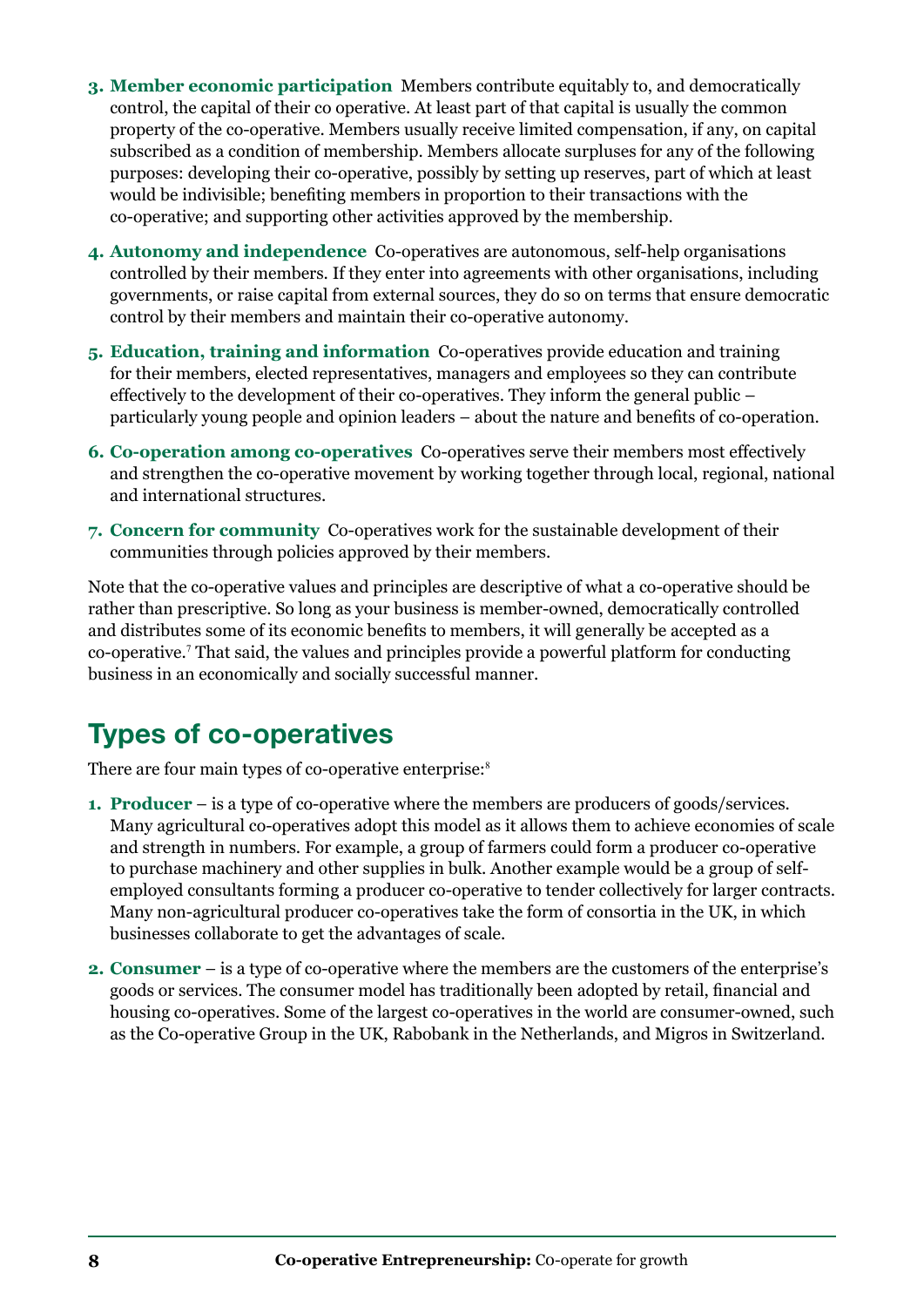- **3. Worker** is a type of co-operative where the members are the employees of the business. Worker co-operatives have long been established in Western European countries such as France, Italy and Spain, but they began to proliferate in the UK during the 1970s. In Scotland, there are a variety of worker co-operatives operating in myriad industries including Atomised (web development), GreenCity (wholefoods), and Edinburgh Bicycle Co-operative (retail).
- **4. Hybrid** is a type of co-operative that has more than one membership class (for example, consumer and worker). An example of a hybrid co-operative would be Eroski, one of the largest retailers in the Basque country of Northern Spain and part of one of the largest worker cooperative movements in the world, Mondragón Corporation. The retailer has both employees (worker) and customers (consumer) as members.<sup>9</sup>

There is another model of enterprise that will feature in this text, one which offers flexibility and wealth generation for entrepreneurs: employee ownership. Similar to worker co-operatives, employee-owned firms are majority-owned and controlled by their employees, but not necessarily on a democratic basis. Chapter 2 will discuss this model in more detail.

# Benefits of setting up a co-operative

# **Economic**

**Employment and wealth generation** – the worker co-operative model offers a flexible and proven vehicle for generating employment, enabling individuals to work collectively on projects whilst shaping their own careers.

**Job security** – co-operatives are operated for the purpose of generating benefits for their members; in the case of worker co-operatives, this means providing sustainable employment for members. Unlike investor-owned enterprises, which sometimes adopt short-term, profitmaximising practices, co-operatives take a longer-term view with regards to their operation and purpose. Research from Canada shows that co-operatives have a survival rate double that of investor-owned enterprises (40 per cent after ten years for co-ops and 20 per cent after ten years for investor-owned).<sup>10</sup>

# **Social**

**Workplace control and dignity** – worker co-operatives offer people the ability to exercise democratic control over their working lives, reducing exploitation and alienation by placing members at the core of how the organisation is controlled.

**Part of a movement** – co-operatives are united by the internationally-agreed values and principles. Principle six, co-operation amongst co-operatives, is vital for the development of the movement. At local, regional, national, and international levels there are organisations whose purpose is to foster stronger ties between co-operatives and to represent their interests to a broader audience. Individuals who establish co-operatives are part of an ideological and practical community.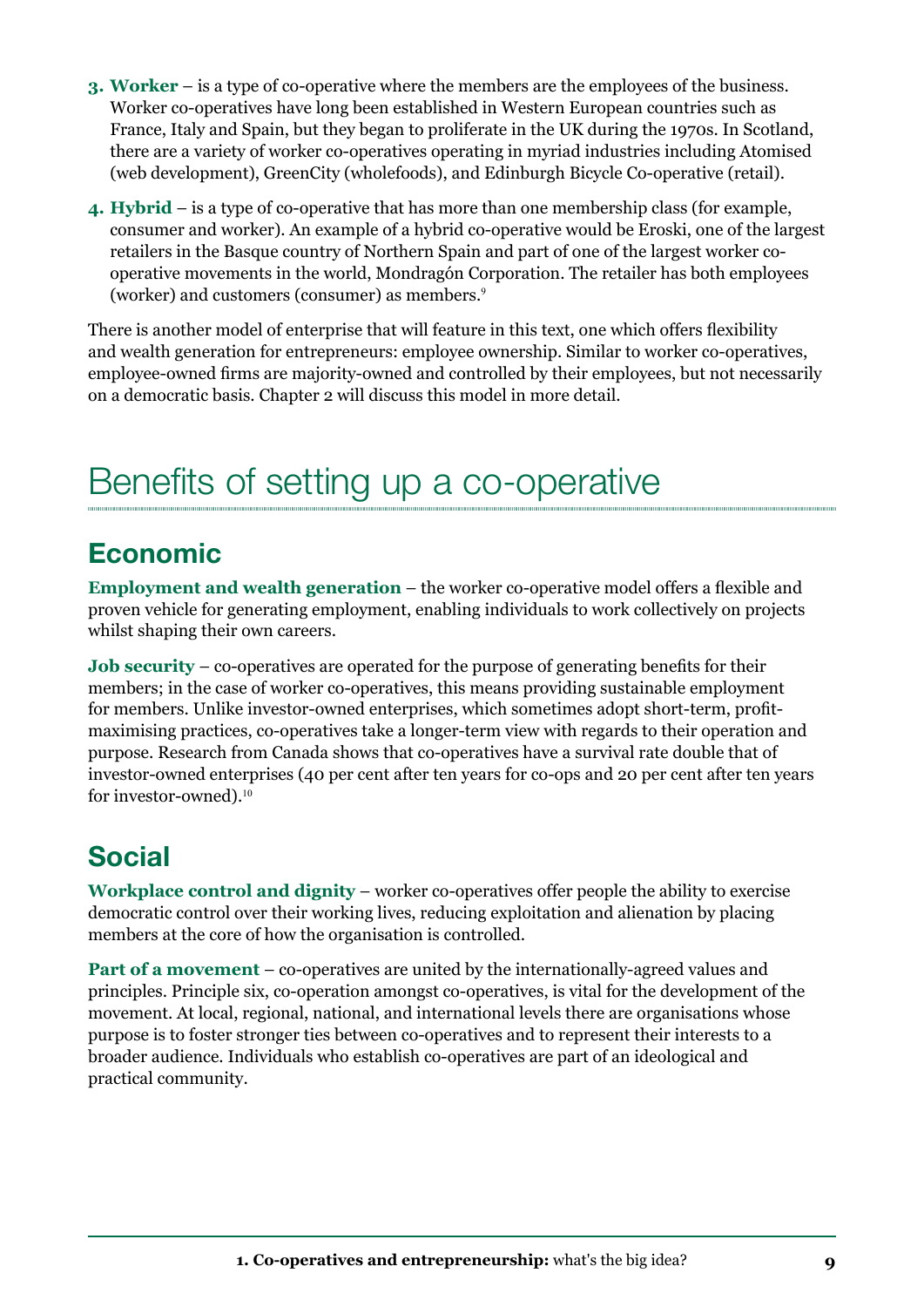# **Cautionary observations:**

- 1. Co-operatives need to invest time and money in supporting their democratic process, educating members about key issues, holding meetings, and responding to member concerns. This can be expensive and time consuming, although there is a payback in being able to utilise fully the knowledge and commitment of members.
- 2. Sometimes there are legal limits to the scope of operations or membership for a co-operative.
- 3. Co-operatives are only as good as the collective commitment of their members allows them to be. When members stop investing time and energy, co-operatives may witness a reduction in the benefits they provide to their members.
- 4. Sometimes co-operatives have difficulty gaining access to the capital they need because potential investors often want voting rights.

Source: adapted from [www.cdi.coop/beforeyoustart.html](http://www.cdi.coop/beforeyoustart.html)

### **Co-op interview** – Highland Wholefoods

This interview is with Stephen Kelly, one of the founder members of the co-operative. The full interview can be found on the VLE.

Highland Wholefoods is a worker co-operative situated in the city of Inverness. Founded in 1989, it has a total of thirteen workers, with one of the original four founding members still with the co-operative. The company is wholly owned by its employees and is democratically run with a nonhierarchical structure. It supplies vegetarian, vegan, organic, ethical and environmentally friendly food, drinks and household products across north-east Scotland and the Scottish islands.

### What led you to set up Highland Wholefoods?

SK: I had a need for employment, an interest in social justice, food and drink, its relationship to health, and the environment. A small wholefoods workers co-operative shop in Inverness had ceased trading the previous year and there was a gap in the market. GreenCity Wholefoods, a worker co-operative in Glasgow, was struggling to supply the Highlands & Islands in a profitable way and provide an acceptable level of customer service there. They were keen to work in partnership with a group of people interested in forming a new worker co-operative wholesale distributor to serve the Highlands, Islands, Moray & Aberdeenshire.

### Had you any experience or knowledge of co-operatives at that point?

SK: Not really but I liked the idea.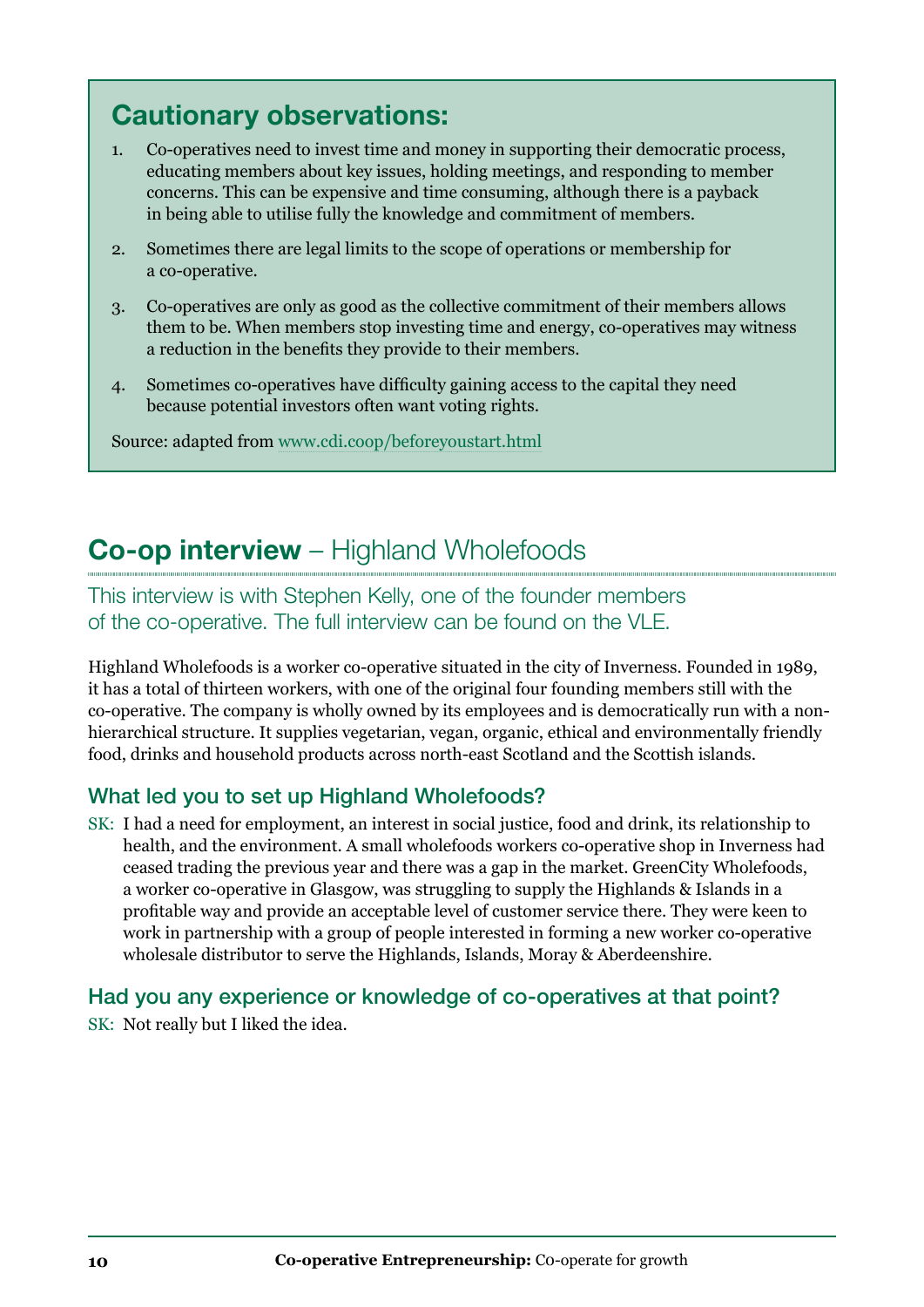#### What was the appeal of a worker co-operative structure rather than a traditional private limited company?

SK: None of the five founding members of Highland Wholefoods had any capital or tangible assets. All were unemployed. The enormous amounts of 'pro-bono' help and goodwill would not have been available had the business been for personal profit. The alternative ethos was attractive to the founding members who were keen to prove that there was an alternative to hierarchical top-down and the 'loads-of-money' self-centred ethos of the Thatcher government.

#### How important were the co-operative values and principles to the business?

SK: Very important, but at the time of founding I was not aware of the wider co-operative movement and the formal existence of a set of values and principles that could be related back to The Rochdale Pioneers.

### What are the key things you need to get right to run a successful worker co-operative?

SK: Business is business and the way to conduct good business doesn't vary very much regardless of the structure of the business. To run a successful worker co-operative it is necessary to understand the importance of the functions/roles within the co-operative and to separate operations from ownership. This means that the function of the secretary is crucial and that sound governance procedures are in place and maintained and improved on a rolling basis.

Getting the division of labour sorted and recognising the importance of the secretary and giving the secretary time to be up-to-date is crucial in a co-operative. This can be hard to explain when other operational/front-line parts of the business are overstretched.

Strategic decision making and the function of the board of directors has to be clearly separated from management of the day-to-day running of the business.

# **Practical tools**

The following tools are available on the VLE:

The International Co-operative Alliance (ICA) produced the Statement on the Co-operative Identity, which defines what a co-operative is and the values and principles that underpin it. Readers can find this statement at <http://s.coop/30s>; there is also a copy of the Statement on the VLE.

There are a number of case studies outlining the different types of co-operatives, as well as two documents outlining the contribution Britain made to the early co-operative movement.

Take a look at the self assessment form; it will help analyse your motivations for establishing a co-operative enterprise.

For a brief outline of the rights and responsibilities of worker ownership, see the accompanying document on the VLE.

For information on the size and status of the co-operative and employee-owned movements in the UK and further afield, consult the document 'Co-operatives and employee-owned enterprise, size and status.pdf'.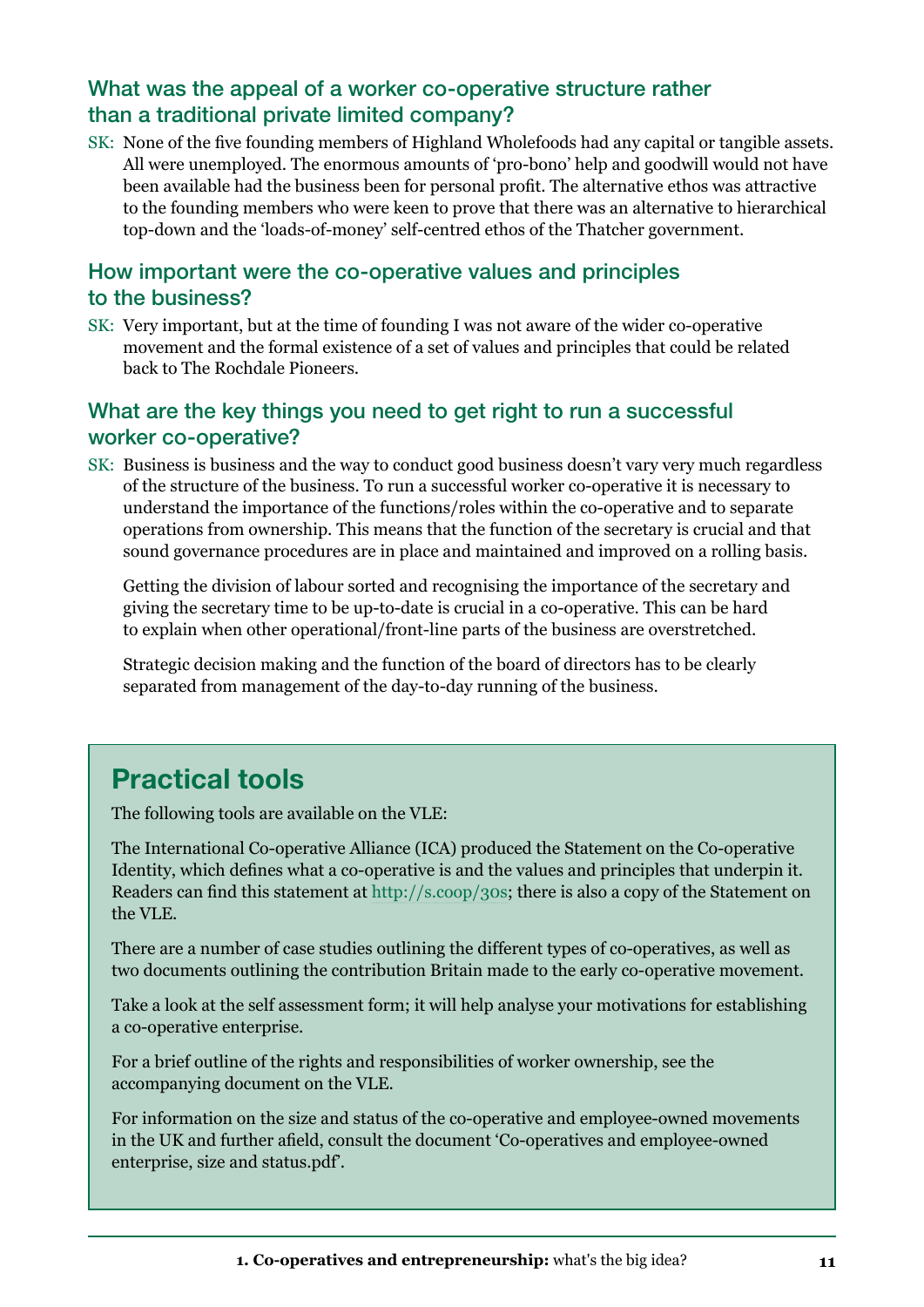# **Endnotes**

- 1. E. Troberg, E. Ruskovaara, and J. Seikkula-Leino, 'The State of Co-operative Entrepreneurship Education in Finland: an Exploratory Study' *International Journal of Co-operative Management* 5 (2011): 47–59.
- 2. Troberg, Ruskovaara, and Seikkula-Leino, 'The State of Co-operative Entrepreneurship Education', p. 56.
- 3. G. B. Hansen, E. K. Coontz, and A. Malan, *Steps to Starting a Worker Co-operative* (Davis: University of California, 1997), p. 5.
- 4. D. I. Bateman, J. R. Edwards, and C. Levay, 'Agricultural Co-operatives and the Theory of the Firm' *Oxford Agrarian Studies* 8 (1979): 63–81. See p. 77.
- 5. K. Zeuli and R. Cropp, *Co-operatives: Principles and Practices in the 21st Century* (Wisconsin: University of Wisconsin Center for Co-operatives, 2004), p. 46.
- 6. International Co-operative Alliance (ICA), 'Statement on the Co-operative Identity'. [www.ica.coop/coop/principles.html,](http://www.ica.coop/coop/principles.html) accessed 4 May 2011. There are other definitions of what constitutes a co-operative. The following definition is generally adopted for co-operative research or study in the US: 'a Co-operative is a user-owned, user-controlled business that distributes benefits on the basis of use.'
- 7. An informative document on the problems classifying co-operatives is 'Practical tools for defining co-operatives' by Co-operatives UK; a copy of the resource can be accessed at [www.somerset.coop/sites/default/files/Co-operative%20ID.pdf.](http://www.somerset.coop/sites/default/files/Co-operative%20ID.pdf)
- 8. J. Atherton, J. Birchall, E. Mayo, and G. Simon, *Practical Tools for Defining Co-operatives* (Manchester: Co-operatives UK, 2011), p. 9; J. Birchall, People-centred Businesses: Co-operatives, Mutuals and the Idea of Membership (London: Palgrave Macmillan, 2010).
- 9. Representation on the board of the business is shared equally between the two member groups, with six of the board members elected by the workers and six by the employees.
- 10. Québec Ministry of Economic Development, *Survival Rate of Co-operatives in Québec* (Québec, 2008).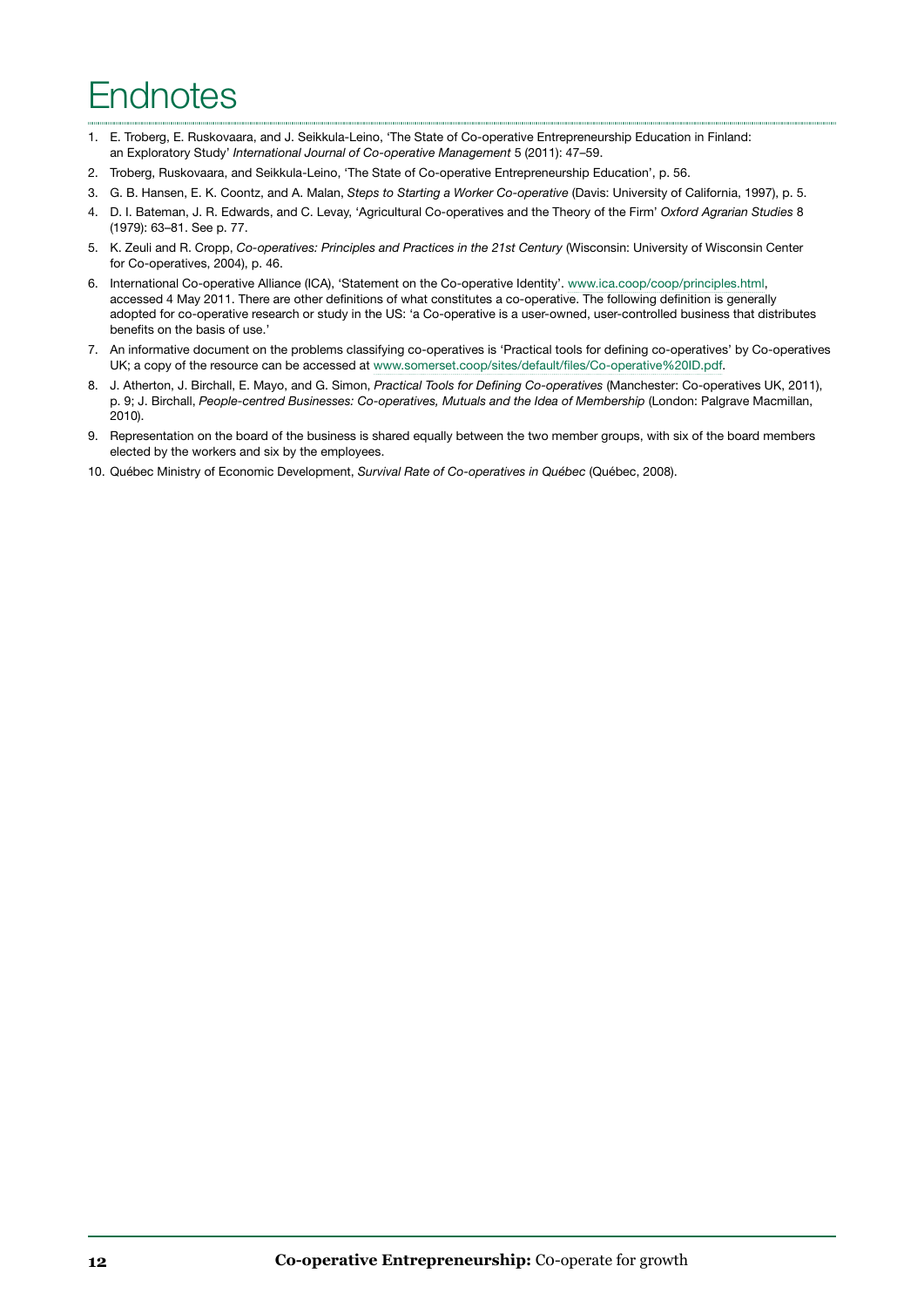# <span id="page-20-0"></span>Business models and planning: co-operate to succeed

'You have to like and trust each other. Each member must be prepared to invest a certain amount of time regularly … to ensure the sustainability of the co-operative.'

Vicky Masterson, The Very People

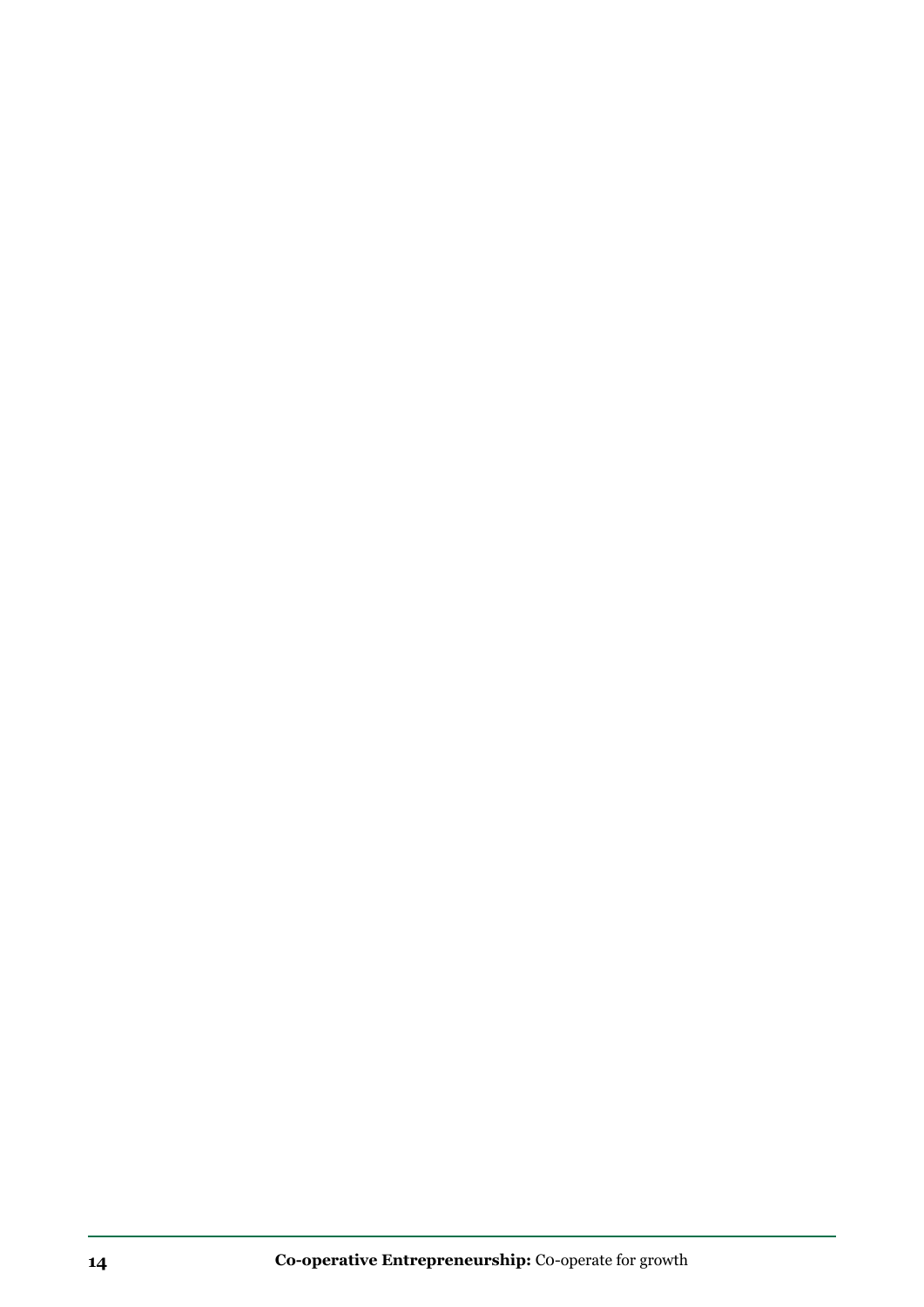# 2. Business models and planning: co-operate to succeed

Opportunity recognition<sup>1</sup>

Whether you are establishing a co-operative, investor-owned, or family business, you will need a viable commercial idea. To assist with the development of an idea for a business an opportunity analysis plan is a useful tool. It consists of four sections:

- 1. the idea and any competitor businesses;
- 2. the market for the idea;
- 3. the entrepreneurial team and its characteristics; and
- 4. an action plan to turn the idea into a new venture.<sup>2</sup>

There are two useful ways of identifying opportunities: solving problems and observing trends.<sup>3</sup> Both are incredibly powerful methods for recognising where there is scope for co-operative development. Solving problems refers to when co-ops are established in response to a market failure, such as the closure of a community resource. Observing trends allows the entrepreneurs to replicate a successful model, such as the worker-owned Arizmendi bakeries in San Francisco, the Energy4All community co-operatives in the UK, and the ESOP model of employee ownership in the US.<sup>4</sup>

Whilst there must be a market opportunity or need, the co-operative must also fulfil the members' needs.<sup>5</sup> If your pressing concern is to find employment, then consider a worker co-operative (for example, graphics.coop). If you are self-employed but are struggling to secure sufficient contracts, then forming a consortium co-operative with other individuals could provide the necessary scale (for example, The Very People). If you or your local community has noticed that broadband services in your area are insufficient, then you could form a consumer co-operative (for example, Whitcomm in Whitlawburn, Glasgow).<sup>6</sup>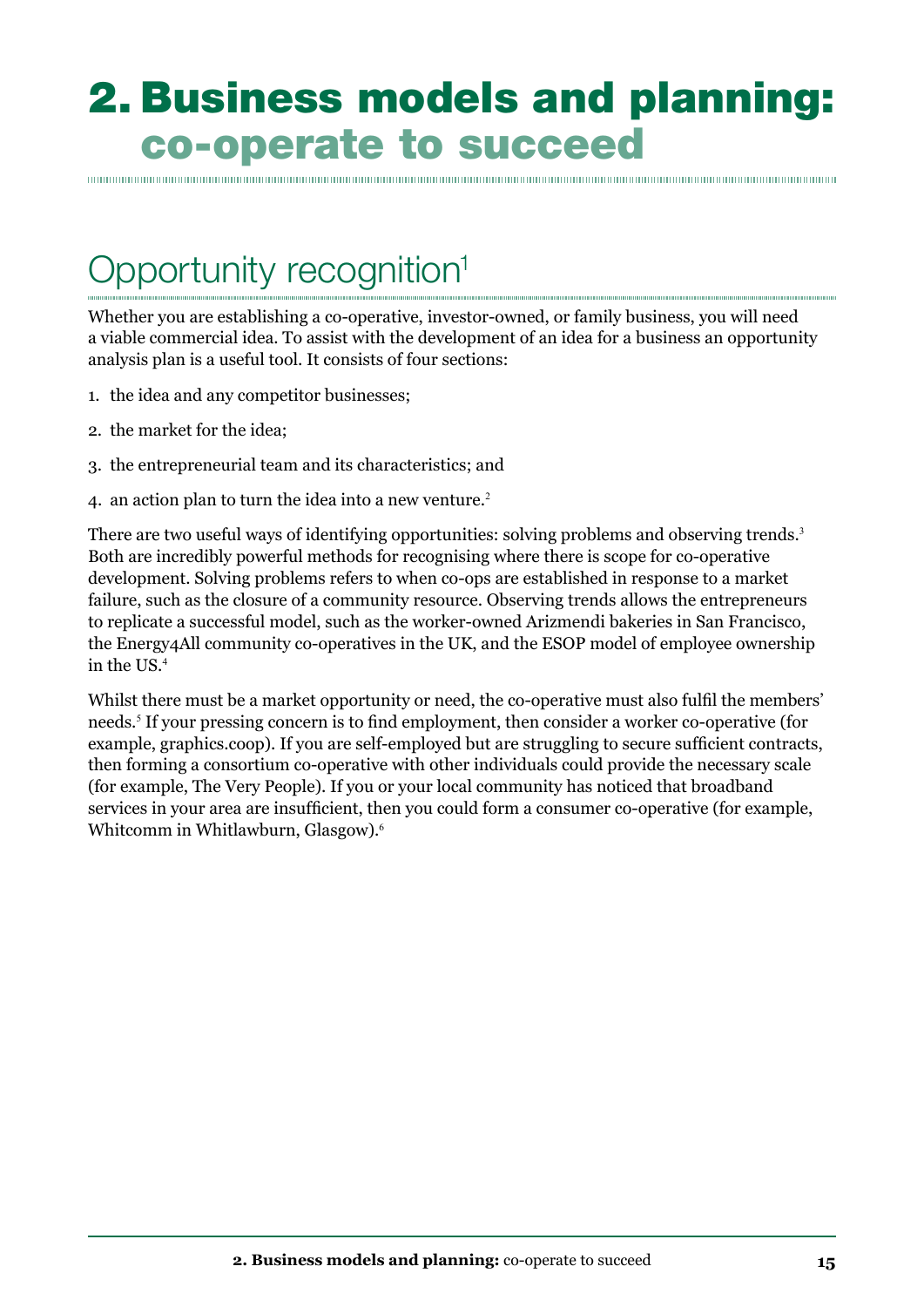#### <span id="page-23-0"></span>Key things to think about

#### **Before carrying out a needs assessment you need to consider various questions:**

• What do you want to find out? • Who is the information for? Just for your own planning, or will it also be used for a funding application? If so, then will the needs assessment answer the types of questions your funder might ask? • How can you express your questions in plain language that people will understand and respond to? • What specific questions will you ask, and will the answers really tell you what you want to • How will you gather the information? • Who is going to do the research? How much can you do yourselves and with which parts do you need help? • Where are you going to do the survey, or find information? • How much is it all going to cost? Draw up a budget. • How much time have you got and when does it need to done by? Draw up a timetable.

> *Source: M. Bossano and K. Dalmeny. Food Co-ops Toolkit: a simple guide to setting up food co-ops (London: Sustain, n.d.), p. 28.*

# Organisational design

know?

Once you have demonstrated that your idea has commercial potential, the next stage of the co-operative entrepreneurial process is to construct an organisational design plan (that is, a framework of what your co-operative will look like from an organisational perspective). You need to be able to provide details for the following requirements:<sup>7</sup>

- • **Purpose** a clear outline of the co-operative's aims and purpose; the need that the enterprise is satisfying (for members and customers) is central to the purpose.
- **Shared objectives** the founding members should agree on a number of mutual objectives for the co-operative; these objectives should address the needs of the members and fulfil the organisation's purpose.
- • **Ownership structure** who are the owners (and therefore the members) of the co-operative (for example, workers, customers, community)? How will they become members (for example, through purchasing shares and/or undertaking a probationary period)? Will the assets of the business be commonly or jointly-owned?8
- **Democratic governance** how will members participate in the governance of the co-operative (voting at meetings/AGM; electing a board of directors; other opportunities to participate)? How will decisions be made (at weekly/monthly meetings of the board; by consensus, majority or supermajority voting; by a management committee appointed by the board)?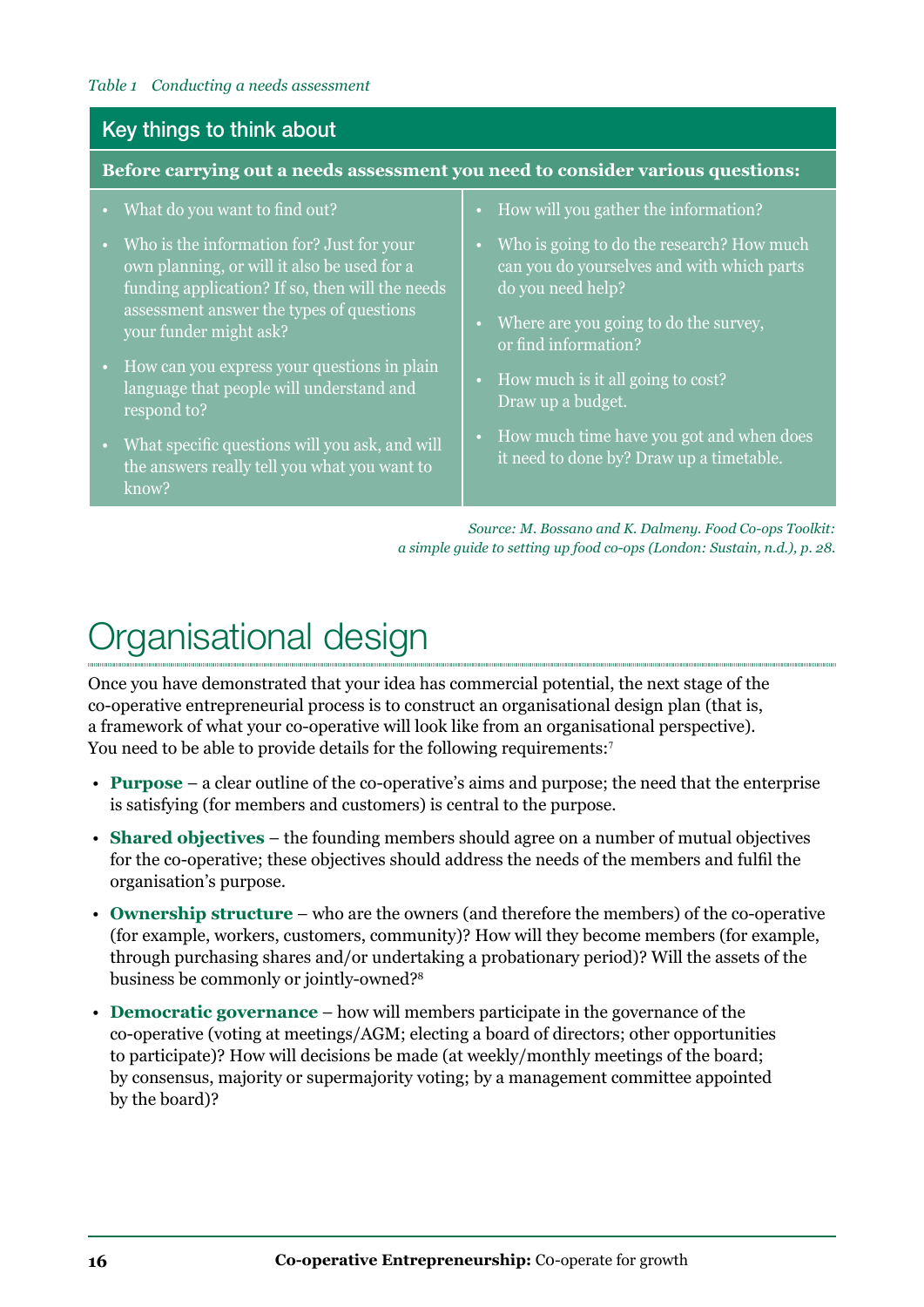- <span id="page-24-0"></span>• **Distribution of surplus** – how will members participate in the surplus generated by the co-operative (that is, what percentage are they entitled to)? If the business is to be workerowned, then what is the pay structure (everyone paid the same or based on another measure)? How much of the surplus is to be retained in the business? Will the co-operative spend some of its surplus on social goals?
- **Membership** who are the members and more importantly, what is the relationship between the members and the co-operative? What are the motivations of potential members to get involved in the co-operative? Think about the co-operative's relationship to its other stakeholders as well (for example, employees, customers, suppliers, community, and environment).
- **Capital requirements** what type of funding does your business need (that is, capital from members in the form of shares or loans, loans from specialist co-operative funds, grants from co-operative development bodies, or loans from commercial lenders). Make sure that your organisational design is suitable for your funding requirements.<sup>9</sup>

# Co-operative business models

'A business model is a firm's plan or diagram for how it competes, uses its resources, structures its relationships, interfaces with customers, and creates value to sustain itself on the basis of the profits it earns.'<sup>10</sup> A co-operative must not only address these common business model components, but also take into account its unique organisational design, and the international values and principles.





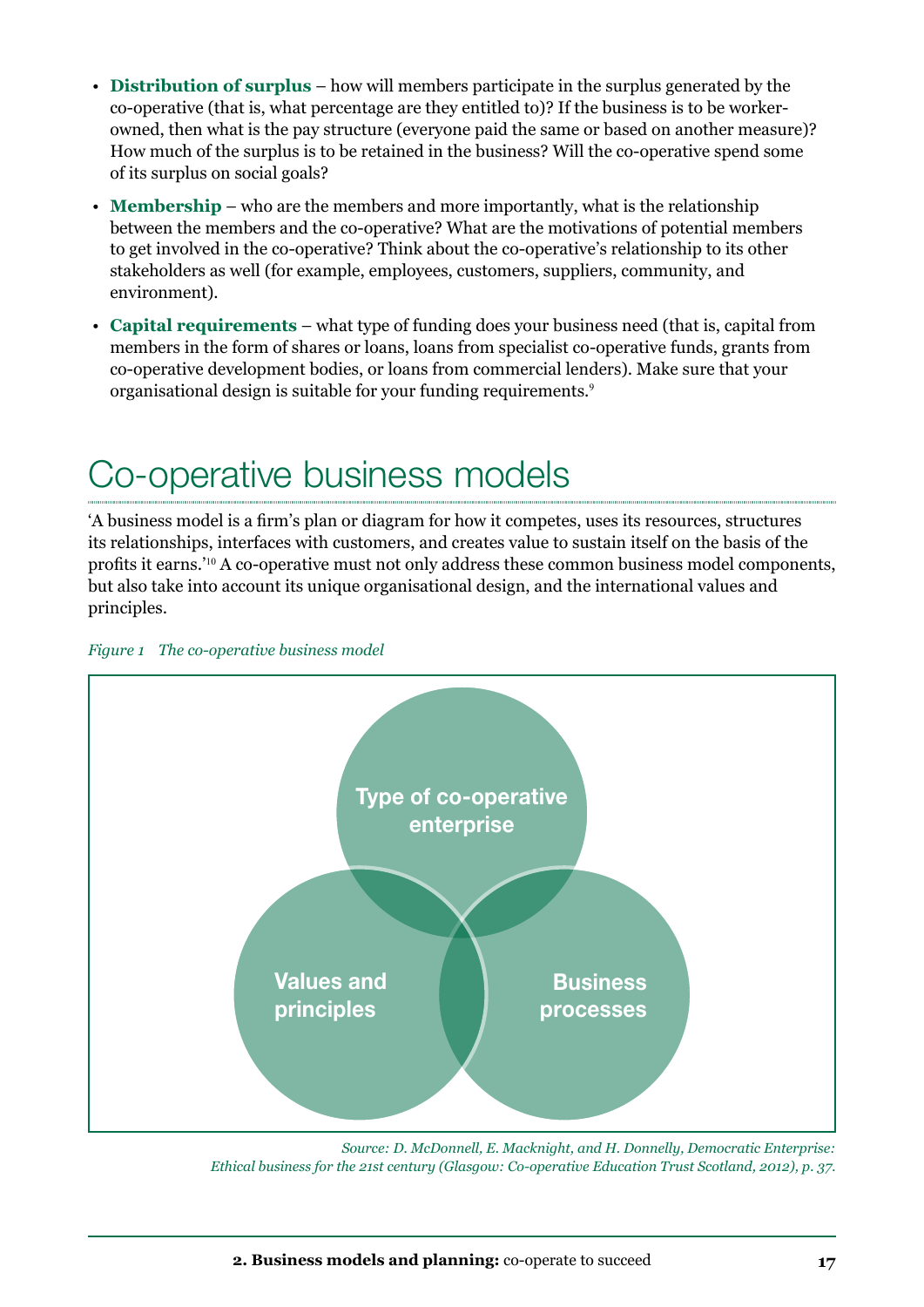To explore the development of a profitable and sustainable business model, we will examine three types of co-operative enterprises:

- • worker co-operative
- consortium co-operative (referred to as a producer co-operative earlier)
- employee ownership

## **Worker co-operative**

Worker co-operatives are businesses that are jointly owned, democratically controlled and operated for the benefit of workers (that is, the workers are the members). They are often established as a response to unemployment and offer a sustainable, ethical vehicle for creating wealth amongst a group of members, as well as giving them more control over their working lives. A mutual aim and a strong bond between the members are central to the success of a worker co-operative.

### Typical use

Worker co-operatives are often established by people who are seeking to secure new employment. The co-operative is set up by a group of individuals (typically between three and seven), who also become the members of the business. Each founder will usually make an agreed contribution to the capital of the business – possibly via a loan or phased deduction from wages – and help choose an appropriate legal structure. Once operational, the co-operative is governed on a one member, one vote basis and each member is responsible for the success of the business. Members then participate in any surplus generated by the co-operative and retain some in the business in the form of reserves.

### Graduate idea

A worker co-operative is a great model of enterprise for combining skills and sharing risk and reward. This makes it ideally suited for graduates since it allows them to tackle the difficulties of minimal capital or professional experience through collective action. For example, a group of business studies graduates (a mix of accounting, marketing, and management, say) could collaborate to establish a worker co-operative to provide basic services to local businesses.

### **Advantages**

*Self-determination* – worker co-operatives distribute decision-making rights and responsibilities to members rather than to investors or management. Worker-members are entitled to govern themselves through the election of a board of directors (the majority of board members are usually elected from the membership). The board and any appointed management are accountable to the members, not to external shareholders.

*Tackle unemployment* – worker co-operatives (and co-operatives in general) are often formed in response to market failures that trigger unemployment. Starting a worker co-operative provides many advantages over other models of enterprise in times of recession and have been shown to be more sustainable in the long run.<sup>11</sup>

*Generate wealth in an equitable manner* – worker co-operatives allow members to participate in the fruits of their labour through the allocation of wages and surplus. Although some investorowned companies have profit-sharing schemes, there is a difference in a worker co-operative where the members have an inherent right to participate to some degree in the surplus of the business.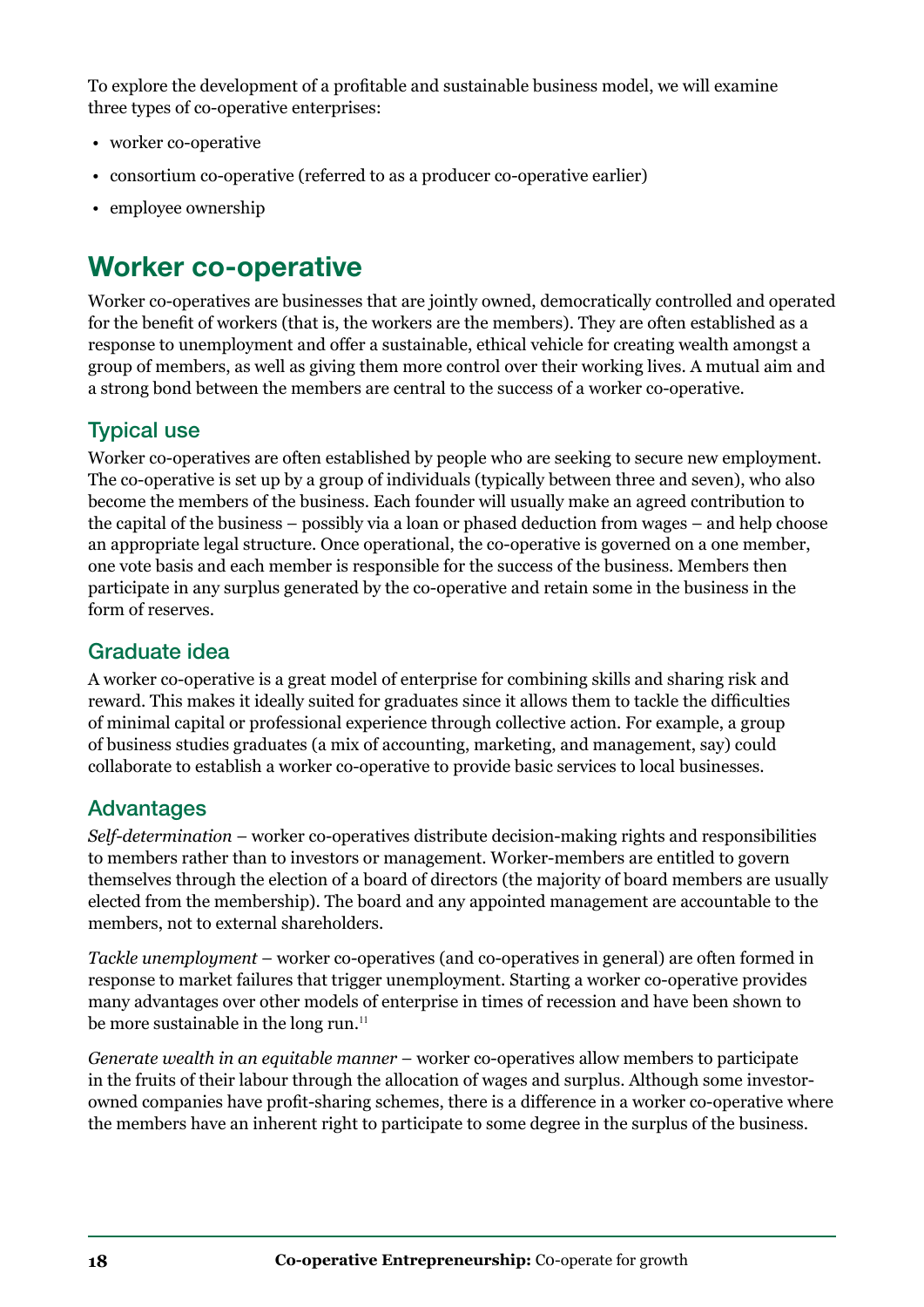### <span id="page-26-0"></span>Example

Edinburgh Bicycle Co-operative was formed in 1977 by a group of graduates who shared a passion for all things cycling. The business originally focused on bicycle repairs but soon expanded into retailing and swiftly grew. The co-operative now has over one hundred members and six outlets throughout the UK. It remains one of the UK's most successful worker co-operatives in terms of membership and turnover and is a shining example of a passion commercialised co-operatively rather than individually.<sup>12</sup>

# **Consortium co-operative**

The members of a consortium are typically businesses, partnerships or individuals, and the co-operative may be for any purpose which supports the members – typically buying, selling, marketing or sharing facilities or services, or joint bidding for contracts.<sup>13</sup> For graduates, this model is a powerful method of achieving economies of scale and accessing bigger contracts while retaining your individual or business identity.

### Typical use

*Figure 2 Consortium model*

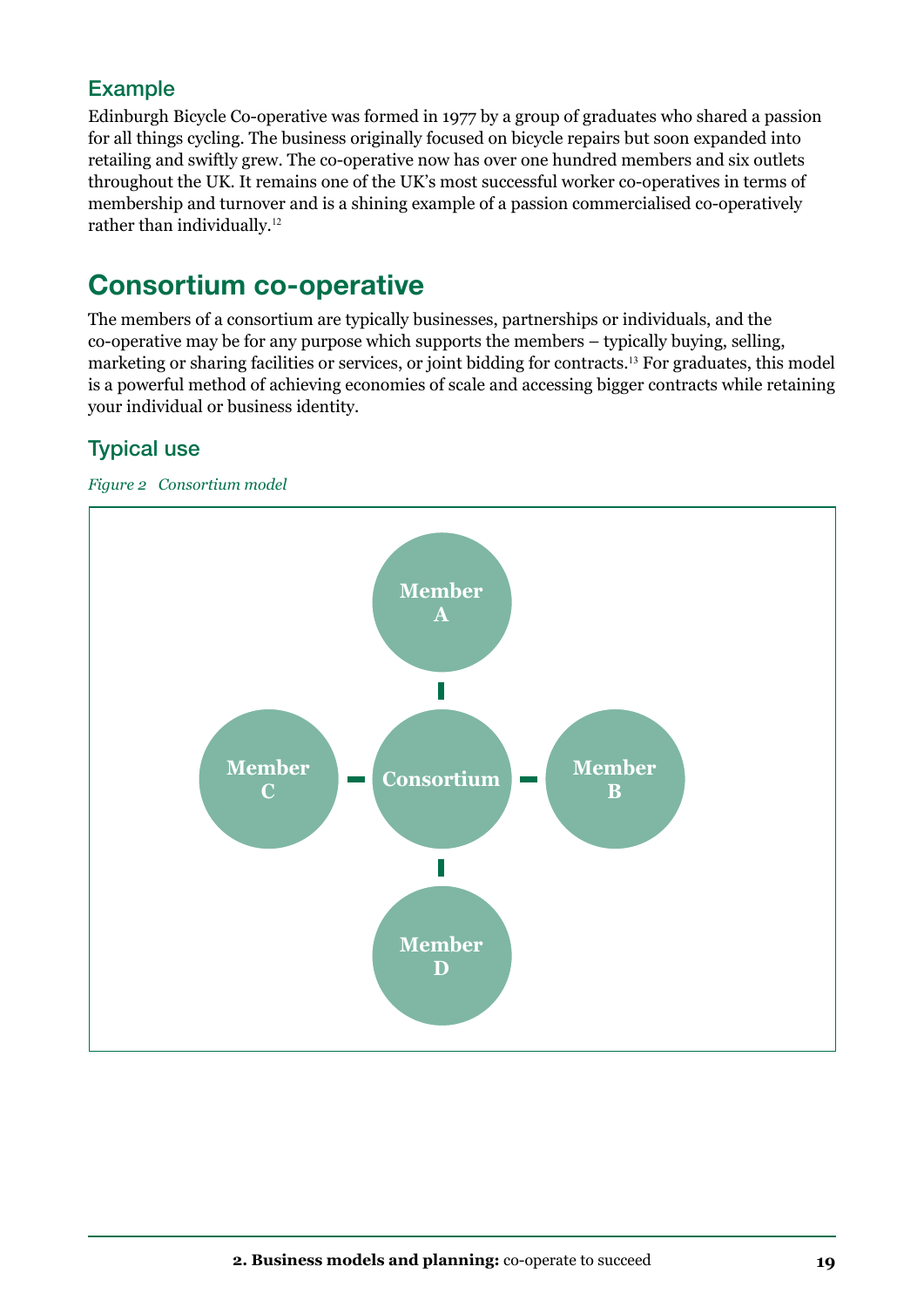The consortium tenders for a contract on behalf of its members. If it wins the contract, it distributes the work to one, some or all of its members for completion. The members then invoice the consortium for the work undertaken.

The consortium co-operative could be for any purpose that supports its members. Consortia are formed for various reasons and can help businesses to:

- Buy, sell or market on behalf of members;
- Bid jointly for contracts:
- Share facilities, such as back-offices or premises:
- Provide training;
- Promote ownership to apply for and manage funds or to undertake strategic industry or sector development where a sound democratic structure is needed.

Consortia are often tax-exempt and running costs are met by retaining a small percentage of the value of members' trade, so members contribute in proportion to usage.<sup>14</sup> The model works well in any industry where businesses can benefit by pooling resources and buying power.<sup>15</sup>

#### Graduate ideas

A group of self-employed IT graduates could form a consortium co-operative to tender for larger contracts. For example, an industry IT project might need the skills of a graphic designer, software developer and web developer. The formation of a consortium co-operative would allow individuals with these skills to collaborate on this project.

In the education sector, given the problems that newly qualified teachers have finding employment, a consortium model may be a useful solution. Nemco (North East Music Co-operative) is a co-operative of qualified music teachers in England. A diverse membership base means the co-operative can offer a wide range of services.<sup>16</sup>

#### Advantages<sup>17</sup>

- Reach new markets;
- Access bigger contracts;
- Increase efficiency via economies of scale;
- Better marketing of members' services;
- Shared costs of promotion and advertising;
- More flexibility with less risk as no fixed salary costs;
- Central office allocation of work to members and administration.

#### Example

Yellow Brick House Media is a consortium co-operative of four businesses specialising in new media content and marketing, television production, web development and graphic design. The members are: digital media specialist Inner Ear, TV production company Surefire Television, freelance web and graphic designer Ryan Addams, and Don MacLellan, a freelance web developer and database management specialist.18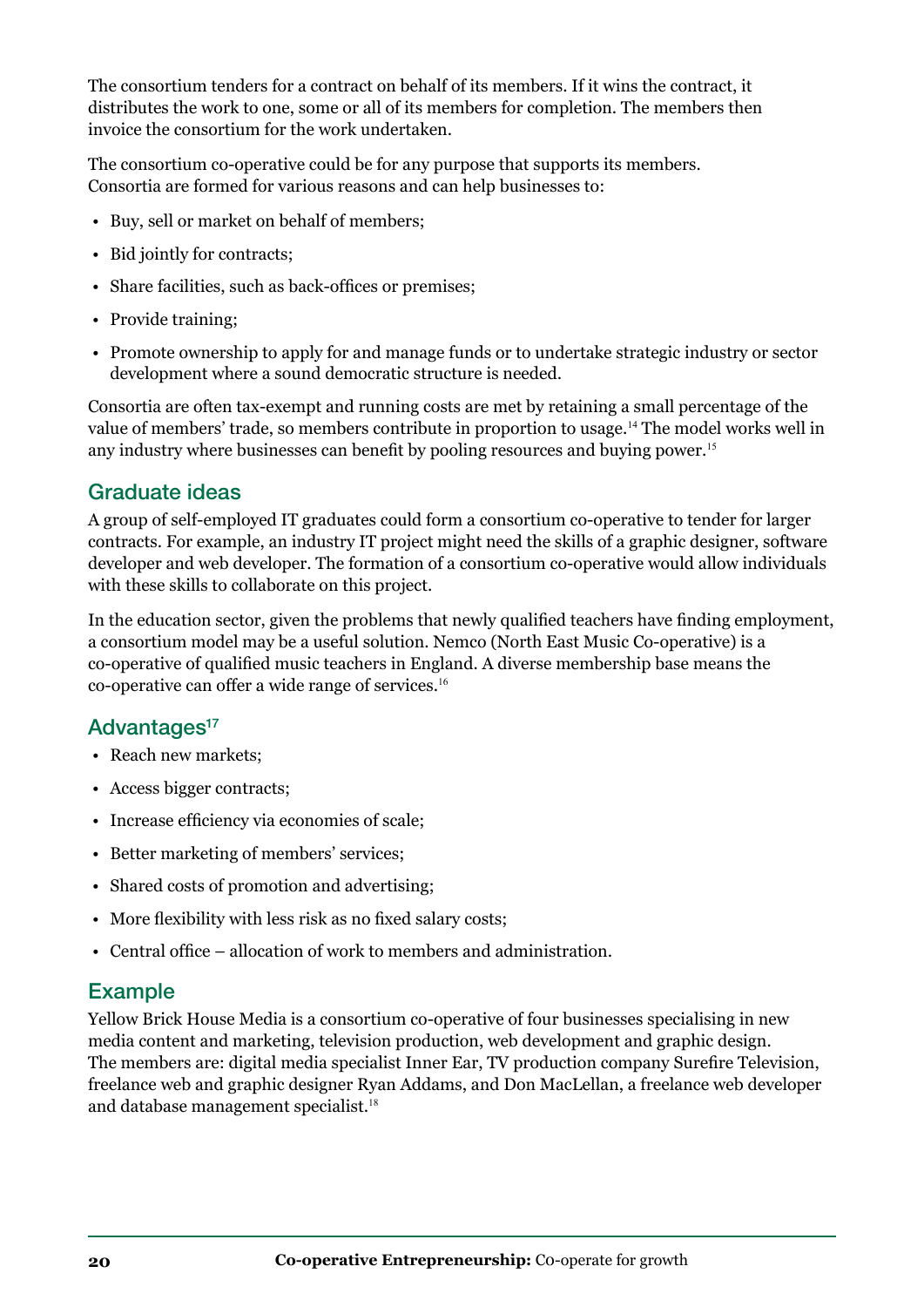## **Employee ownership**

An employee-owned company is one where the majority of employees own the majority of the shares in the business. While not strictly co-operatives, employee-owned companies often implement democratic governance procedures and promote strong employee engagement in management. Employee ownership is possibly the most flexible of the models presented in this chapter and can take one of various forms:

- Direct employee ownership using one or more tax advantaged share plans, employees gradually become registered individual shareholders of a majority of the shares in their company. In comparison to worker co-operatives, votes are usually cast according to the number of shares held;
- Indirect employee ownership shares are held collectively on behalf of employees, normally through an Employee Benefit Trust (EBT);
- Combined direct and indirect ownership a combination of individual and collective share ownership.<sup>19</sup>

### Typical use

Employee ownership typically happens in one of the following scenarios:

- • Business succession private owners, such as an entrepreneur or family member, decide to sell the business to their workforce;
- Professional partnerships partners might decide to broaden ownership to cover most or all employees, reflecting the need to attract, retain and motivate talented people;
- Insolvency or closure threat employee buy outs can prove an effective route to recovery for businesses that might otherwise fail;
- $\bullet$  Independence companies may decide that a significant and even majority employee stakeholding will demonstrate and help protect the company's independence;
- Privatisation when services (such as the local bus) are going to be privatised there can be opportunities for employee buyouts;
- • Owner vision as in the case of John Lewis, Arup Group or Scott Bader, the founder of a business opts for employee ownership at the outset of the business or later.<sup>20</sup>

### Graduate idea

Many engineering firms have some form of employee ownership. A group of engineering graduates who wish to establish a consultancy firm could do so on an employee-ownership basis. This would provide recognition for the fact that the creativity, technical expertise, and innovation of the engineers are vital to the success of the business.

### Example

Accord Energy Solutions, an accounting consultancy servicing the oil and gas industries, is in the process of converting to employee ownership using a combination of an Employee Benefit Trust (EBT) and a Share Incentive Plan (SIP).21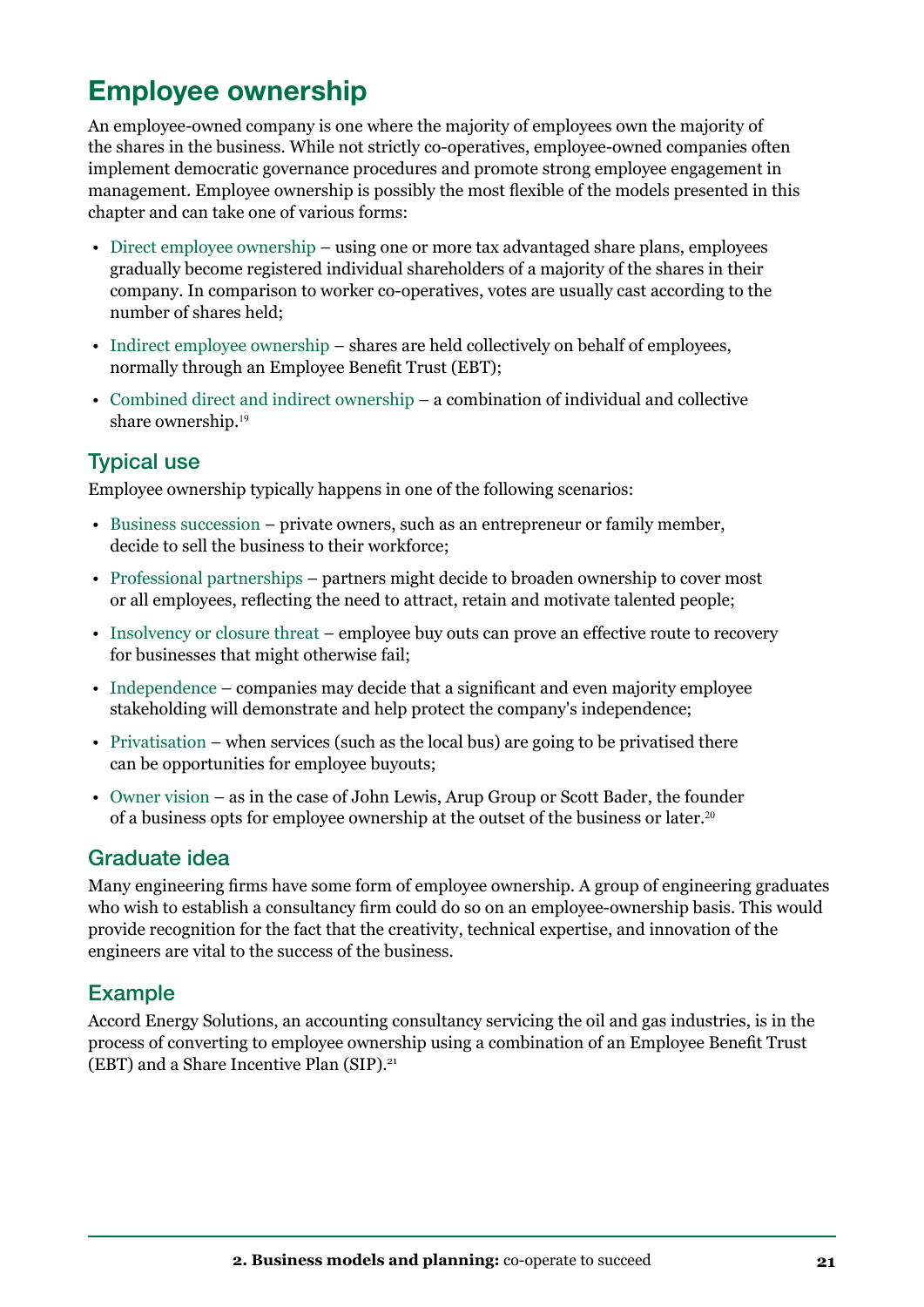# Feasibility study

Conducting a feasibility study/analysis allows the entrepreneurial team to assess and reflect on their idea before proceeding to the development of a business plan. A suggested checklist is provided in the Practical tools section; only a brief overview will be provided here.

- From a business perspective, conduct thorough market research. This includes analysing your target market in terms of size and audience, competitor analysis, the buying habits of your potential customers and the current market trends.<sup>22</sup>
- SWOT and PESTLE analyses are useful techniques for developing a clear picture of the co-operative's value proposition and the environment in which it will operate; see the VLE for advice on utilising these techniques.
- • It is beneficial at this point to seek external expertise in order to critique your idea. Former lecturers, or local enterprise (co-op or otherwise) development bodies can help improve and streamline your idea from an objective standpoint. Friends and family members with business experience may also serve as sounding boards – ask them to be critical!

# Business planning

The business plan is often referred to in entrepreneurship texts and with good reason. It can be thought of as the paper (or digital) representation of your co-operative, taking into account the various aspects (strategic, operational, marketing, financial, purpose, risk) of the organisation. Friend and Zehle provide a comprehensive business planning process:<sup>23</sup>

- **1. Strategic review** brings together the work you have done previously, including: the need, purpose, objectives, and values and principles of the business; member and stakeholder analysis; competitor analysis; SWOT and PESTLE.
- **2. Marketing plan** involves two stages: market analysis (which you will have done in the Feasibility Study) and market forecasting.
- **3. Operational plan** explains how the co-operative will be structured, the resources it requires and how these will be used.
- **4. Model the business** this section examines how the co-operative will generate revenue, manage costs, and secure investment. It can be thought of as the roadmap of how the co-operative will be successful economically. This process is different for co-operatives as this roadmap is influenced by the values and principles, as well as the needs of members.<sup>24</sup>
- **5. Evaluate and select strategy** involves reflecting on and analysing the organisational design of the co-operative, and the marketing, operational, and business model plans. It is useful to consider a number of different plans/business models and evaluate these using agreed criteria.
- **6. Examine funding issues** a very important stage, it is vital that the co-operative's capital needs are well-served at the beginning of and throughout its existence. Considerations at this stage include the co-operative's projected cash flows, the type of funding required (debt, equity, grant), and short, medium and long-term capital requirements.25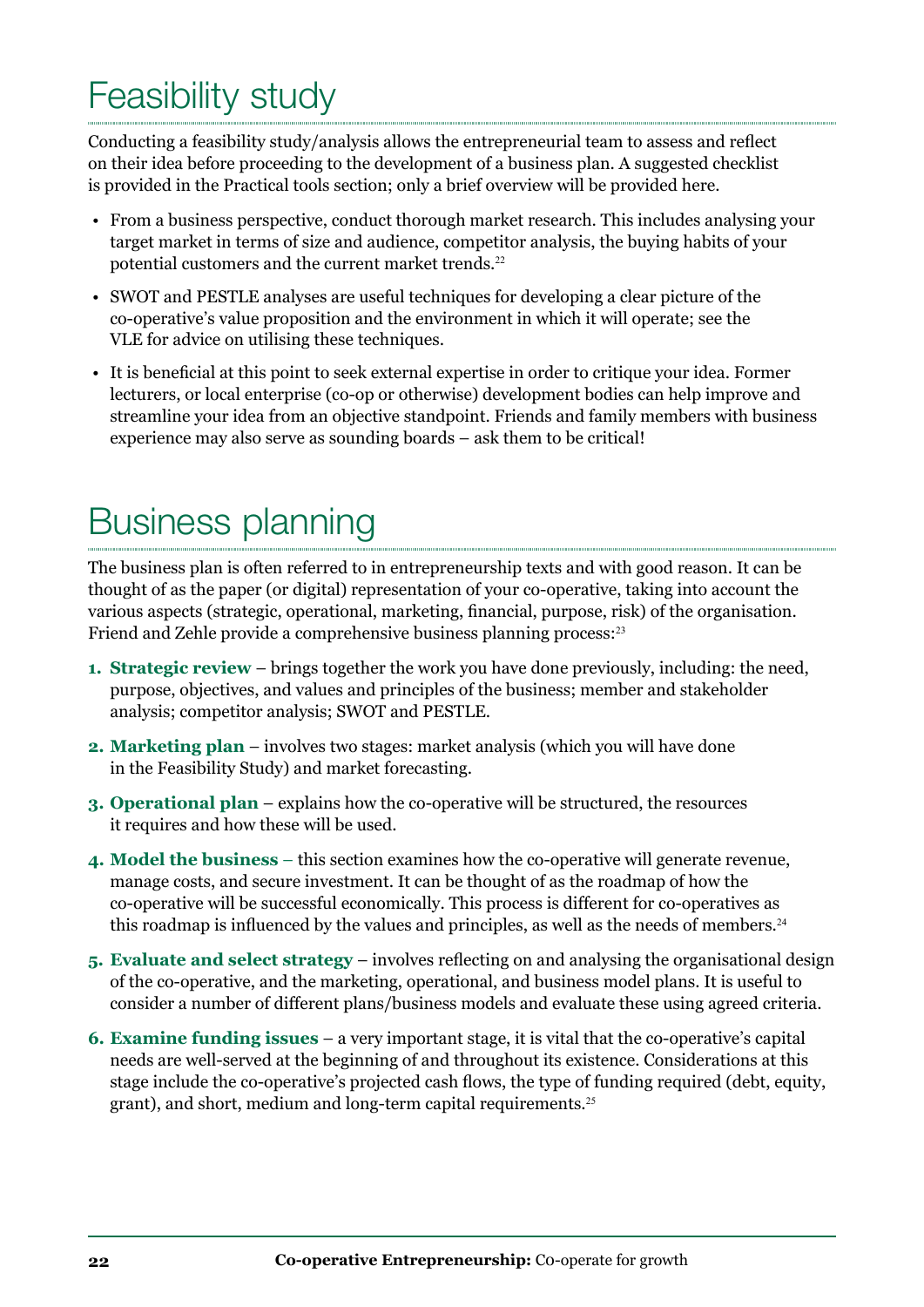- **7. Perform risk analysis** the SWOT and PESTLE analyses are relevant here.
- **8. Present and approve the business plan** the business plan is vital in securing start-up capital (from members and/or commercial lenders) and support from co-operative development bodies.
- **9. Implement the business plan** proceed to the next stage of the venture creation process.

The generic business planning process outlined above neglects to mention one of the most crucial elements of any organisation, its human assets. In a business where the employees are also owners, the skills and suitability of the people who will be involved is crucial, on both levels

It is important to realise that at this stage of the co-op entrepreneurial process, the business plan will most likely not contain a vast amount of detail. Its purpose is to provide an outline of the organisational design of the co-operative, its marketing and operational plans, and how it will generate revenue.

# **Co-op interview** – The Very People

This interview is with Vicky Masterson, one of the founder members of the co-operative. The full interview can be found on the VLE.

The Very People is a co-operative of highly experienced editorial, PR and marketing consultants, set up in 2006 to offer combined strengths as senior specialists. Being a co-operative allows the company to pool skills and knowledge to deliver the right mix of expertise and attention for each client brief. It also enables it to deliver high quality work whilst keeping overheads and administration to a minimum – a key selling point in tougher economic times. The Very People provide services to clients across the UK from bases in Glasgow, Edinburgh and London.

### What circumstances led to you setting up The Very People?

VM: A few of us already worked together but it was felt that, to be taken more seriously when bidding for larger contracts, it would be better to formalise the situation.

### Had you any experience or knowledge of co-operatives at that point? VM: None.

#### Why did you choose a co-operative consortium model rather than a traditional private limited company or a partnership?

VM: After a brief meeting with Hugh Donnelly (an expert on co-ops and employee owned businesses) we decided that the simplicity of the model (co-op as marketing vehicle) appealed to us. We would have incurred considerable legal costs and spent a lot of time setting up a partnership and none of us wanted such a rigid model.

#### What is the greatest benefit or competitive advantage you derive from being a co-operative?

VM: Being able to field a multidisciplinary and highly experienced team. Clients prefer to know that the people they engage with will actually do the work, not pass it on to someone more junior. We offer marketing as one of our core skills, so we are able to apply it to our own organisation and are in fact currently developing a new marketing strategy and promotional material.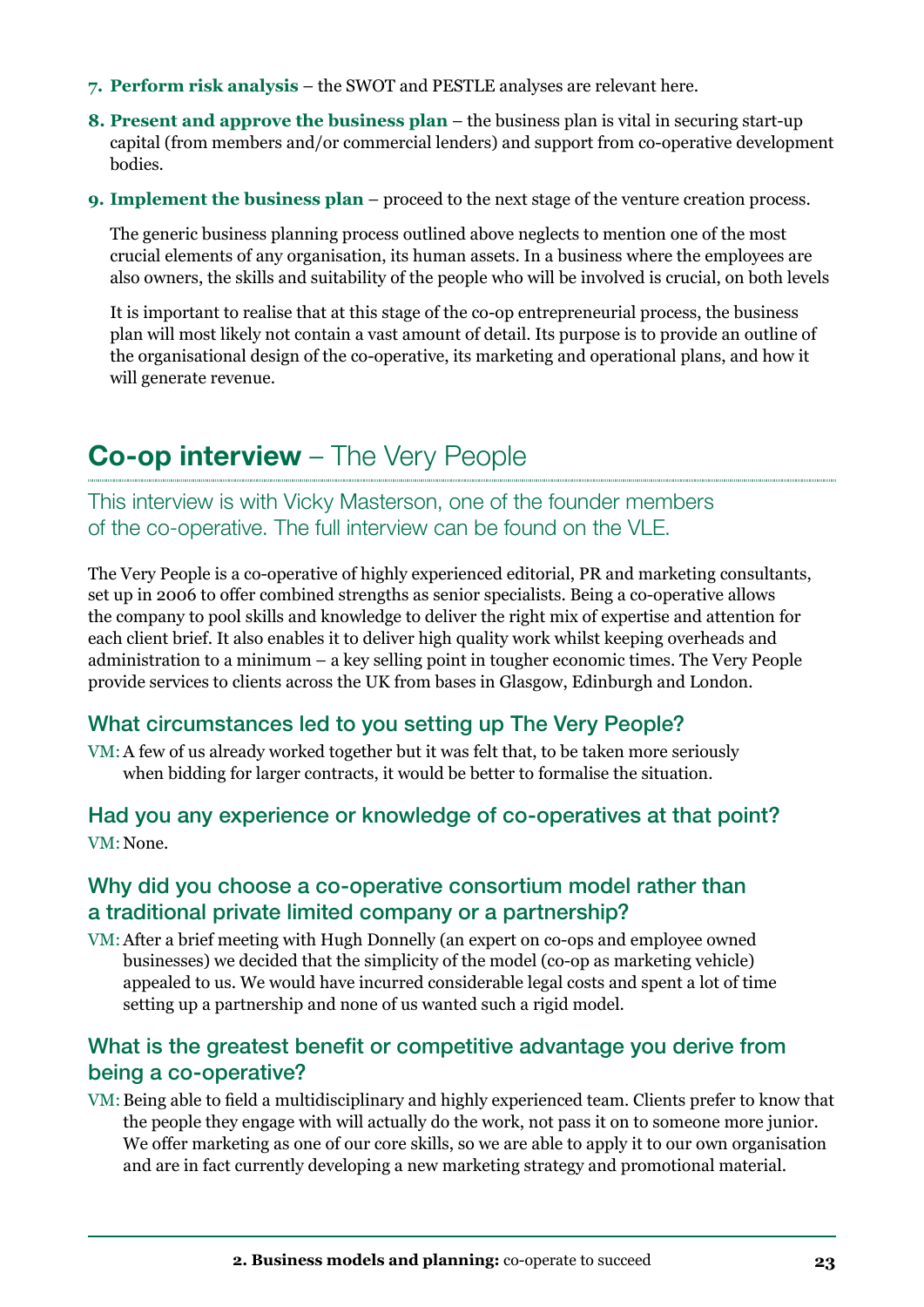#### What is the biggest constraint to your business by being a co-operative?

VM: Occasionally the lack of leadership slows decision making and sometimes the other commitments of our members (to their own business) interferes with our progress and business development activity.

#### What are the key things you need to get right to run a successful co-operative consortium?

VM: You have to like and trust each other. Each member must be prepared to invest a certain amount of time regularly (non fee earning) to ensure the sustainability of the co-operative.

#### Advice for budding co-operative entrepreneurs

VM: Sometimes there can be an imbalance in the commitment and time individuals are prepared to make in running and developing the co-operative. This results in one or two people doing most of the unpaid work and can become a serious problem. Fortunately we are not in this situation.

# Key outcomes

After considering the sections contained in this chapter, you should be able to answer the following questions:

**What** – what is your co-operative designed to do? For example, my co-operative will be a workerowned business providing marketing services to SMEs in my community.

**Why** – why is there a need for this co-operative? What is its purpose?

**Who** – who will be the co-operative's members, stakeholders and founders? Which individuals or groups will take on which tasks and responsibilities in the establishment of the co-op?

**How** – how will your co-op make money? What business model will it adopt? What are its objectives and processes? You should have a well-developed plan for the organisational design (governance and ownership in particular) of your co-op and a business model that complements and enhances this design.

**Where** – where will your co-operative be based? Where are your stakeholders located (that is, suppliers, customers, members)?

**When** – when will each stage in the establishment of the co-operative be achieved? Have you drawn up a project plan with relevant milestones identified and dates allocated for these?

The details needed to answer these questions should be contained in your business plan.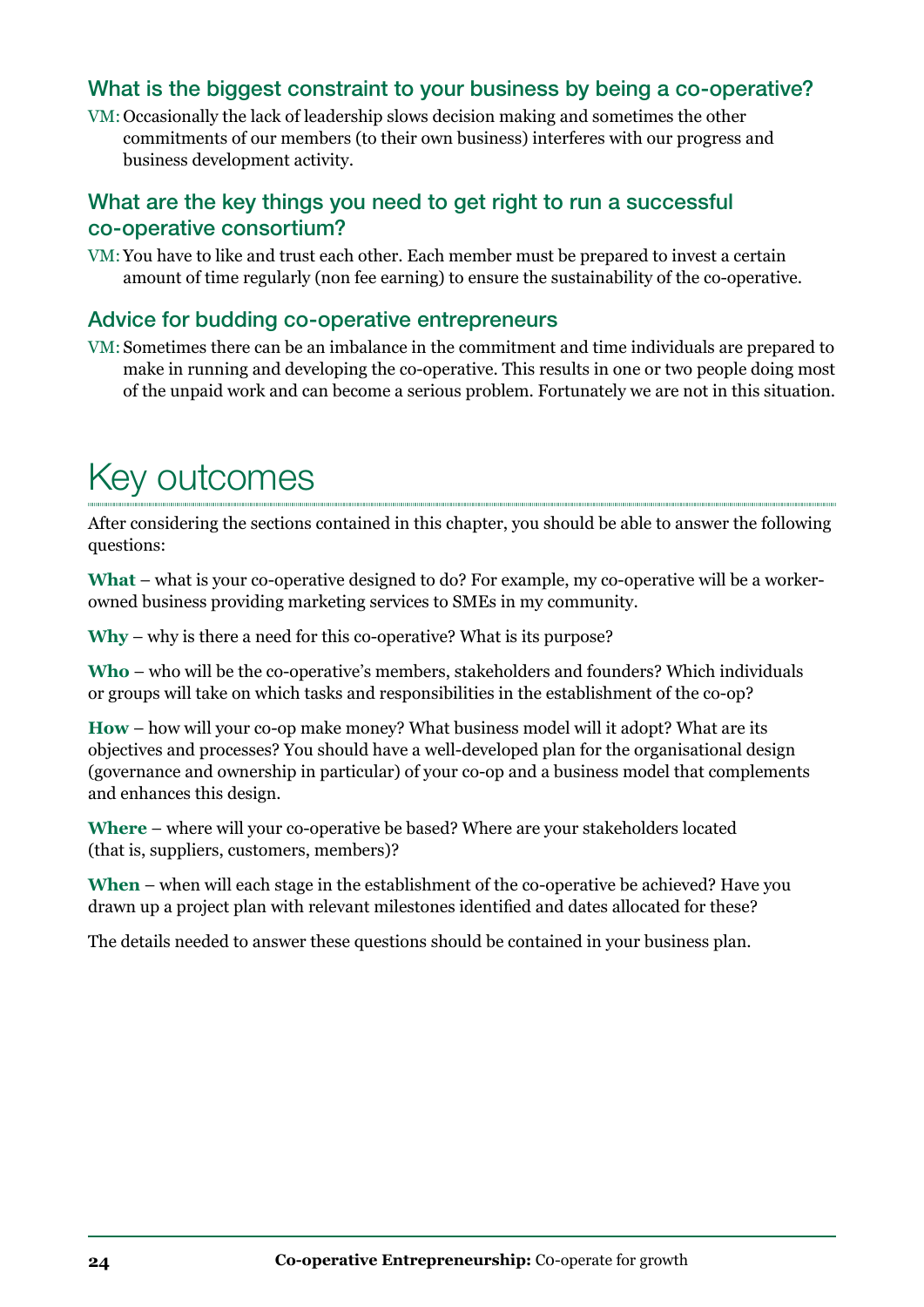## **Practical tools**

Co-operatives UK has a number of consortia co-operative case studies on the offline version of its website:<http://s.coop/kn3d>

Sustainweb.org has a number of useful resources for graduates and students who wish to establish a consumer or worker-owned food co-op (accessible through the VLE):

- How to set up a food co-op in a university or college
- Food Co-ops Toolkit a simple guide to setting up food co-ops

Co-operatives UK has an online guide that provides general advice and resources for individuals wanting to establish a co-operative:<http://s.coop/jkbk>

The Co-operative Enterprise Hub has a free, specialist service for young people who wish to establish co-operatives:<http://s.coop/jkqi>

Chapter four of *Entrepreneurship: Context, vision and planning* by Legge & Hindle contains a number of mathematical models that can be used to construct marketing and financial plans.

P. 20 of *Steps to Starting a Worker Co-op* by Hansen, Coontz, and Malan contains a detailed feasibility analysis form (page 20) that can be used to assess whether you are ready to proceed with your co-operative enterprise; the resource can be accessed at <http://s.coop/jkr7>

# **Endnotes**

- 1. It should be noted that the generation of a viable business idea is crucial to the whole entrepreneurial process and has been treated in more detail elsewhere. Readers are encouraged to consult other entrepreneurship textbooks as well as organisations that can assist in the generation of an idea. One example in Scotland is The Ideas Academy Ltd; [www.theideasacademy.co.uk/](http://www.theideasacademy.co.uk/welcome) [welcome](http://www.theideasacademy.co.uk/welcome).
- 2. R. D. Hisrich, M. P. Peters, and D. A. Shepherd, *Entrepreneurship* (New York: McGraw Hill, 2008), p. 153.
- 3. R. Duane and B. Barringer, *Entrepreneurship: Successfully Launching New Ventures* (New York: Prentice Hall, 2008), p. 30.
- 4. [www.arizmendibakery.org/about](http://www.arizmendibakery.org/about); [www.energy4all.co.uk/community.asp?ID=COM9&catID=2](http://www.energy4all.co.uk/community.asp?ID=COM9&catID=2); [www.nceo.org/articles/esop](http://www.nceo.org/articles/esop-employee-stock-ownership-plan)[employee-stock-ownership-plan.](http://www.nceo.org/articles/esop-employee-stock-ownership-plan)
- 5. They are not always the same. For example, a worker-owned engineering consultancy needs to serve its members' need for sustainable, valuable employment, as well as its customers' need for high-quality engineering services.
- 6. [www.graphics.coop](http://www.graphics.coop); [www.theverypeople.co.uk](http://www.theverypeople.co.uk); [www.whitcomm.co.uk.](http://www.whitcomm.co.uk)
- 7. Co-operatives UK, *Simply Start-up* (Manchester: Co-operatives UK, 2011), p. 12.
- 8. If the assets are held in common ownership, no member has any claim to the value of the assets; if the assets are held jointly, then each member is entitled to a share of the assets of the co-operative (for example, when the business is dissolved). In practice, some of the assets of the co-operative are held in common ownership (for example, retained earnings) and some are jointly-owned (for example, surplus).
- 9. This is an important point as your organisational design should give the co-operative a sound platform for raising capital. For instance, relying on investors for the majority of your co-operative's capital often leads to the dilution of the members' ownership stake (as investors often require an ownership stake in a business in return for their capital).
- 10. Barringer and Ireland, *Entrepreneurship: Successfully Launching New Ventures*, p. 100.
- 11. A. Thomas, and C. Cornforth. 'The Survival and Growth of Worker Co-operatives: A Comparison with Small Businesses' *International Small Business Journal* 8 (1989): 34–50.
- 12. [www.edinburghbicycle.com/comms/about.htm](http://www.edinburghbicycle.com/comms/about.htm).
- 13. Co-operative Development Scotland (CDS), *The Consortium Co-operative Model: Grow your business through collaboration* (n.d.).
- 14. There are certain criteria that the consortium must satisfy to be considered for tax exemption. The most important of these is the purpose of the organisation; it must be run for the mutual benefit of its members. Co-operatives UK produced a detailed guide to consortia co-operatives, which can be accessed on their website and the VLE, and Co-operative Development Scotland (CDS) is the recognised expert on consortia models in Scotland and has a wealth of experience in setting up these enterprise models; details can be found in the Epilogue.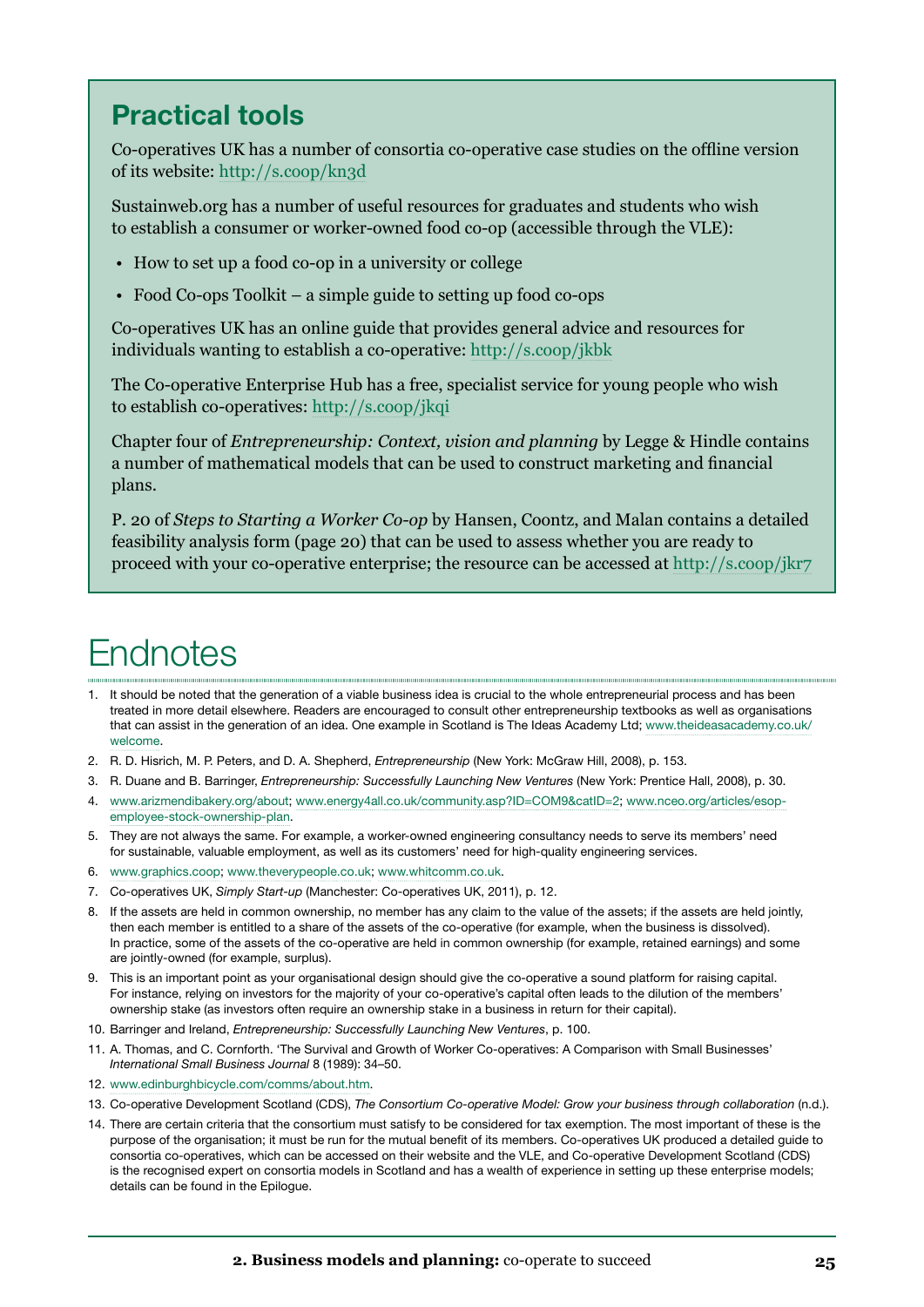- 15. [www.scottish-enterprise.com/microsites/co-operative-development-scotland/Business-models/Consortium-cooperatives.aspx.](http://www.scottish-enterprise.com/microsites/co-operative-development-scotland/Business-models/Consortium-cooperatives.aspx)
- 16. [www.nemco.org.uk.](http://www.nemco.org.uk)
- 17. Co-operative Development Scotland (CDS), *The Consortium Co-operative Model: Grow your business through collaboration*; Co-operatives UK, *Trading for Mutual Benefit: A guide to co-operative consortia* (Manchester: Co-operatives UK, n.d.), p. 5.
- 18. [www.scottish-enterprise.com/Resources/Case-studies/VWXYZ/Yellow-Brick-House.aspx.](http://www.scottish-enterprise.com/Resources/Case-studies/VWXYZ/Yellow-Brick-House.aspx)
- 19. Employee Ownership Association (EOA), 'About Employee Ownership'. [www.employeeownership.co.uk/employee-ownership/](http://www.employeeownership.co.uk/employee-ownership/about-employee-ownership/) [about-employee-ownership/](http://www.employeeownership.co.uk/employee-ownership/about-employee-ownership/), accessed 25 April 2012.
- 20. Employee Ownership Association (EOA), 'About Employee Ownership'.
- 21. [www.baxipartnership.co.uk/category/news/featured/.](http://www.baxipartnership.co.uk/category/news/featured/)
- 22. Market research, and the subsequent sales and marketing strategy, can be quite detailed tasks so it is useful to follow a prescribed checklist of actions to take. Businesslink has a brief yet thorough checklist for entrepreneurs: [www.businesslink.gov.uk/](http://www.businesslink.gov.uk/StartUpHub_files/0116_Final_BusinessPlanning_Your_marketing_and_p_1.pdf) [StartUpHub\\_files/0116\\_Final\\_BusinessPlanning\\_Your\\_marketing\\_and\\_p\\_1.pdf.](http://www.businesslink.gov.uk/StartUpHub_files/0116_Final_BusinessPlanning_Your_marketing_and_p_1.pdf) Combine it with the co-operative specific checklist provided in the Practical tools section for maximum benefit.
- 23. G. Friend and S. Zehle, *Guide to Business Planning* (London: Profile Books, 2004), p. 21.
- 24. Chapter 2 of *Democratic Enterprise: Ethical business for the 21st century* discusses how a co-operative's business model is influenced by its values and principles and contrasts this with the investor-owned model of enterprise. The text can be accessed at [www.abdn.ac.uk/cets/resources/democratic-enterprise.](http://www.abdn.ac.uk/cets/resources/democratic-enterprise)
- 25. Friend and Zehle, *Guide to Business Planning*, p. 229.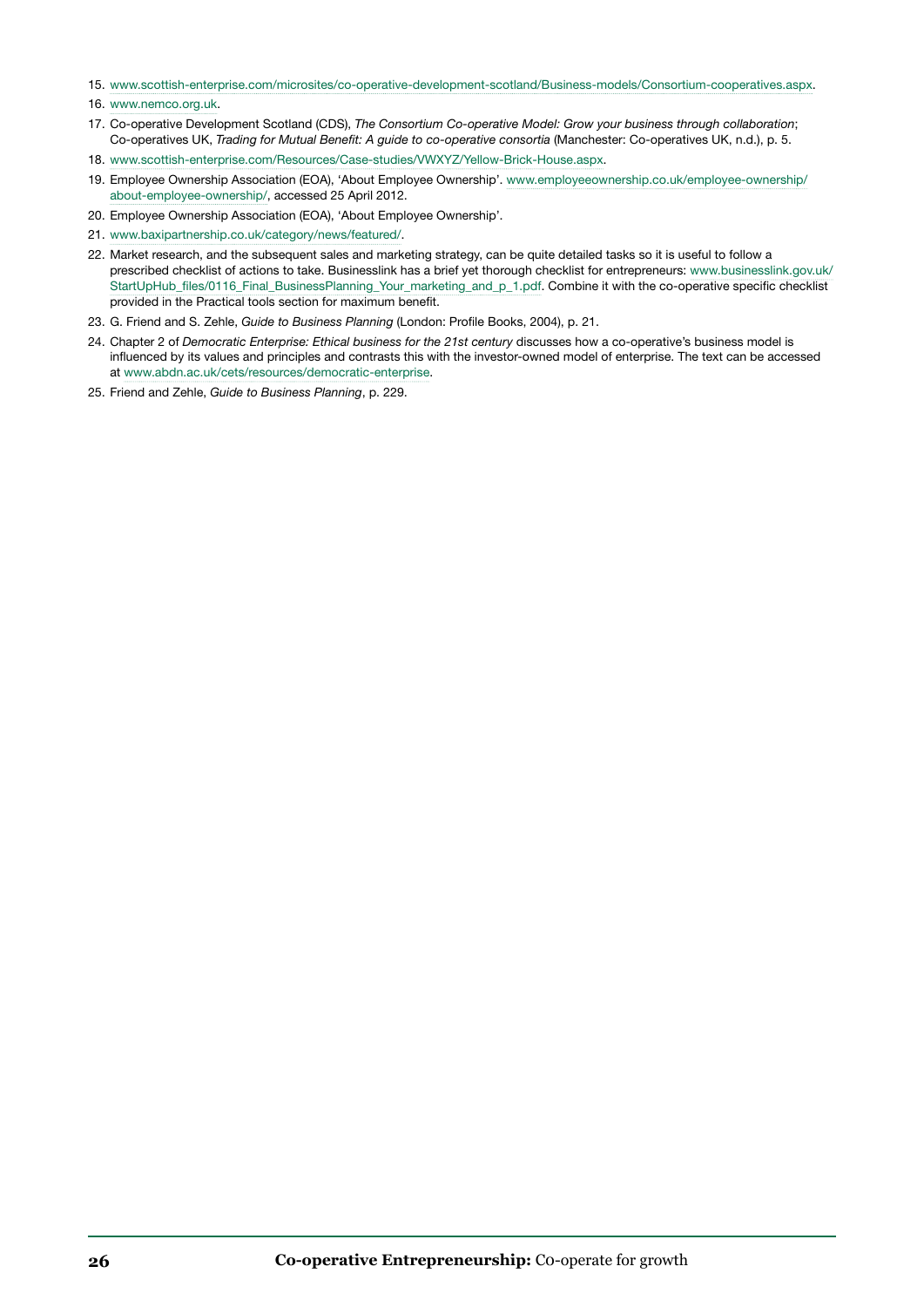# <span id="page-34-0"></span>Legal, governance and finance: putting your house in order

'… everyone needs to realise that they have a share in the business and the business belongs to them. All members pay a stakeholder donation to join which gives the feeling of buying into the business and that you are part of it. All members are equal and know it.'

Carrie Mancini, Bridges: The Actors' Agency

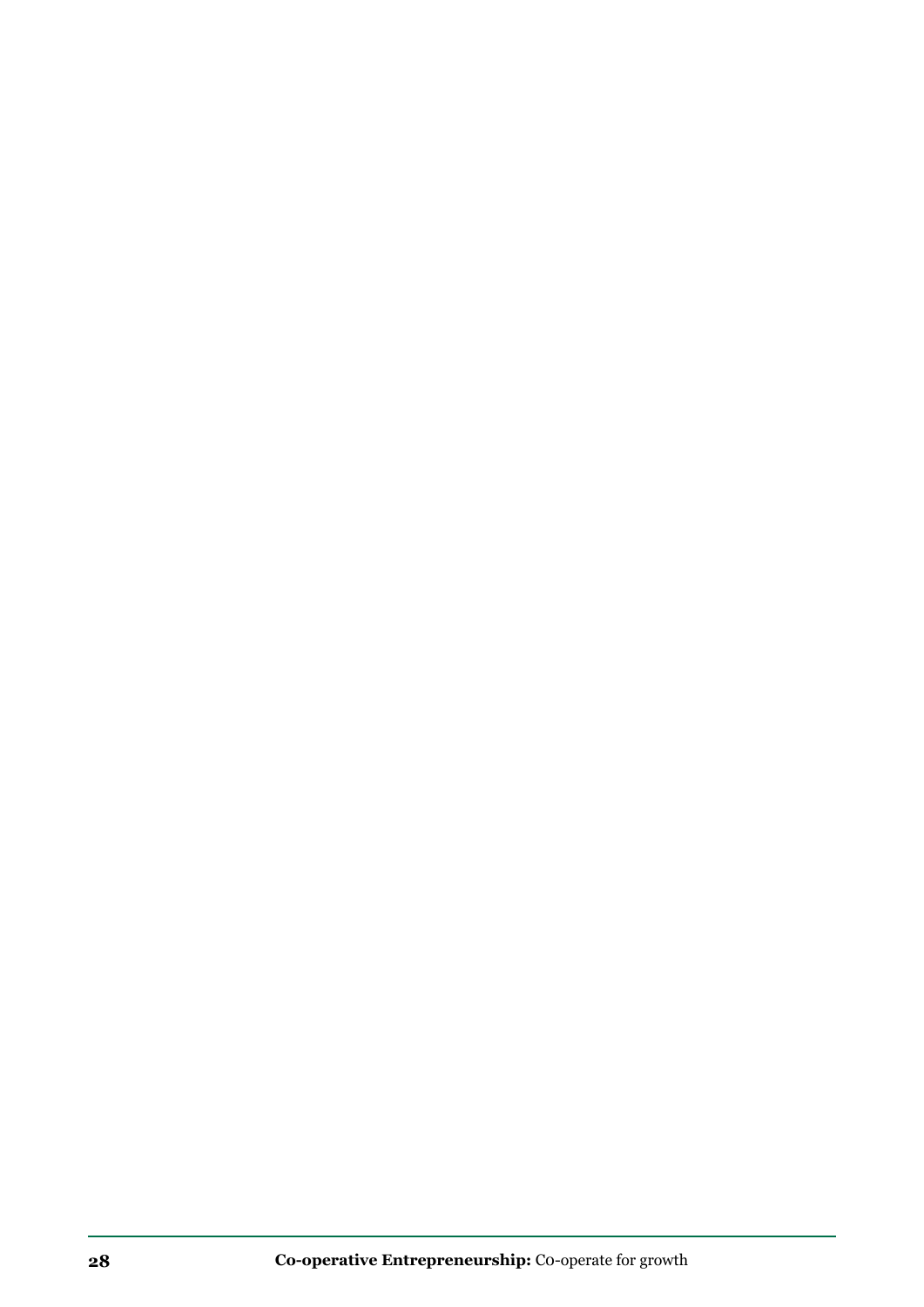# 3. Legal, governance and finance: putting your house in order

Legal considerations

The next stage in the entrepreneurial process is selecting an appropriate legal structure for your co-operative. There are a number of options available but first it is useful to clarify what a legal structure is. A legal structure combines an organisation's:

- Legal form  $-$  what sort of body it is in the eyes of the law; and
- • Governing document a statement that details how the co-operative will operate and how it will be governed.<sup>1</sup>

# **Factors affecting the choice of legal structure**

The legal structure chosen will be critically dependent on the areas outlined in the organisational design section, as well as some of the factors outlined below:

- • **Purpose of the co-operative** for example, you might want to establish a co-operative with the aim of providing sustainable employment for you and the other founders. If so, then you should consider a legal structure that protects this aim (that is, a legal structure that does not permit issuing voting shares to anyone else).
- • **Social identity of the founders** Ridley-Duff and Bull argue that 'the social identity of the owners (investors, consumers or employees) radically transforms the way the organisation is run, and the way the benefits of ownership and trading are distributed.'<sup>2</sup>
- **Distribution of power** (that is, decision-making rights) in the co-operative certain legal forms provide protection for member control of the co-operative, others can undermine it;
- **Distribution of surplus** is it permissible and if so, through what mechanism (for example, based on number of hours worked or salary)?
- **Assets** who own these (the members or the business) and what happens if the business is dissolved?<sup>3</sup>
- • **Capital requirements of the business** the legal structure must compliment the capital generating ability of the co-operative (for example, if the co-operative requires large amounts of capital to be established and operated, then it may need to raise investment through issuing shares).4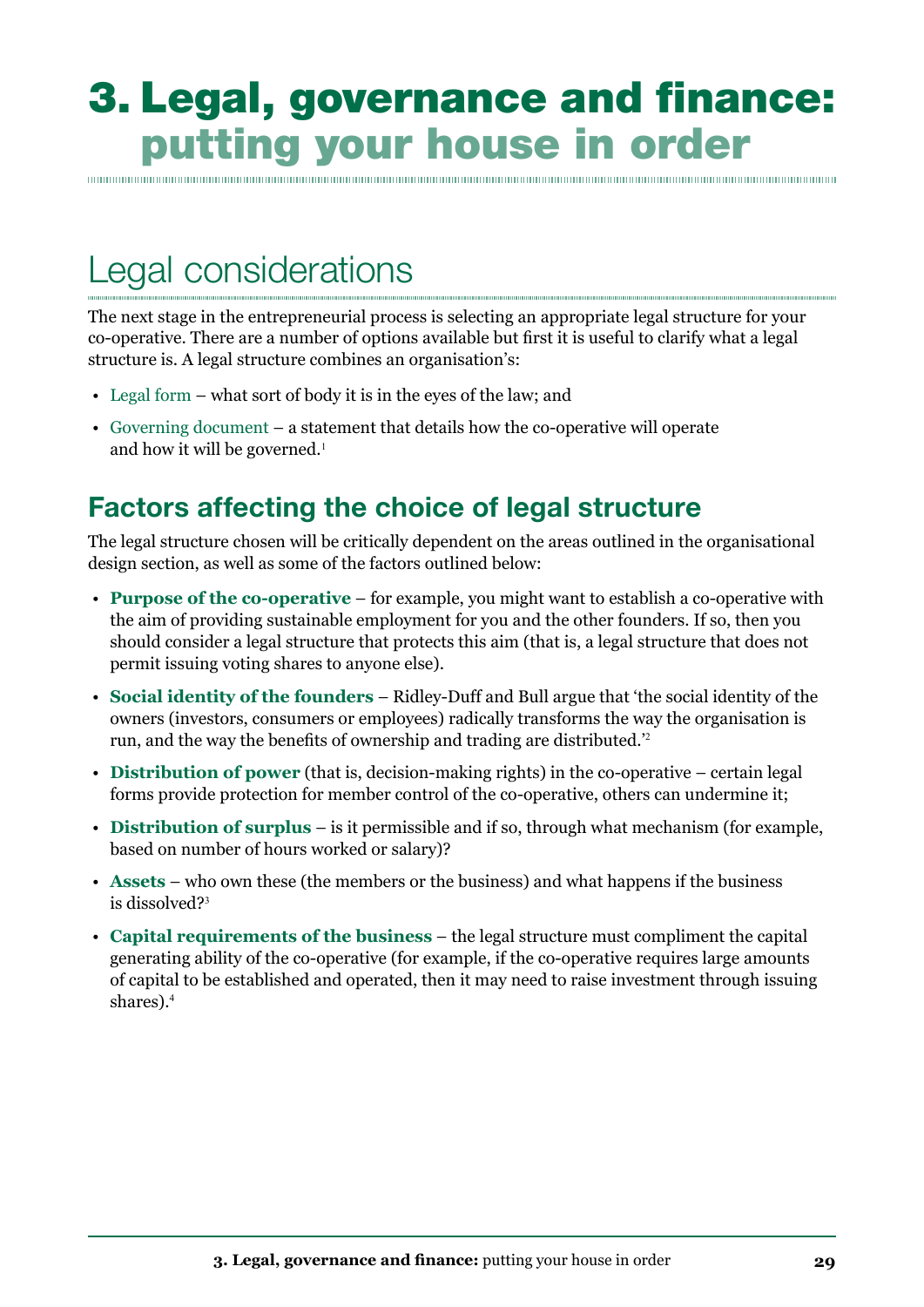# **Common legal forms utilised by co-operatives**

### Industrial and Provident Society

Registered under the Co-operative and Community Benefit Societies and Credit Unions Act 2010, the Industrial and Provident Society (IPS) legal form has traditionally been adopted by consumer, housing, and credit co-operatives. Registering as an IPS provides co-operatives with a number of characteristics that are compatible with the international statement on co-operative identity, such as:

- one member, one vote;
- return on capital must be limited;
- if surpluses are to be distributed to members, then it must be done on equitable basis;<sup>5</sup> and
- no artificial restrictions on membership.

#### *Co-operative example*

The Co-operative Group, the largest consumer co-operative in the UK, is registered as an IPS.

### Private Company Limited by Guarantee (CLG)

Companies limited by guarantee do not have any share capital and members act as guarantors rather than shareholders – therefore they all have one vote. At the time of incorporation, members agree to guarantee a limited amount to creditors (usually  $\epsilon_1$ ) in the event of the business being wound up. This legal form is most common amongst charitable and voluntary organisations but has been utilised by co-operatives, particularly worker co-operatives, since it is thought to provide strong protection for the values and principles of the business.

#### *Co-operative example*

The Very People, a marketing co-operative based in Glasgow, Scotland, adopted the limited by guarantee model after advice and consultation from Co-operative Development Scotland (CDS). The six members do not hold any shares in the business and operate a one member/one vote governance system.

### Private Company Limited by Shares (CLS)

Private companies limited by shares are prohibited from offering their shares to the general public but still retain the ability to raise capital from external sources through offering shares (for example, from friends and family). A co-operative can have one class of shares for members and another (non-voting) class for non-members. The liability associated with these shares only relates to the value of the capital originally invested (including any unpaid amount on the shares) in the event of the company winding up.

#### *Co-operative example*

Equal Exchange Trading, a worker co-operative based in Edinburgh, involves investors through a non-voting share scheme.<sup>6</sup>

The legal forms covered in this chapter do not represent an exhaustive list of the options available to co-operative entrepreneurs. For example, some worker co-operatives have adopted the Limited Liability Partnership (LLP) legal form, while others have chosen to register as Community Interest Companies (CIC).<sup>7</sup> Readers interested in these – and other – legal forms are encouraged to consult Co-operatives UK's *Simply Legal*.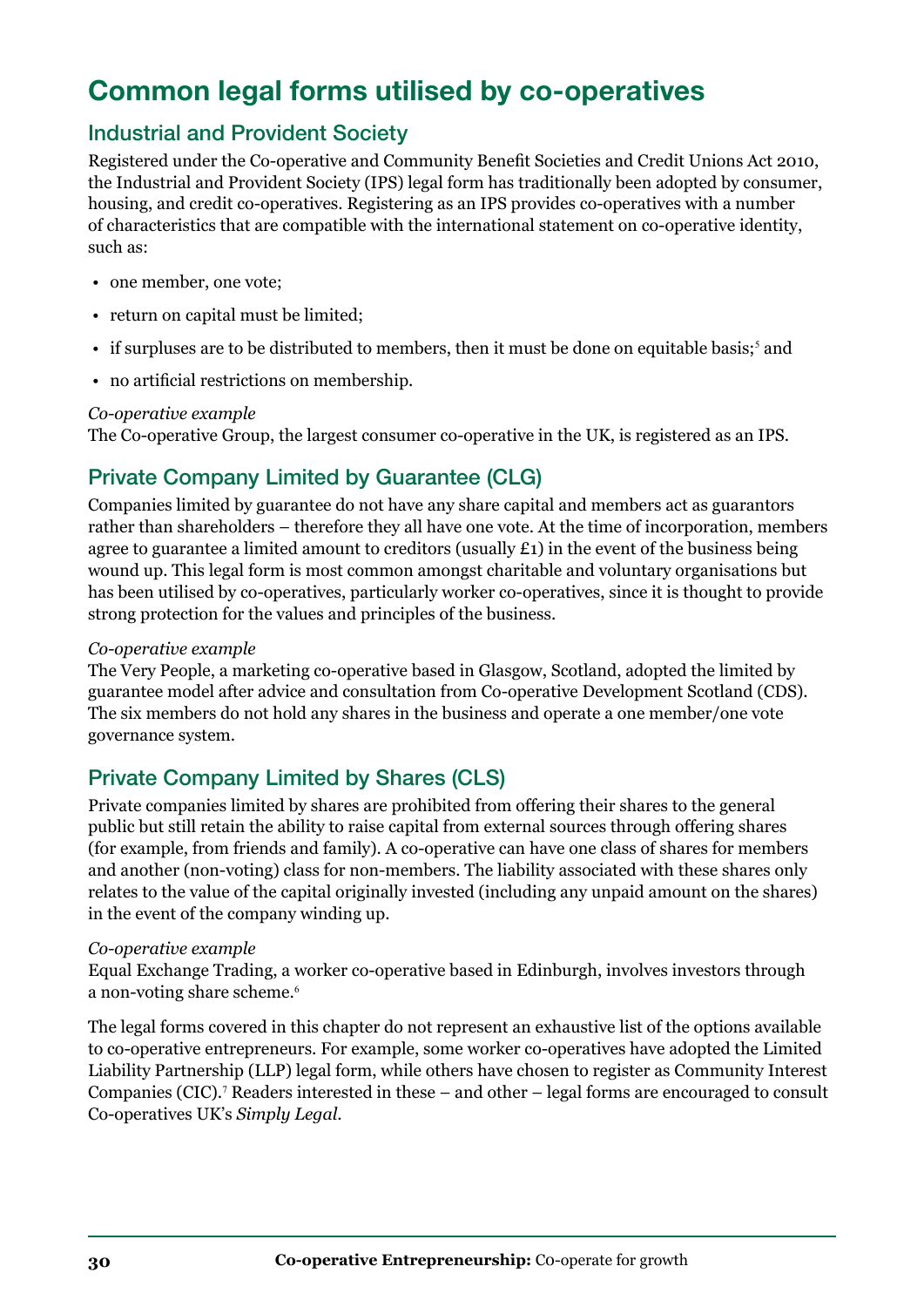<span id="page-38-0"></span>

| Does it have<br>an asset<br>lock?*                           | $\overline{\mathsf{X}}$                  | No (unless<br>a charity)           | No (unless<br>a charity)        |
|--------------------------------------------------------------|------------------------------------------|------------------------------------|---------------------------------|
| for charitable<br>Is it suitable<br>status?                  | $\overline{\mathsf{z}}$                  | Yes                                | $\overline{\mathsf{z}}$         |
| Does it have<br>to register<br>regulatory<br>body?<br>with a | Authority (FSA)<br>Financial<br>Services | <b>Companies</b><br>House          | Companies<br>House              |
| Can it pay<br>holdings?<br>on share-<br>a return             | Yes                                      | $\overline{\mathsf{X}}$            | Yes                             |
| Can it issue<br>shares?                                      | Yes                                      | $\overline{\mathsf{z}}$            | Yes                             |
| Vhat is its<br>governing<br>document<br>called?              | Rules                                    | Articles                           | Articles                        |
| members<br>have limited<br>liability?<br>Does its            | Yes                                      | Yes                                | Yes                             |
| <b>Legal Form</b>                                            | & Provident<br>Industrial<br>Society     | Limited by<br>Guarantee<br>Company | Limited by<br>Company<br>Shares |

Table 2 Summary of the key features of different legal forms *Table 2 Summary of the key features of different legal forms* Source: Adapted from Co-operatives UK, Simply Legal (Manchester: Co-operatives UK, 2009), p. 27. *Source: Adapted from Co-operatives UK, Simply Legal (Manchester: Co-operatives UK, 2009), p. 27.*

or articles of association that defines the assets as commonly owned, thereby ensuring that members have no incentive to dissolve the business to access the value of these assets *or articles of association that defines the assets as commonly owned, thereby ensuring that members have no incentive to dissolve the business to access the value of these assets*  $^*$  While asset locks are not included as part of the technical definition of these legal forms, there are ways of creating one if members wish. A clause can be entered in the rules *\* While asset locks are not included as part of the technical definition of these legal forms, there are ways of creating one if members wish. A clause can be entered in the rules* (an asset lock by proxy). *(an asset lock by proxy).*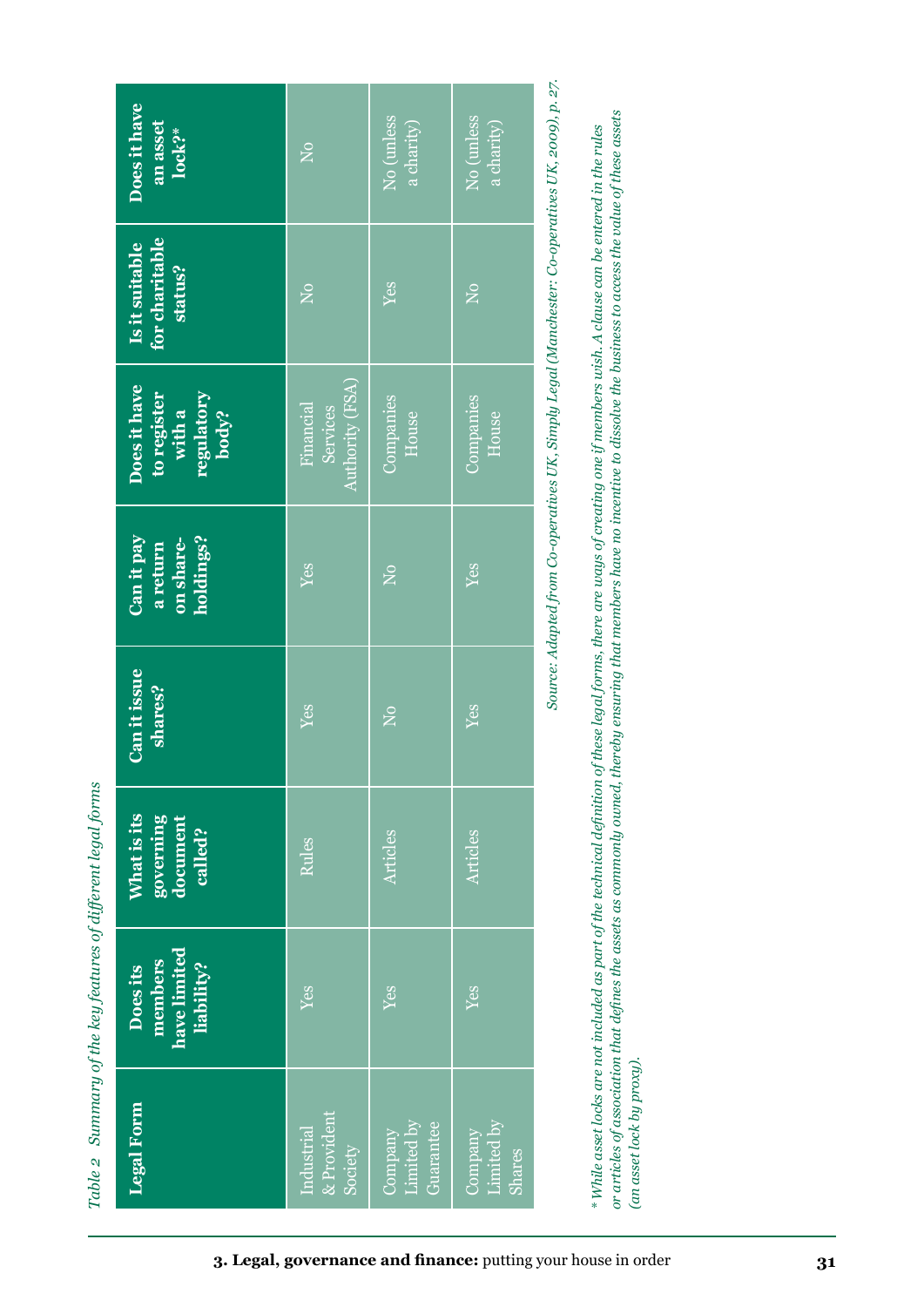# <span id="page-39-0"></span>Financial planning

Selecting the correct mix of finance will allow your co-operative to commence operations on a sustainable platform, prevent over-dependence on one source, and minimise the cost of capital to the business. Make sure you consider the following important factors before choosing sources of finance:

- The legal structure of the business for example, it is not legally feasible to issue any shares if you are a Company Limited by Guarantee;
- The requirements and provisos of the source of finance for instance, co-operative/community enterprise development bodies might be reluctant to supply grants to a business that distributes the majority of its surplus rather than reinvesting it;
- The amount of capital needed for starting up and maintaining operations (working capital) – if only a small amount of capital is needed initially, then it may be more beneficial to raise a loan from friends and/or family members; if a larger amount is needed, then a loan from a commercial source or the issuing of non-voting shares may be the right option.

| <b>Source</b>                                    | <b>Type of Finance</b>              |
|--------------------------------------------------|-------------------------------------|
| Members                                          | Equity                              |
|                                                  | Loans                               |
|                                                  | 'Sweat equity' <sup>8</sup>         |
| <b>Commercial lenders</b>                        | Loans                               |
|                                                  | <b>Overdraft facilities</b>         |
| Enterprise development bodies                    | Grants                              |
|                                                  | Interest-free or low interest loans |
|                                                  | Specialist co-operative funds       |
| Investors (local businesses; family and friends; | Non-voting ordinary shares          |
| community)                                       | Preference shares                   |

#### *Table 3 Sources of finance*

# **A note on shares**

A co-operative, depending on its legal structure, can issue one or more classes of shares:

• *Withdrawable shares* – associated with the Co-operative and Community Benefit Societies legal form, withdrawable shares, as the name suggests, can usually be withdrawn by a member when they leave the co-operative. These shares remain at par value throughout their existence unless they are no longer covered by the value of the assets, in which case their value may be reduced accordingly. Steps must be taken by the co-operative to ensure that it is able to cope with the loss of capital following the withdrawal of shares.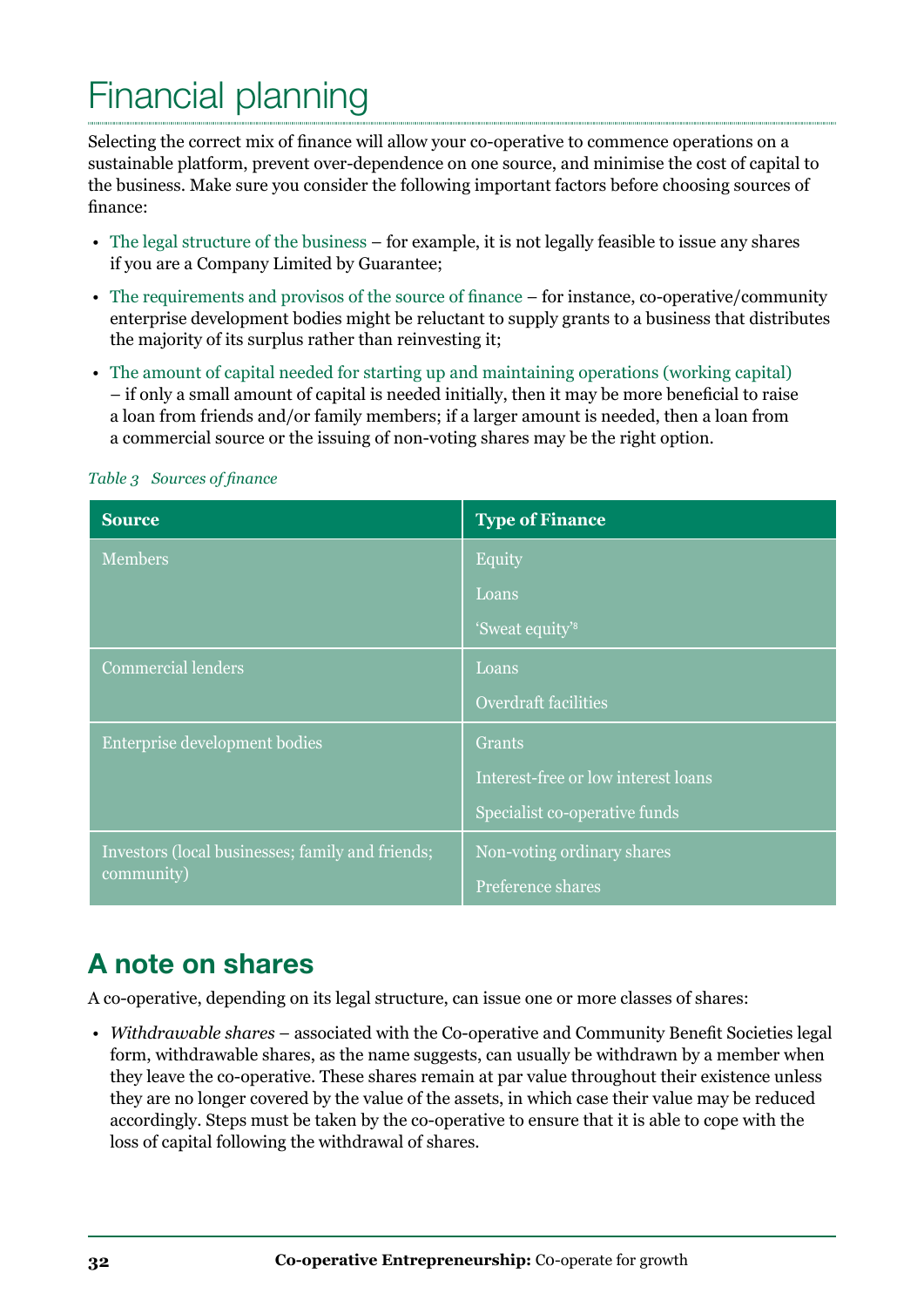- • *Transferable shares* more common in employee-owned companies, transferable shares can be sold to new members or external investors. The value at which the shares can be bought and sold is usually linked to the increase/decrease in the value of the business.
- • *Preference shares* are similar to some forms of debt as they offer investors a fixed return on their investment (similar to a loan). Preference shares do not usually carry any voting rights and are given preference over other claims on the surplus generated by the co-op except debt. They can be a useful vehicle for increasing investment in co-operatives as they offer investors a return on their capital while protecting the governance rights of members (similar to non-voting ordinary shares).<sup>9</sup>

The risk, reward, and cost of each class of share needs to be analysed before deciding which type (if any) to issue. The purpose of a co-operative is to provide defined benefits to its members and this should be kept in mind when deciding which class(es) of shares to issue in your cooperative. Ordinary shares (that is, transferable ones), of the type commonly found in investorowned enterprises, are usually not good vehicles of investment for co-operatives. This is because there is the potential to erode the member-controlled aspect of the business (as ordinary shares carry voting rights), as well as the risk that the interests of capital will supersede the interests of members. The payment of interest on shares is also restricted (or prohibited) in certain cooperatives, depending on the legal structure. Again, this is to prevent the co-operative being run in the interest of capital and is enshrined in the international principles (number three). Finally, consider the distribution of power and surplus in the co-operative before selecting one or more classes of shares.<sup>10</sup>

# **Governance**

An effective and flexible governance system is central to the sustainable operation of your cooperative. It affects how the people within the business make decisions, distribute power and remain accountable to members. On a basic level, co-operatives are governed on the principle of one member/one vote (that is, democratically). In practice, co-operative governance can take many forms. Founders should consider, not just how decisions are made, but how they are passed: for example, a simple majority vote might be needed, or possibly a large majority (over 75 per cent), or even a system whereby every member needs to agree before a decision can be passed. Other things to consider include the minimum number of members needed to pass a decision (the quorum), as well as what decisions require the input of every member. The manner in which your co-operative is to be governed is documented and formalised in the governing document.

# **Governing document**

Typically, a governing document will contain the following sections:

- the purpose and objectives of the co-operative;
- membership who the members are, how to become (or cease to be) one, and the relationship between them in relation to decision-making;
- governance  $-$  the role of the decision-making body (how it is appointed, when it meets, and its powers);
- • surplus what use is made of the co-operative's surplus (distributed to members and/ or retained in the business);
- assets what happens in the event of dissolution.<sup>11</sup>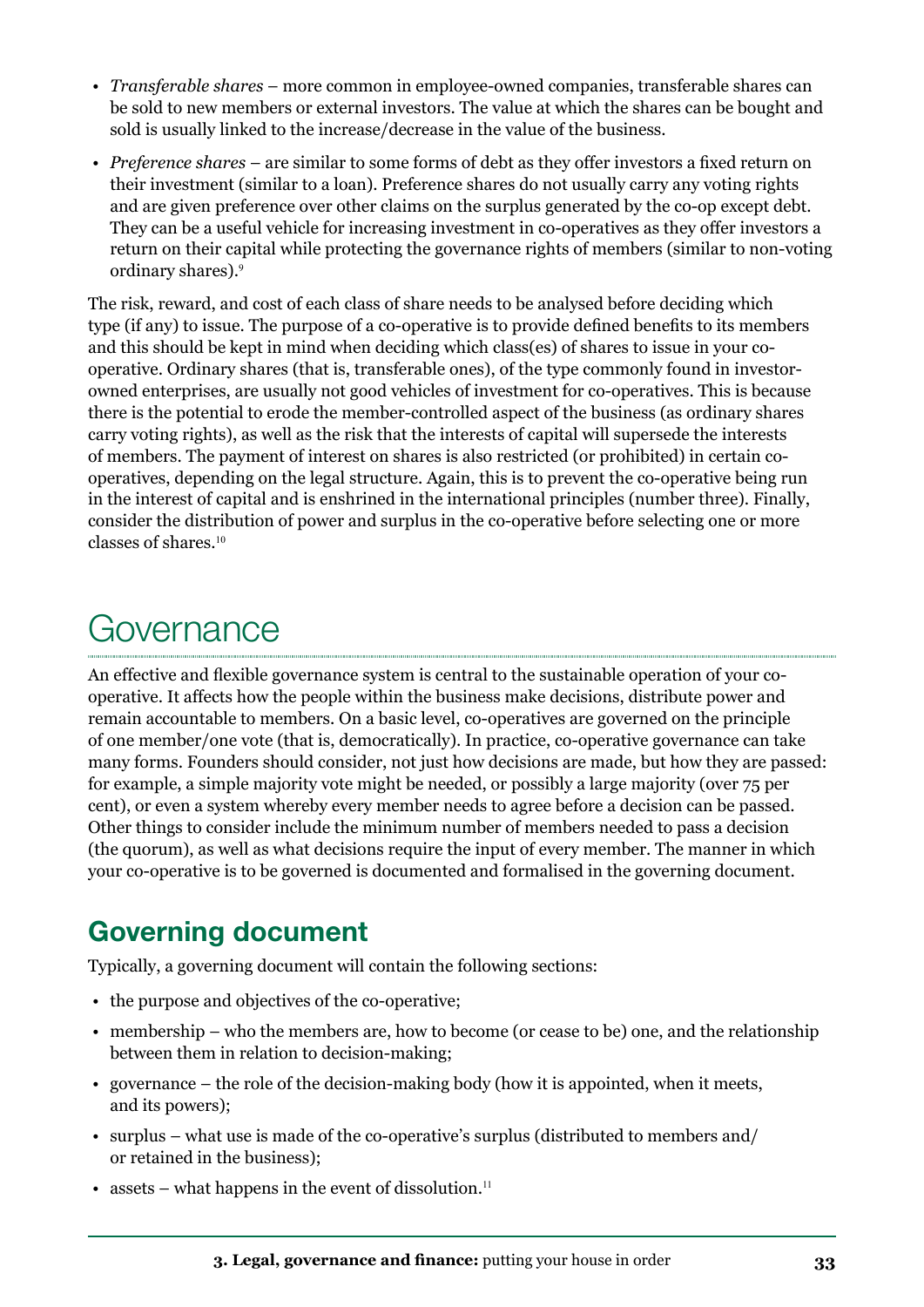## **Co-op interview** – Bridges: The Actors' Agency

#### This interview is with Carrie Mancini, one of the founder members of the co-operative.

Bridges offers a unique experience for both clients and casting professionals. The company's co-operative business model, whereby the agency is managed and run day-to-day by the very actors it is providing to the industry, allows for a high level of service with a very in-depth knowledge of each client. Bridges is able to build strong professional relationships with casting directors and give proactive clients the opportunity to take control of their careers.

#### What circumstances led to you setting up Bridges: The Actors' Agency?

CM: The idea of setting up a co-operative was first discussed in 2006 by a group of eight professional actors who wanted to pool their skills and resources and help each other obtain work in the arts.

#### Had you any experience or knowledge of co-operatives at that point?

CM: No. The founders were unaware of the merits of setting up a co-operative, but decided to explore an arrangement where they might collaborate and share resources.

#### Why did you choose a co-operative consortium model rather than a traditional private limited company or a partnership?

CM: A Co-operative Development Scotland (CDS) adviser helped register Bridges: The Actors' Agency at Companies House as a private company limited by guarantee. The co-operative is a non profit-distributing organisation. All the members were in agreement that they wanted to work as a co-op where all members are equal.

#### What support did you receive during your early years?

CM: The original members approached CDS, who assigned a free business adviser. He helped the members set up a consortium co-op, which would allow the members to work together while retaining their individual identities and independence. Without the adviser's help in registering the business, choosing a co-operative model and filling in numerous lengthy forms, we would have felt overwhelmed.

The CDS adviser helped Bridges: The Actors' Agency draw up a Members' Agreement. This sets out the aims of the co-operative and how the members work together, for example:

- All members enjoy equal status;
- Decisions are made by majority vote;
- Termination of contract notice and arrangements for contract termination;

 • A Grievance Officer has been appointed to settle any disputes involving co-op matters between members.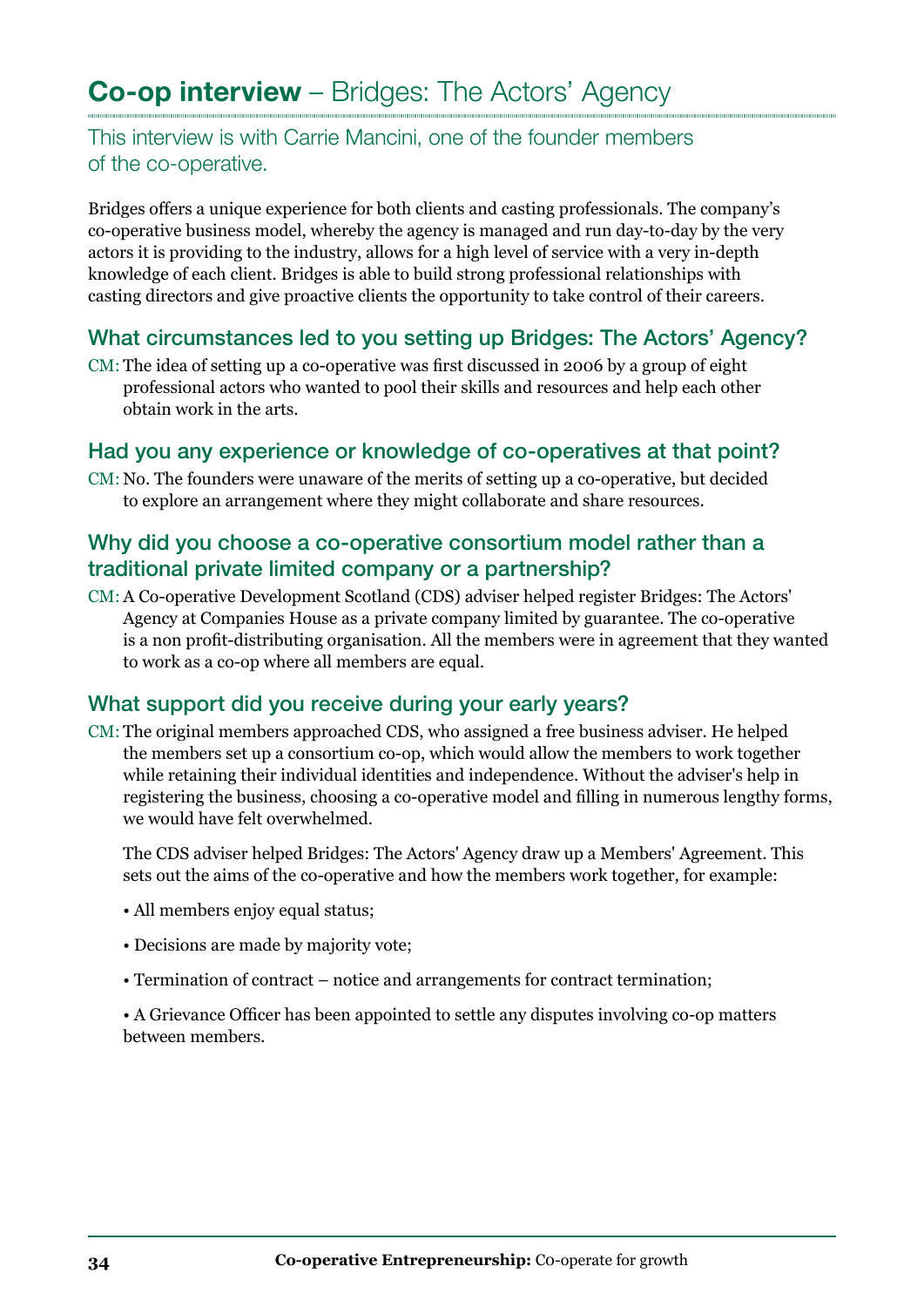### Could you give a brief explanation of the organisation's governance model?

CM: All our members are attached to satellite groups with targets to reach throughout the year and we have regular Action Plan meetings to discuss what needs done and the time scale for these objectives. So everyone is involved with the running of the co-op. The bank insists we have office bearers for forms and Companies House like us to have them for all official documents. So we have Secretary, Treasurer, Book keeper and Grievance Officer.

#### How important are the co-operative values and principles to the business?

CM: Very important. These principles are why we are all members and why so many actors ask us for representation over a traditional agent. They are really what hold us all together.

#### What is your attitude to growth being a co-operative?

CM: We are always on the lookout for new members and have regular enquiries from actors seeking representation. As a group it has been decided to have a top limit of twenty members as we think this is a manageable amount. At the moment there are fourteen of us and we hold auditions twice a year for new members. We have a satellite group who look through all the submissions and present the actors they think we should see as a group.

#### What are the key things you need to get right to run a successful co-operative consortium?

CM: Everyone needs to be singing off the same hymn sheet. Just talking about Bridges, everyone needs to realise they have a share in the business and the business belongs to them. All members pay a stakeholder donation to join which gives the feeling of buying into the business and that you are part of it. All members are equal and know it.

#### Advice for budding co-operative entrepreneurs

CM: Bridges found it hard to get a bank to understand that we are a non profit-distributing organisation, not a charity and each member has equal status. We bank with the Co-operative Bank as they were willing to deal with us and understood our needs. All founder members of Bridges made a stakeholder donation into a business bank account when we initially started up;this funded office rent, legal fees and telephone line/internet. Initially most of our equipment was either donated or borrowed. Each new member buys into the business with the same stakeholder donation to keep everything equal. Running costs are funded by the commission members pay to the business from acting work. This is set at 10 per cent for theatre and role play, and 12 per cent for all electronic work like TV or radio.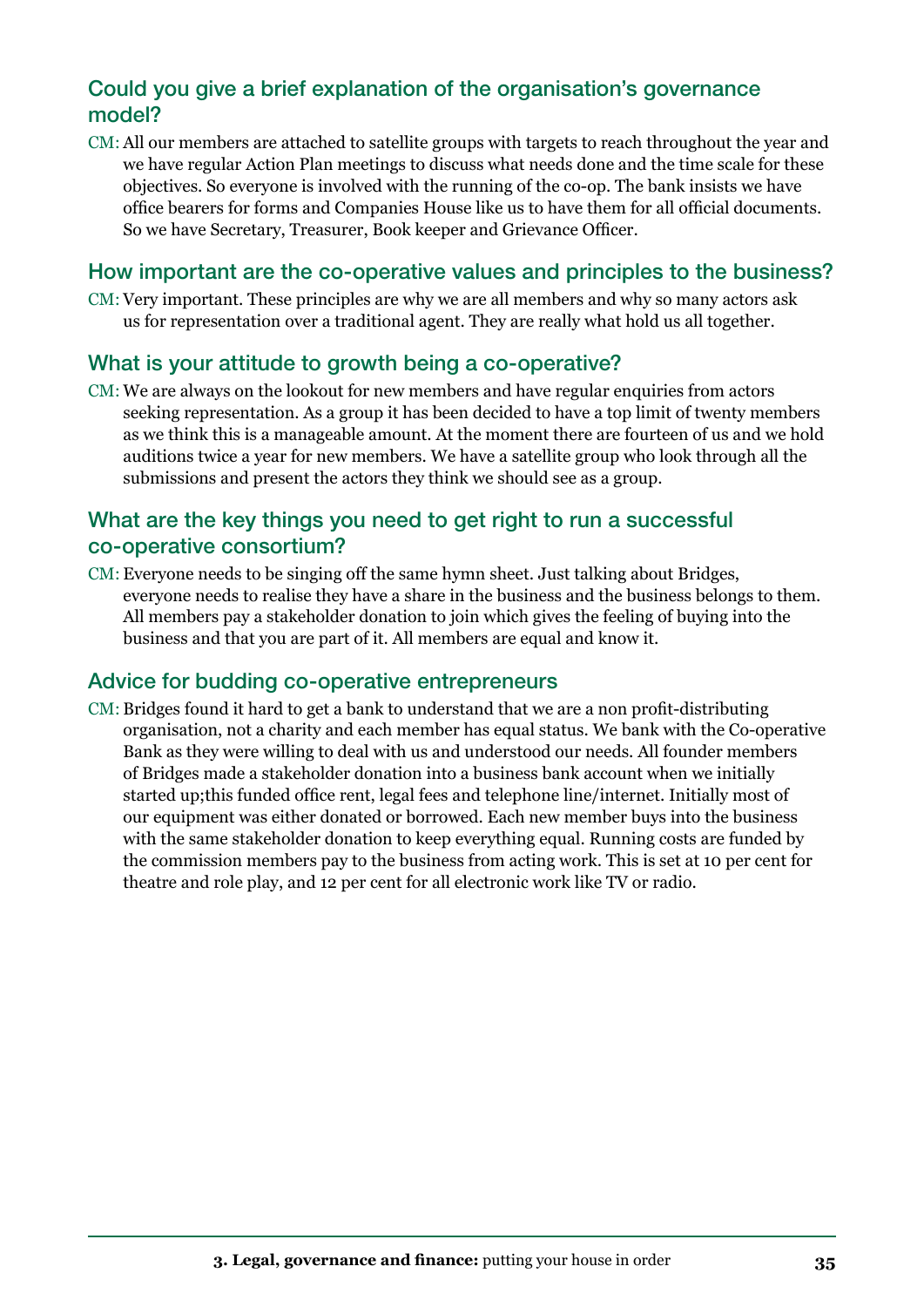# **Practical tools**

On the VLE:

Frequently referenced in this chapter, Co-operatives UK's *Simply* series of finance, governance, and legal guides is an invaluable resource for anybody considering setting up a co-operative.

For those wishing to learn more about governance theories and their impact on co-operatives, there is a document entitled 'Governance theories and their impact on co-op governance' which should prove useful.

The 5 C's of Credit is a useful checklist of criteria that most lenders apply when assessing candidates for a loan.

*From Conflict to Co-operation* is an excellent suite of guides to managing the (inevitable) disputes that arise through governing a co-operative.

On a similar note, there are a variety of challenges inherent in governing co-operatives effectively; refer to 'Co-operative governance challenges' for some advice.

To address the particular challenges which governing a worker co-operative presents, Co-operatives UK produced a worker co-operative code of governance.

Links:

The Ontario Co-operative Association produced an interesting and detailed series of videos exploring co-operative governance:<http://s.coop/jynu>

For an explanation of business grants, see<http://s.coop/e6ux>

# **Endnotes**

- 1. Co-operatives UK, *Simply Legal* (Manchester: Co-operatives UK, 2009), p. 8.
- 2. R. Ridley-Duff and M. Bull, *Understanding Social Enterprise: Theory & Practice* (London: Sage, 2011), p. 138.
- 3. Refer to the earlier discussion about common and joint ownership. A fuller discussion of these concepts is contained in R. Ridley-Duff, 'New Frontiers in Democratic Self-Management' in D. McDonnell and E. Macknight (eds), *The Co-operative Model in Practice: International perspectives* (Glasgow: Co-operative Education Trust Scotland, 2012).
- 4. Co-operatives depending on their legal structure are able to offer non-voting ordinary shares or preference shares in order to raise long-term finance; this approach is discussed in more detail in the Financial planning section.
- 5. Examples include distributing surplus based on the amount of trade a member conducted with the co-operative (consumer co-operative) or the amount of hours worked by a member (worker co-operative).
- 6. [www.equalexchange.co.uk/about/index.asp.](http:/www.equalexchange.co.uk/about/index.asp)
- 7. Turo Technology, trading as software.coop, is an example of a worker co-operative registered as an LLP. Co-operatives UK has a detailed case study of the company's legal and organisational structure: <http://s.coop/pvg7>.
- 8. 'Sweat equity' is a term for any unpaid work members contribute to the co-operative, usually during the start-up phase. It can be a powerful 'source of finance' in that it can save the business considerable money at a time when it is likely to have capital constraints. Sweat equity is dependent on a high level of trust and commitment on behalf of the members and, while highly valuable in certain situations, is not a sustainable 'source of finance'.
- 9. Co-operatives UK, *Simply Finance* (Manchester: Co-operatives UK, 2011), p. 44-5.
- 10. This topic deserves a more thorough analysis than can be provided in this chapter; readers are encouraged to consult legal advisors knowledgeable about the co-operative model before creating classes of shares in their organisation.
- 11. Co-operatives UK, *Simply Governance* (Manchester: Co-operatives UK, 2011), p. 21.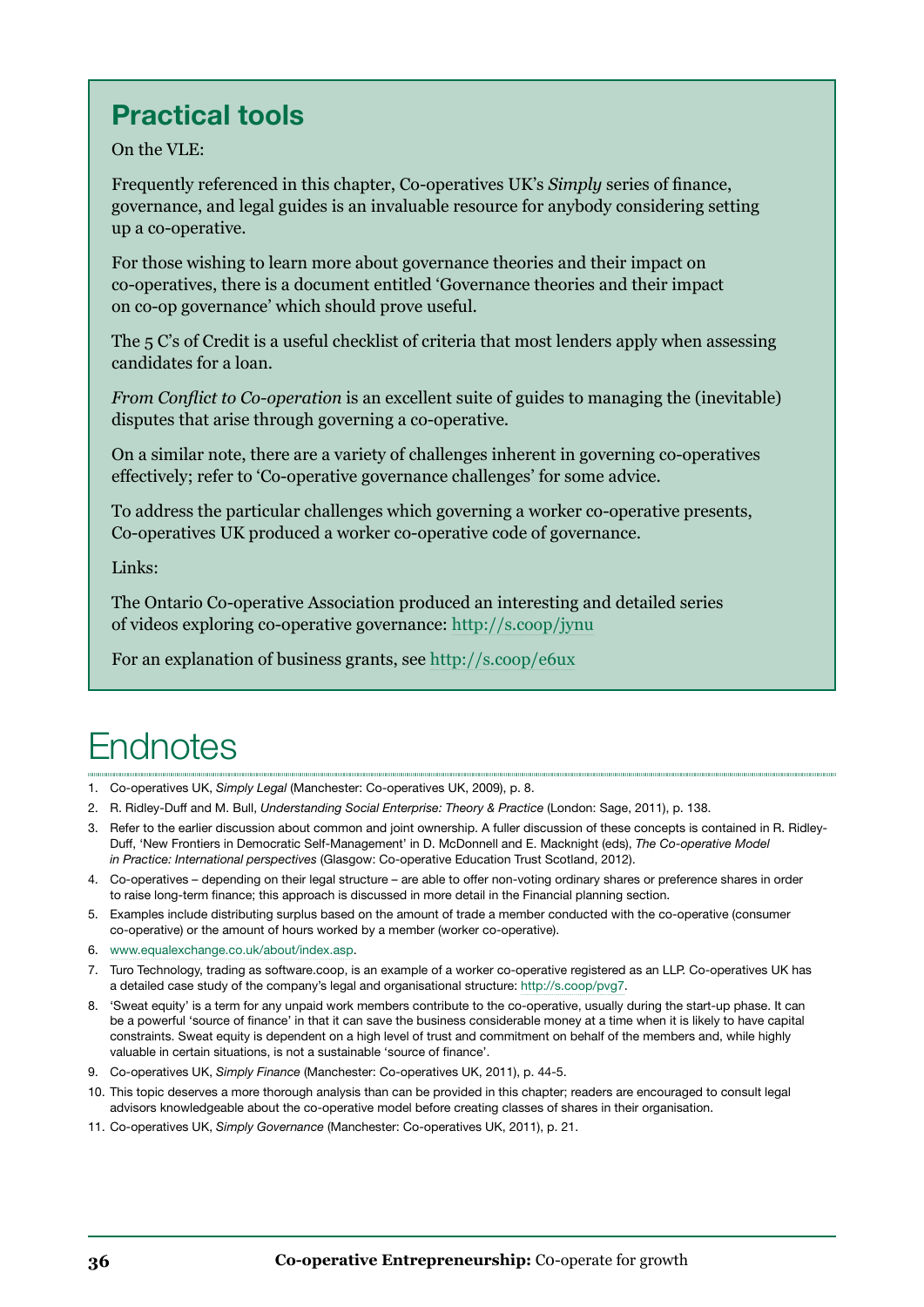# <span id="page-44-0"></span>Managing and leading: co-operative skills for learning, life and work

'We have succeeded in bringing 100 per cent of new employees into membership and see this as an important goal.'

Sion Whellan, Calverts

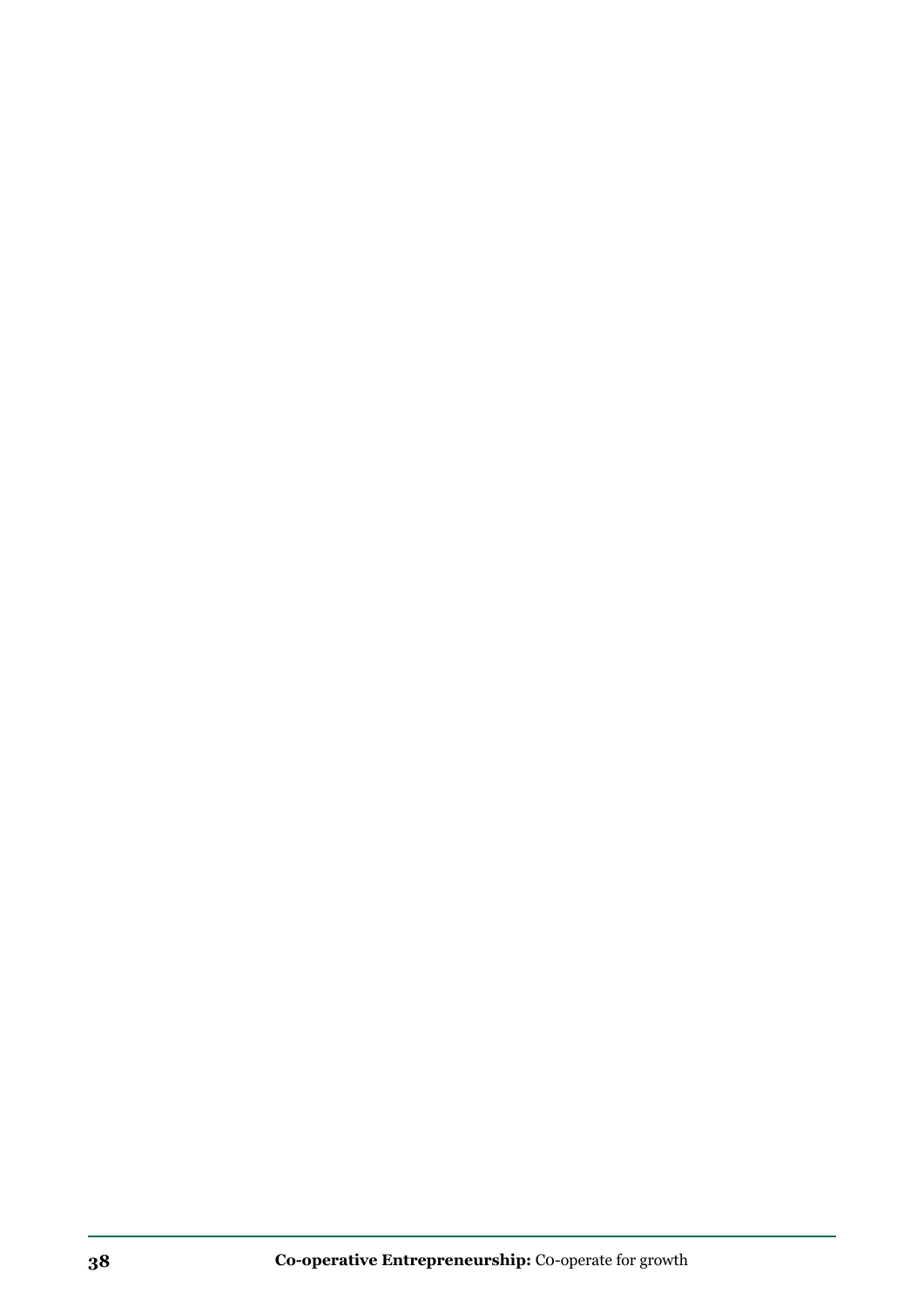# 4. Managing and leading: co-operative skills for learning, life and work

At this stage of the co-operative entrepreneurial process, you will have established the business and will be focused on meeting the day-to-day needs of the organisation. This should not deter you from examining a number of crucial, strategic issues that become relevant at this point in your organisation's lifecycle.

# Leadership, management and participation

Effective leadership in a co-operative will ensure that the business remains true to its purpose and directs its resources in an efficient way to achieve its objectives (thereby providing benefits to members). Some of the core responsibilities of the leaders (that is, the board of directors) of a co-operative are outlined below:

- • Ensure the co-operative remains true to its purpose and achieves its objectives;
- Provide strategic direction for the co-operative;
- Hold management to account on behalf of the members;
- Formulate policies that are acceptable to members;
- Evaluate the performance of the co-operative.<sup>1</sup>

Elected leaders are not the only component in the successful governance of the co-operative; the managers and members have a vital role to play alongside the leadership. The success of the co-operative in the long term is dependent on the effective relationship between the members, management, and leadership. To ensure that all three groups function interdependently, they need to adhere to the following principles:

- each group needs to understand its roles and responsibilities:
- there needs to be effective communication between all three groups;
- each group needs to engage regularly in the governance system of the co-operative.<sup>2</sup>

The importance of member participation in the management and leadership of the co-operative cannot be overstated. An engaged, active membership will support the formation of objectives, thereby reinforcing the purpose of the business. Be sure to put in place a system of governance that allows members to participate in the co-operative outside of their inherent right to control the organisation democratically.

If you notice that your members, managers or leaders lack the skills to participate in the governance of the co-operative then ensure there is a programme of education and training to address this.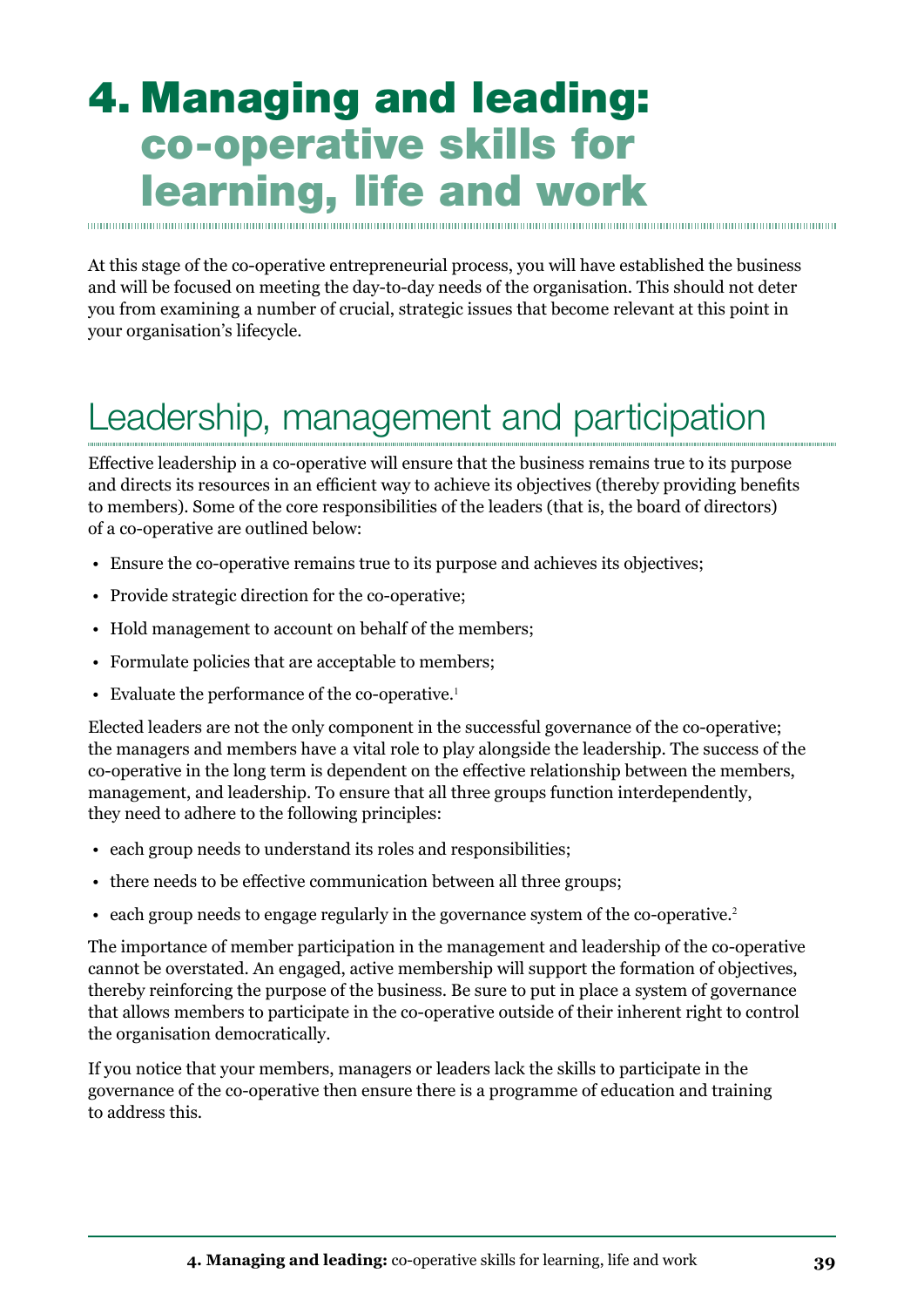# Education and training

Enshrined in the co-operative values and principles, education and training has been a central tenet of the co-operative movement since its inception in Britain over two hundred years ago. It could be argued that education and training is not specific to co-operatives and is an important feature of any successful organisation. It does carry greater significance for co-operatives, however, especially in the following three areas:

**Member education** – a co-operative is only as strong as its members. What this means is that members must be provided with the requisite knowledge, skills and confidence to participate in the governance of the co-operative. For example, if you are a small worker co-operative, the success of your organisation will hinge on the ability of the worker-members to govern and manage themselves successfully. Therefore it is sensible to commit adequate resources to member education in your co-operative.

**Management education** – as Parnell notes, 'Our education system does not provide sufficient coverage of co-ops & mutuals and generally nothing is taught about the member-controlled enterprise model. The result is that most managers are ill-prepared to manage such enterprises. They often not only lack the necessary knowledge but they are also culturally unprepared and inhibited by their profit-orientated vocabulary.'<sup>3</sup> The contributions of managers who are competent, knowledgeable, and have the skills to perform their role are important. Equally so is their ability to direct the operations of the business in pursuit of member-benefit, rather than for profit maximisation.

**Public education** – it is important for any business to communicate its purpose, operations and contribution to society effectively. Indeed it can be argued that this task is even more important for co-operatives as they rely heavily on the ability to engage and entice potential members to sustain their operations. There are a variety of strategies that co-operatives can implement to communicate effectively with the public: using 'jargon-free' language explaining clearly the characteristics of the co-operative; providing a forum for members of the public to engage with the co-operative; or supporting a social initiative in the local community. These actions help to build what is known as 'social capital' in the community and by extension, creates public trust in the co-operative.<sup>4</sup>

# Measuring success

Co-operatives are businesses run for the benefit of members. This means that co-operatives must be successful not *just* as businesses but also in terms of their co-operative nature.<sup>5</sup> We can define this co-operative nature in terms of *purpose, values and principles,* and *membership*. To that end, there are a variety of approaches that can be used to measure the success of a co-operative.

One approach (designed for worker co-operatives) combines economic and democratic aims, as well as drawing on elements of the values and principles, to create four metrics by which success can be measured:

- economic success;
- democratic aims;
- worker development (for example, pay, conditions and skills development);
- political/social objectives.<sup>6</sup>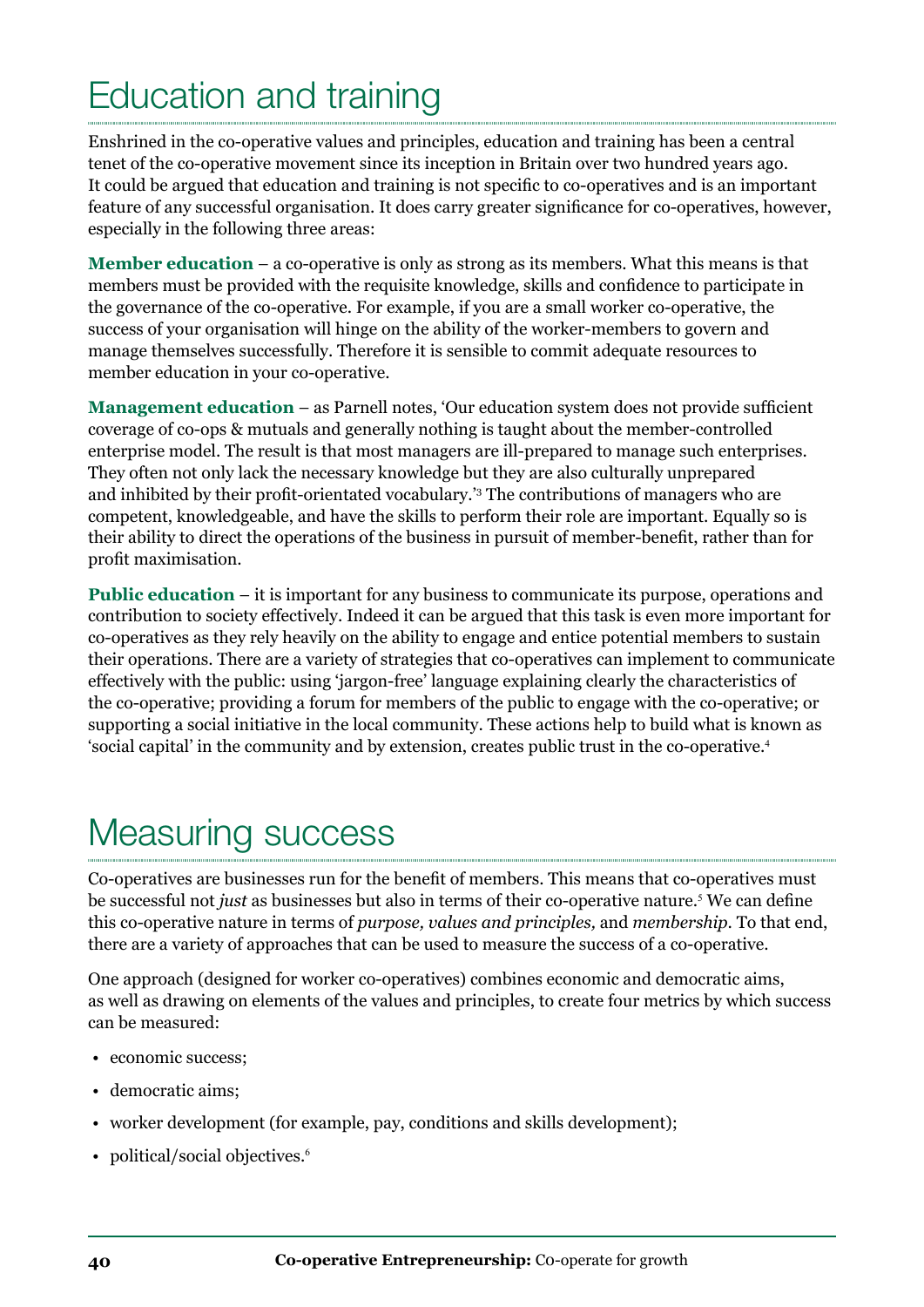A similar approach provides a framework for a co-operative to measure its success based on two overarching criteria:

- 1. Performance-related (direct) known as objectively ascertainable goals; these include cardinal measures such as profit, sales, and productivity, and non-cardinal measures such as organisational sustainability, competitiveness and flexibility.
- 2. Person-related (indirect) known as subjectively ascertainable goals as defined by members; these include member satisfaction, democratic participation levels, and members' use of the co-operative.<sup>7</sup>

It is vital to understand that a co-operative's success will be dependent on its ability to balance economic performance with democratic aims. Be aware that it is not always possible to keep these needs in equilibrium and the needs of one will supersede the needs of the other during certain times in the co-operative's existence. When economic performance does not supersede democratic aims *all* of the time, and vice versa, the co-operative can measure its success appropriately.<sup>8</sup>

# **Growth**

Growth, in its broadest meaning, is central to the sustainability of organisations of all types. Whether it is through quantitative measures (profitability, turnover, new customers, increased assets) or qualitative (education and training programs, improved working conditions), organisations must aspire to and plan for growth. Co-operatives do not aspire to conventional forms of growth (profitability, increase in share price), however. First, co-operatives take a much longer-term view of operations, as their focus is on meeting member needs rather than maximising value for shareholders (which is an inherently short-term practice); growth needs to be sustainable and organic, not unstable and manufactured (for example through debt). Second, the measures through which co-operatives assess growth are different. For example, a worker co-operative might decide to increase the wages of its members; this results in the co-operative producing less surplus but it has still been successful by growing the benefits of its members. Thus, conventional measures are often not appropriate. The salient point is that growth (and by extension success) in a cooperative must be measured in relation to the original purpose of the organisation. It is against this criterion that all measures of growth and success should be analysed.

The following aspects are critical for co-operative growth:

**Strategy** – it is important to review the strategy you developed in the business plan. Strategies are fluid, not fixed. Plans and provisions need to be in place to incorporate responses to unforeseen events to avoid overly disrupting the strategy. For example, projected revenue levels might not be achievable and may need to be revised, or changes in the regulatory environment might necessitate a review of the current strategy. Every strategic review requires the input of members; remember that your co-operative is purpose-driven and member-focused, and these characteristics should be central to strategy development.

**Capital** – almost all types of growth which an organisation can strive to initiate (such as increasing sales, creating jobs, purchasing new assets, or funding training) require capital. The most accessible and cost-effective means that co-operatives have to finance growth is retained earnings. Distribution of surplus to members is an important aspect of a co-operative's attractiveness to potential members, but there must be recognition of the importance of using retained earnings to support the business. Retained earnings are commonly-owned and therefore not subject to distribution. They can help to overcome the difficulties co-operatives experience in raising finance from external sources, especially from investors.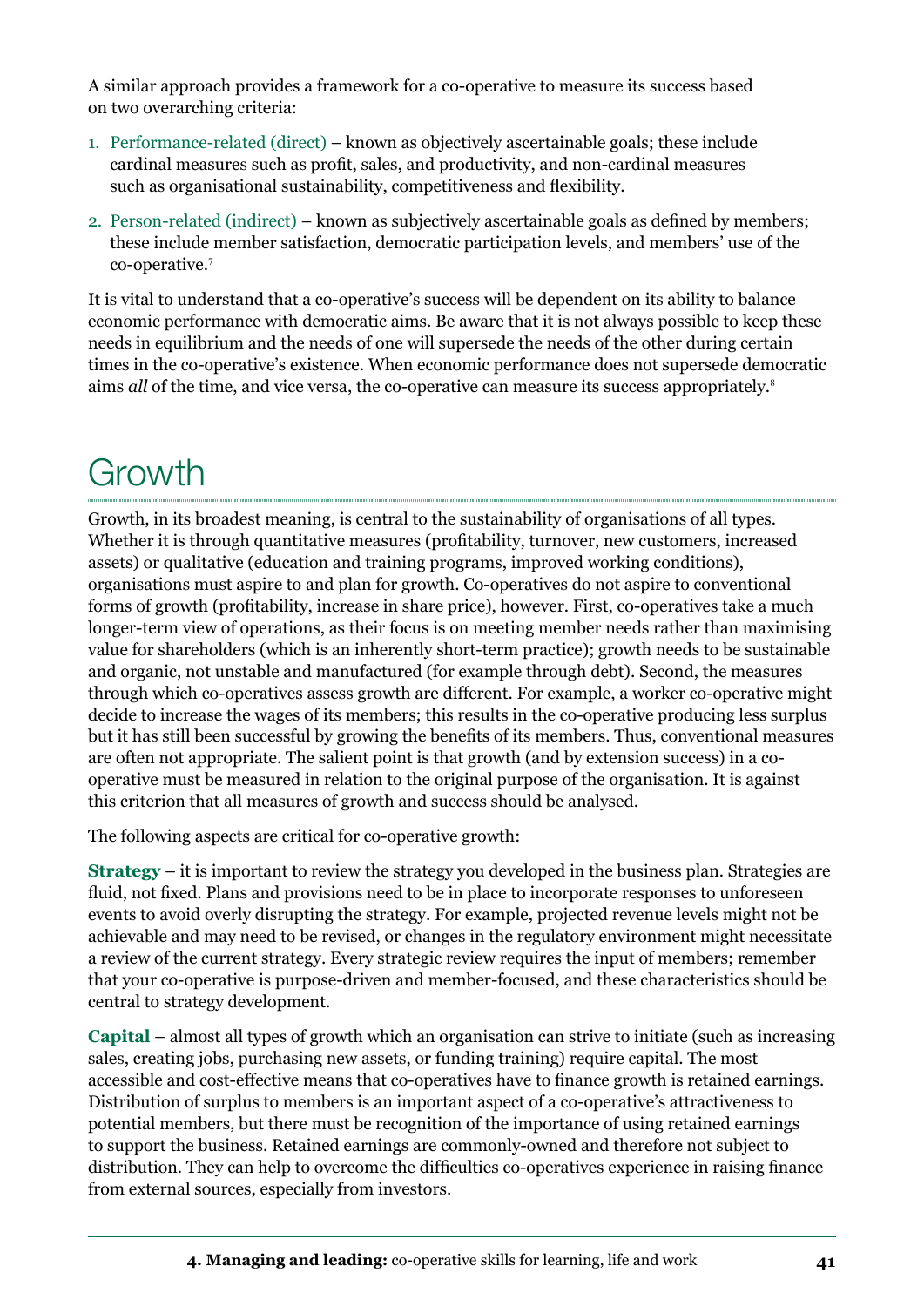**Membership recruitment plan** – the growth of a co-operative's member base (in the context of worker-owned businesses, the creation of jobs), provided it is done in a sustainable and organic manner, should be an important goal for your co-operative. There have been cases where the original members of a co-operative have grown the business, sometimes beyond all recognition, without taking on new members; in these instances, the co-operative has increased its customer base or workforce rather than offer membership to these stakeholders.

# **Networks**

The process of co-operation does not end when you have created your co-operative. Just as the members of your business must co-operate to ensure the sustained success of the enterprise, the co-operative must also co-operate with other organisations to optimise its resources and achieve objectives that lie beyond its individual reach. The importance of this idea is reflected in the sixth international principle 'co-operation amongst co-operatives'.

The major benefit to continued co-operation with other organisations is the added strength your co-operative will derive from being part of a network. Consider how you could form a network in your industry (just like The Very People who we met in chapter 2), with local community organisations (for example, Merchant City Tourism Co-operative), or join a national network that can represent your interests at a higher level (for example, Co-operatives UK).<sup>9</sup> Each network will help your co-operative achieve something that it could not envisage on its own.<sup>10</sup>

The consortium model is important in the network context as it is often the best model for achieving mutual aims and achieving the scale to do so. Many consortium co-operatives are formed to provide services in three areas:

- Achieve wider social and economic aims (for example, an educational program for new members of a community project, or development of a sector by businesses acting collectively).
- Increase purchasing/selling power; and
- Increased marketing/selling power by a shared brand or joint tendering.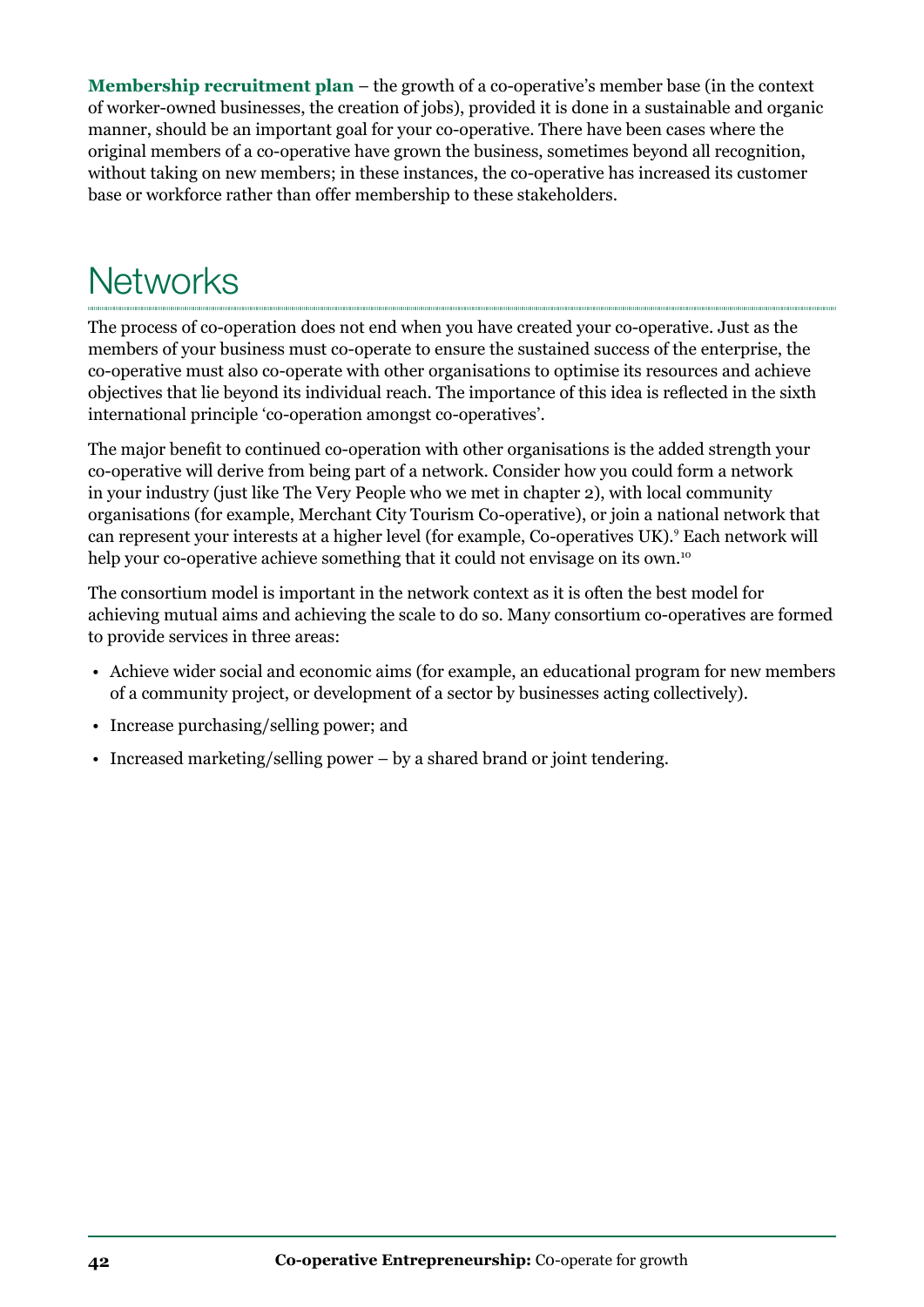## **Co-op interview** – Calverts

### This interview is with Sion Whellens, one of the longest serving members of the co-operative. The full interview can be found on the VLE.

Calverts is a communications design and printing company, based in Bethnal Green, London. Founded in 1977, it is a worker co-operative with fourteen members. The firm's assets are owned in common by the workforce and every member of that workforce are paid equally. All members participate in strategic management, and profits are reinvested in the co-operative or used for community aims. Calverts specialises in branding, publications and sustainable print. It produces high quality literature for corporate, community, government and arts organisations such as the British Museum, Tate, Arup, 3i, and the Royal College of Arts.

#### What is your attitude to growth being a co-operative?

SW: In general we have sought (and achieved) qualitative rather than quantitative growth, that is, going up the value chain in our markets, heavy investment in technology, development of new skills and services We have succeeded in bringing 100 per cent of new employees into membership and see this as an important goal.

### What is the greatest benefit or competitive advantage you derive from being a co-operative?

SW: In order of importance:

Low management overhead costs; very high rates of staff and skill retention and development rate in line with our industry; a high degree of workforce flexibility; a market profile as a sustainable, transparent and ethical business; cultural Unique Selling Point (USP) as a co-operative.

### What is the biggest constraint to your business by being a co-operative?

SW: Lack of familiarity with our legal model among financial, legal and commercial partners. No other real constraints.

#### What are the key things you need to get right to run a successful worker co-operative?

SW: Good, formal governance; investment in new member training and continuing personal development; reinforcement of co-operative ethics and a culture of respect at work; good links with the wider movement.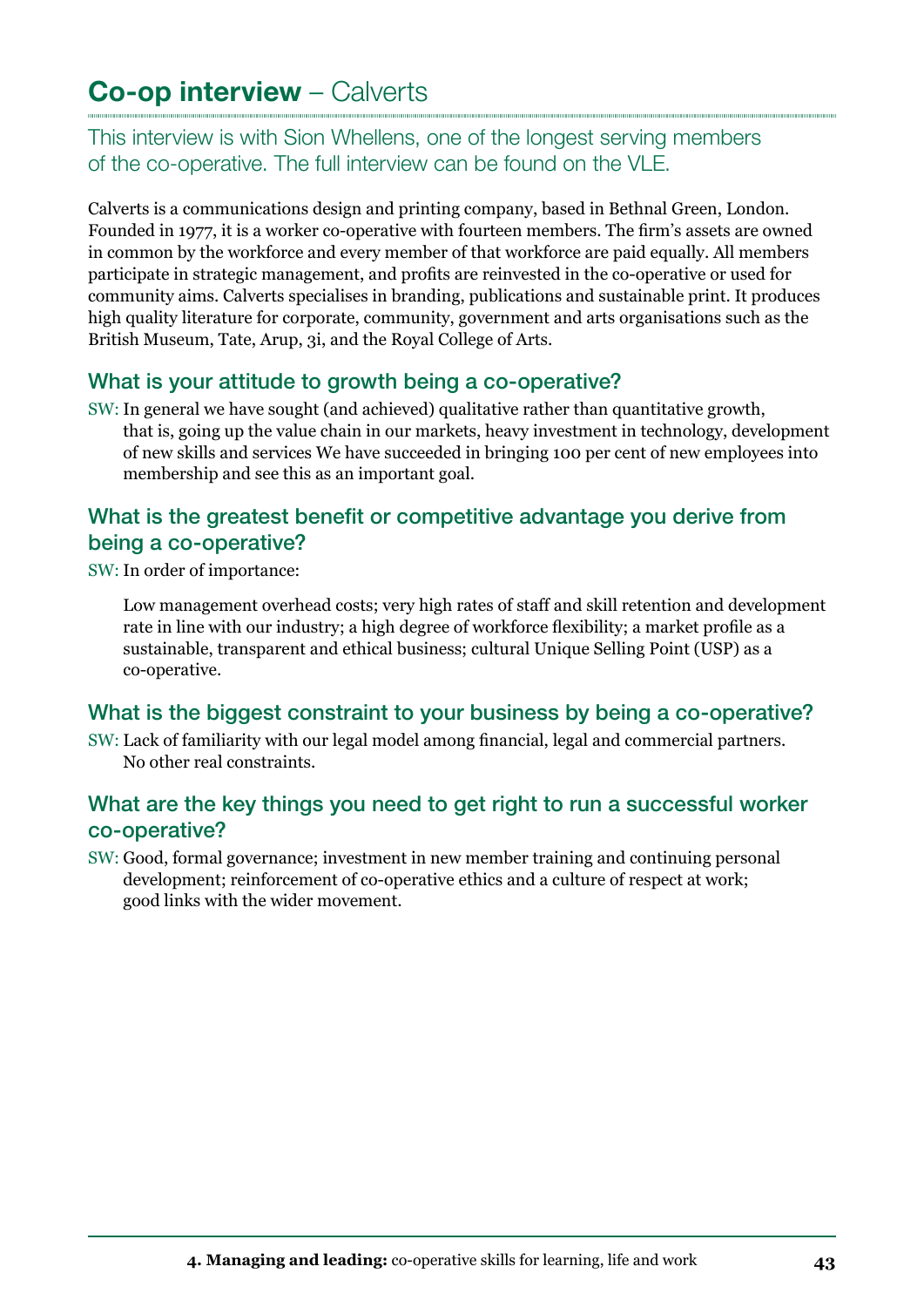### **Practical tools**

For advice on measuring the economic success of a business see:

- Measuring performance –<http://s.coop/7wfo>
- • Assess your performance <http://s.coop/7wfp>

For those looking for some techniques and tools to measure the success of a co-operative in terms of its co-operative nature (democratic aims), Co-operatives UK's CESPI and Canada's Co-opIndex will be of use; there are two documents containing more detail on these approaches on the VLE.

Communicating your co-operative's purpose and offering (its co-operative advantage) will be vital to the sustainability of the enterprise. Tom Webb's excellent *Marketing our Co-operative Difference* outlines the steps needed to create and sustain a co-operative advantage, as well as successfully communicating it to members, policy makers, and the wider public; it can be accessed on the VLE.

Co-operative expert Edgar Parnell has created a website for the dissemination of his lifetime's worth of co-operative knowledge, particularly in the areas of leadership and management:<http://s.coop/kdq5>

# **Endnotes**

- 1. M. A. Abrahamsen, *Co-operative Business Enterprise* (New York: McGraw-Hill, 1976), p. 264.
- 2. Ontario Co-operative Association, 'Co-operative Board & Governance Part 1'. [www.youtube.com/watch?v=1RUb463Up0w](http://www.youtube.com/watch?v=1RUb463Up0w), accessed 16 April 2012.
- 3. E. Parnell, 'An Education Problem Management Development'. [www.co-oppundit.org/management.html](http://www.co-oppundit.org/management.html), accessed 04 May 2012.
- 4. A good example of a co-operative engaging with the local community is the Co-operative Group's Green Schools Revolution, which provides resources and other initiatives to help pupils improve the 'green credentials' of their school; [www.co-operative.coop/green-schools-revolution/about-green-schools.](http://www.co-operative.coop/green-schools-revolution/about-green-schools)
- 5. C. Borzaga, S. Depedri, and E. Tortia, 'Organisational Variety in Market Economies and the Role of Co-operative and Social Enterprises: A Plea for Economic Pluralism' *Journal of Co-operative Studies* 44 (2011): 19-30.
- 6. M. Mellor, J. Hannah, and J. Stirling, *Worker Co-operatives in Theory and Practice* (Milton Keynes: Open University Press, 1988), p. 105.
- 7. E. B. Blumbe. 'Methods of Measuring Success and Effect in a Co-operative' in Dulfer, E. and W. Hamm (eds). *Co-operatives: In the Clash Between Member Participation, Organisational Development and Bureaucratic Tendencies*. London: Quiller Press, 1985. The full framework is provided in a document on the VLE.
- 8. J. Kleer, 'The Co-operative System Between Participation and Growth' in E. Dulfer and W. Hamm (eds), *Co-operatives: In the Clash Between Member Participation, Organisational Development and Bureaucratic Tendencies* (London: Quiller Press, 1985), pp. 372–3.
- 9. Merchant City Tourism & Marketing Co-operative Ltd is a consortium co-operative of local businesses in the Merchant City area of Glasgow city centre. It was formed as a means of increasing the number of visitors to Merchant City, which by extension benefits all of the businesses found there. It is a great example of how small-and-medium enterprises (SMEs) can achieve more together than they could apart: [www.merchantcityglasgow.com/aboutus.](http://www.merchantcityglasgow.com/aboutus)
- 10 The Co-operative Group was originally a consortium of independent co-operative societies (the Co-operative Wholesale Society) who joined together to purchase goods in bulk.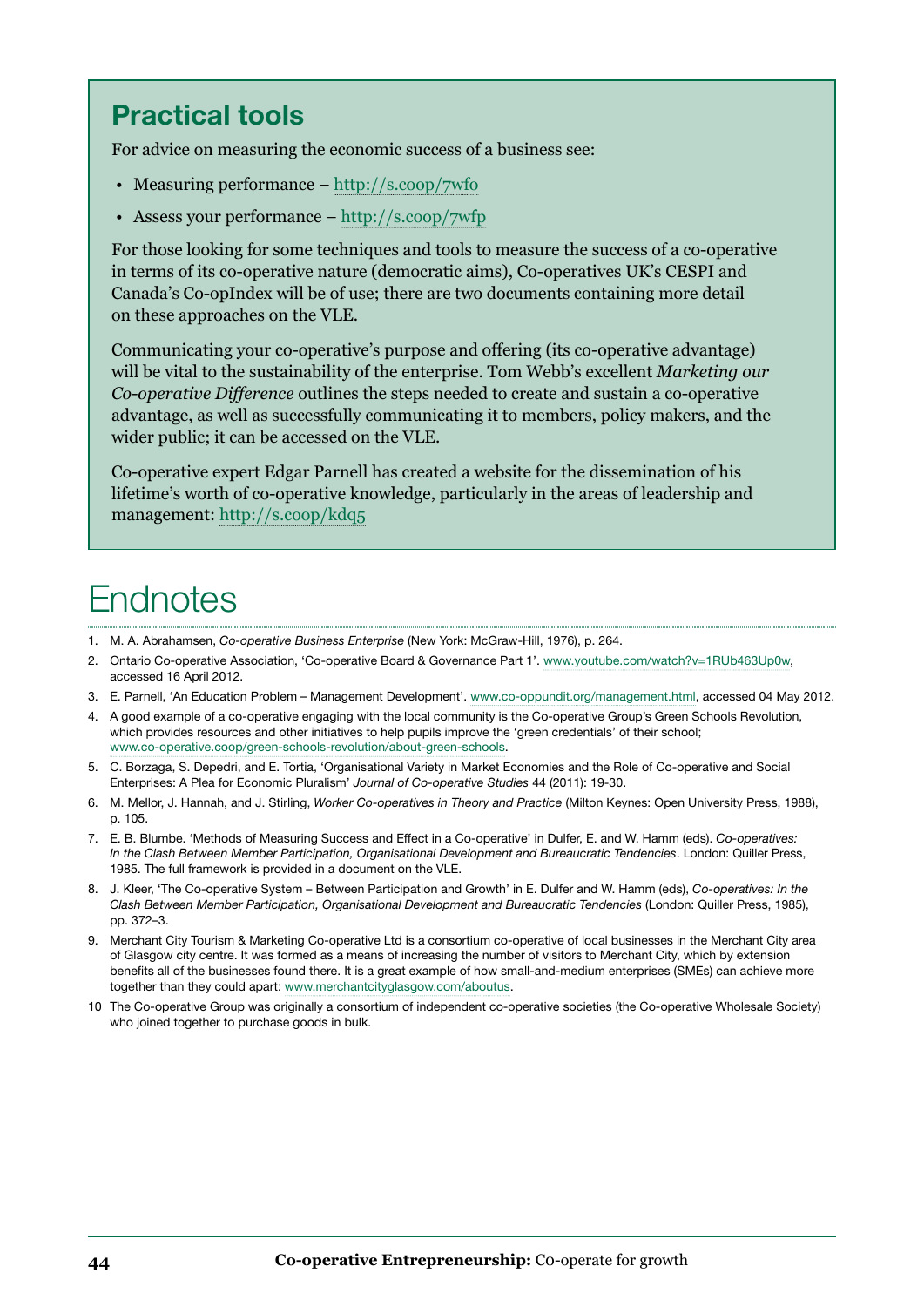## <span id="page-52-0"></span>The road ahead

This guide has sought to provide advice, tools, and techniques for exploring the process of establishing a co-operative or employee-owned enterprise. While many guides exist, none have previously focussed on the relevance of the model to young people who are struggling to find employment or to secure vital services in their community.

Co-operatives can help you to achieve solutions for growth through collective action. Their ethical underpinning ensures that people are at the core of the organisation and attention must be directed toward ensuring each member is treated fairly. Their sustainable business model and practices provide hope in a time of economic recession. Co-operatives have always strived to be innovative, correcting market failures and creating benefits for members.

If by this point you and some potential business partners have committed to the idea of starting a co-operative of some kind, you will be wondering where to go for specialist help. Thankfully, there are a variety of consultancy services available, some of which are free, from organisations based in the UK and other countries. Your first port of call, if you are in Scotland, should be *Co-operative Development Scotland (CDS)*, a subsidiary of Scottish Enterprise, which focuses on developing and growing the co-operative sector, especially employee-owned and consortium co-operatives. CDS has a wide range of contacts that can provide specialist advice relating to your co-operative; details can be found on the VLE. There are two other organisations with a presence in Scotland that could provide any additional advice:

- *Baxi Partnership* is a consultancy specialising in the establishment of employee-owned businesses, in particular those which are created through an employee buyout.
- • *The Co-operative Enterprise Hub* is the enterprise development body of the Co-operative Group and can provide up to four days of free consultancy, assisting in the development of business plans and other stages of the entrepreneurial process.

Readers in the UK are encouraged to seek as much support as possible from these three organisations; similar co-operative development bodies exist in other countries (the VLE has further details). Co-operating with other people and organisations will go a long way to ensuring you have a more sustainable and prosperous future.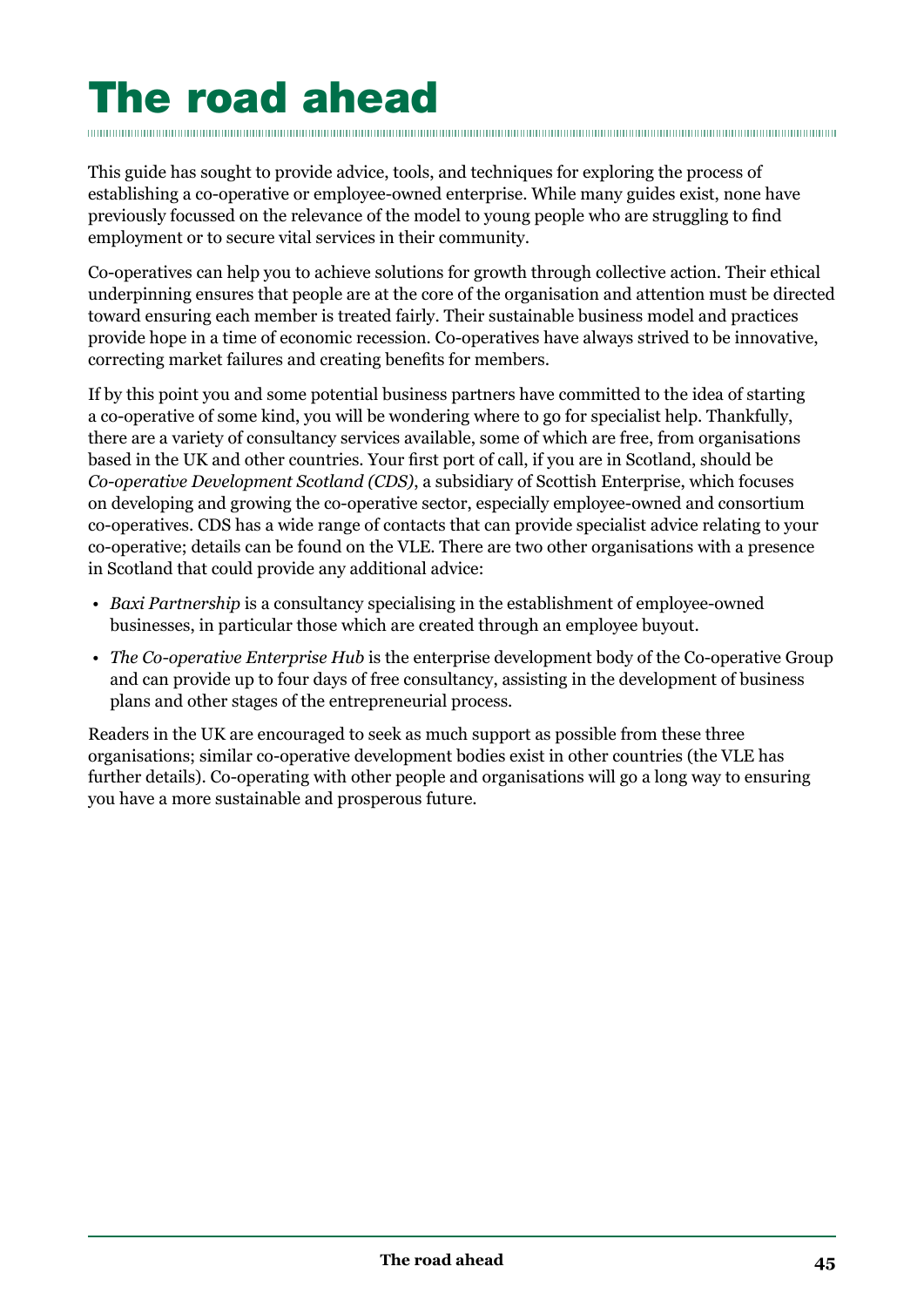<span id="page-53-0"></span>

Articles of Association: a set of rules that define the structure of a UK company and must be registered with Companies House for a business to be incorporated.

Assets: a financial term for the economic resources a business possesses. Assets can be tangible or intangible but they must produce value for the firm.

Bylaw: a standing rule, not included in the articles of association, which specifies operational practice and policy of the co-operative.

Capital: an economic term for a resource that is used to produce goods and services. From a financial perspective, capital refers to the money required by a business to finance its operations.

Capitalism: an economic system where the means of production are privately owned and operated for profit.

Common ownership: a principle that ensures that the assets of an organisation are held indivisibly, that is, cannot be distributed amongst individual owners.

Common shares: are forms of corporate equity ownership. Individuals who purchase common shares in an organisation are granted the right to participate in governance and profit in proportion to the amount of shares they own.

Community Interest Company (CIC): a new company form intended as a brand for social enterprise in the UK. It can be registered as a company limited by guarantee (CLG) or company limited by shares (CLS), has limited profit distribution and an asset lock.

Competitive advantage: a strategic benefit one organisation has over its competitors. Competitive advantages are created by providing more value to your customers than your competitors can.

Consumer co-operative: a co-operative whose membership is made up of those who purchase the goods/services of the business.

Conventional business/company: see investor-owned business.

Co-operative advantage: the strategic benefit co-operatives have over other forms of enterprise; a co-operative advantage is derived from the unique ownership and governance structure of the business.

Co-operative Development Scotland (CDS): is a subsidiary of Scottish Enterprise, CDS provides support and development services to the co-operative sector in Scotland.

Co-operatives UK: is the UK-wide trade body that campaigns for co-operation and works to promote, develop and unite co-operative enterprises.

Corporate governance: a system for directing, controlling and administering companies.

Credit union: a type of non profit-distributing organisation, consumer co-operative that provides savings, credit and other financial services to its members.

Democracy: a system of government where citizens are able to participate in the voting process on an equal basis.

Direct democracy: a form of democracy where people collectively make decisions for themselves, rather than through elected representatives.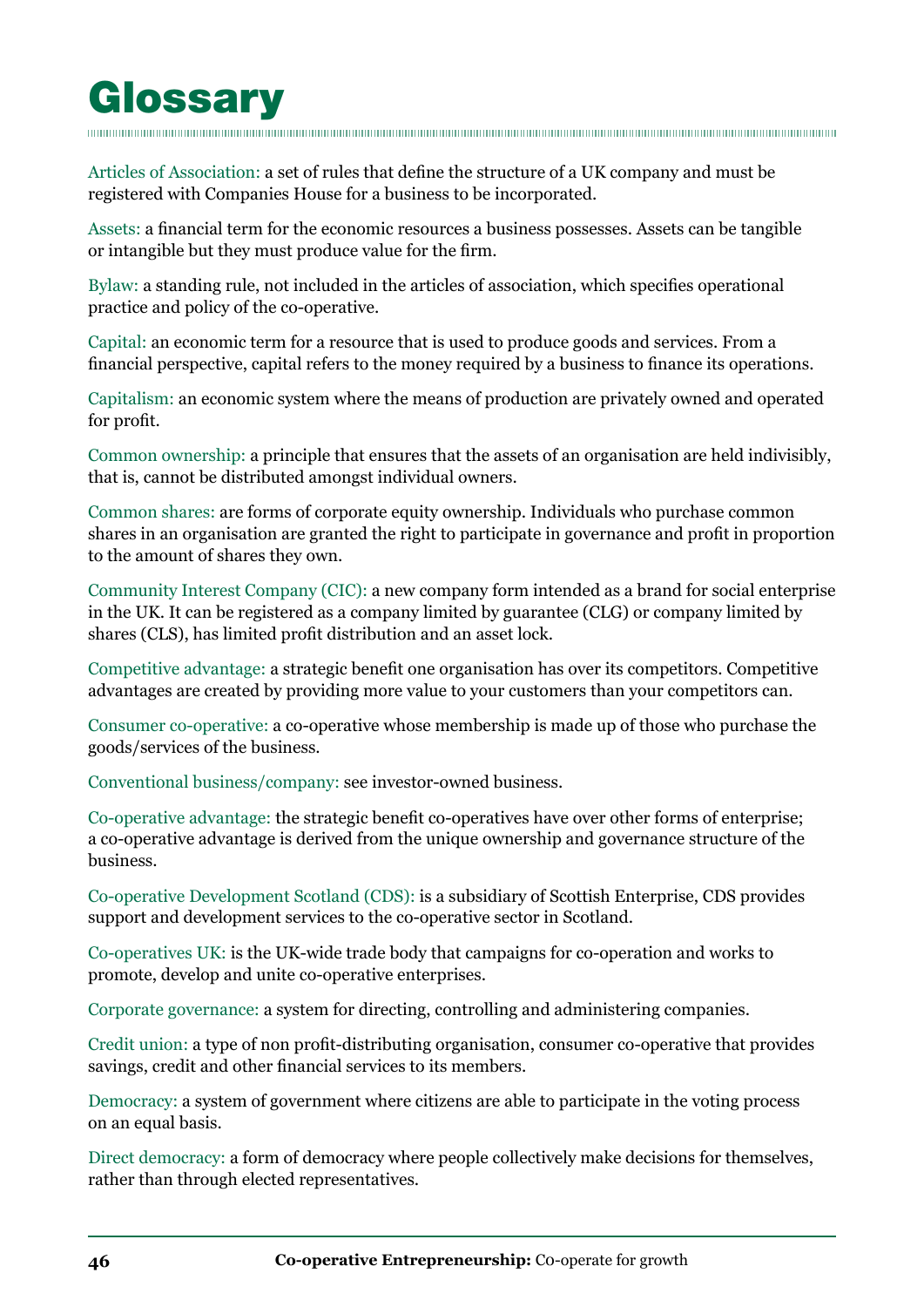Director: an elected or appointed member of the governing body (board of directors) of an organisation.

Dividend: a payment made by a business to its shareholders. Payments are usually based on the amount of shares an investor owns. In co-operative terms, dividend refers to the share of surplus a member receives from the co-operative (see Patronage refund).

Employee-owned businesses: organisations that are partially or entirely owned by their employees.

Equity: another term for the shares or stock in a company. It can also refer to the concept of fairness.

Ethics: a branch of philosophy that examines the morality of decisions. It has been applied to business in the past few of years to create the field of professional ethics.

Fair trade: a social movement that campaigns for the equitable remuneration of producers in developing countries. Under Fairtrade certification, producers are guaranteed a premium price for their produce.

Federation: a union of autonomous organisations that associate together for a common purpose. Examples of co-operative federations include Co-operatives UK and the International Co-operative Alliance.

Hybrid co-operative: a co-operative whose membership consists of more than one type of member for example a co-operative whose members are drawn from consumers and workers. It may also be referred to as a multi-stakeholder co-operative.

International Co-operative Alliance (ICA): an independent, non-governmental association which unites, represents and serves co-operatives worldwide. Founded in 1895, ICA has 269 member organisations from 97 countries active in all sectors of the economy.

Industrial and Provident Society: an organisation that is registered under the Co-operative and Community Benefit Societies and Credit Unions Act 2010. Co-operatives have traditionally registered as Industrial and Provident Societies.

Investor-owned business: an organisation where ownership, control and beneficiary rights are granted to those who invest capital in the business.

Member: a person that belongs to a group or organisation. Co-operative members jointly own and democratically control the enterprise.

Mondragón Corporation (MC): a network of primarily worker co-operatives in the Basque region of Northern Spain. See chapter 6 for more details.

Patronage refund: the entitlement a member has to the surplus generated by the co-operative; a member's share of the surplus is based on the amount of trade they conducted with the co-operative in a year. It is more commonly referred to as 'dividend' in the UK.

Preference shares: are special types of share that usually carry no voting rights but have priority over ordinary shares when it comes to the distribution of dividends (or assets in the case of dissolution).

Price/earnings ratio: a measure of the price paid for a share relative to the annual net income or profit earned by the firm per share.

Primary co-operative: a co-operative that serves its members directly. An example of a primary co-operative would be a local co-operative that sells groceries directly to its members.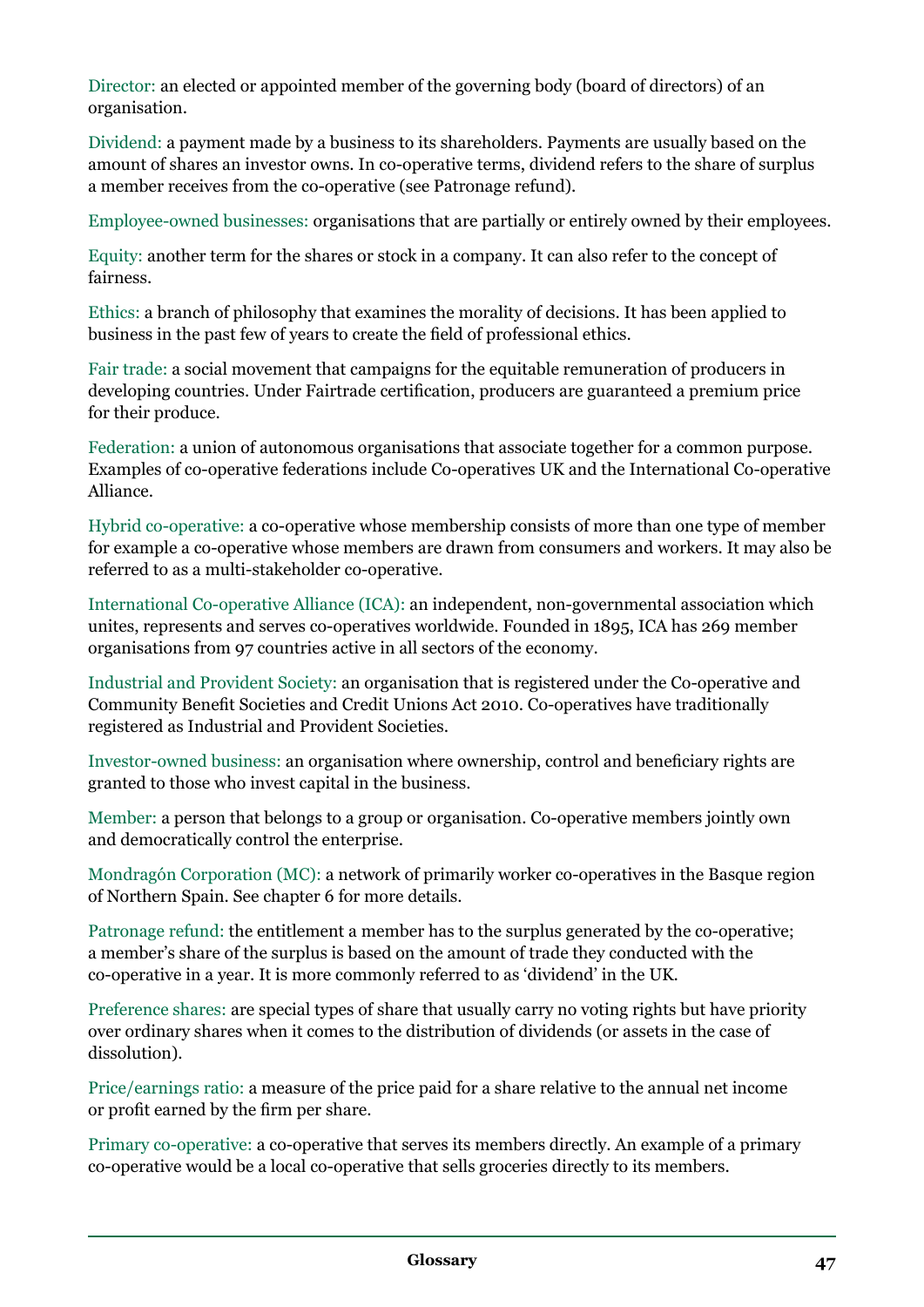Producer co-operative: a co-operative whose membership is made up of those who sell their goods/ services to the business.

Profit/surplus: the amount of revenue left over after all costs, depreciation and taxes have been taken into account. In co-operatives, the profit generated by the business is known as the surplus.

Proportionality: the practice of measuring and distributing effort/reward based on the ratio of one element to another. Co-operatives distribute surpluses based on the amount of input a member contributed to the business.

Representative democracy: a form of democracy where decisions are made on behalf of people by elected representatives.

Rochdale Pioneers: a consumer society established in the town of Rochdale, England in 1844. They are widely cited as the first example of a co-operative enterprise as we know it today (with values and principles).

Rules: the equivalent term in an Industrial & Provident Society co-operative for the Articles of Association of a company.

Scotmid: the largest independent consumer co-operative in Scotland.

Secondary co-operative: a co-operative whose membership consists of other co-operatives. The Co-operative Group was originally set up purely as a secondary co-operative (the Co-operative Wholesale Society) to service the buying needs of its consumer society members.

Social enterprise: a form of organisation whose primary purpose in trading is to achieve social objectives rather than maximise profits.

Society: a term for an organisation that is established under the Industrial and Provident Societies or Friendly Societies Acts in the UK

The Co-operative Group: the largest consumer co-operative in the world with over six million members, focusing primarily on retail and financial services in the UK.

The Fenwick Weavers: the earliest co-operative enterprise in the world for which there are full records, the Fenwick Weavers' Society in Ayrshire, Scotland, was established in 1761 and began co-operative trading in foodstuffs in 1769.

Trustee: a trustee is a person, whose role is defined in law, who manages an asset (which is held in a trust) on behalf of a defined beneficiary.

Unallocated patronage: the amount of surplus generated by member trade that is retained by a co-operative for business purposes. The members have no claim to this portion of the surplus.

Unincorporated: refers to an organisation that has not registered its Rules or Articles of Association with the relevant legal body. Individuals in an unincorporated organisation remain personally liable for any losses/debt.

Worker co-operative: a co-operative whose membership consists of those who work in the business.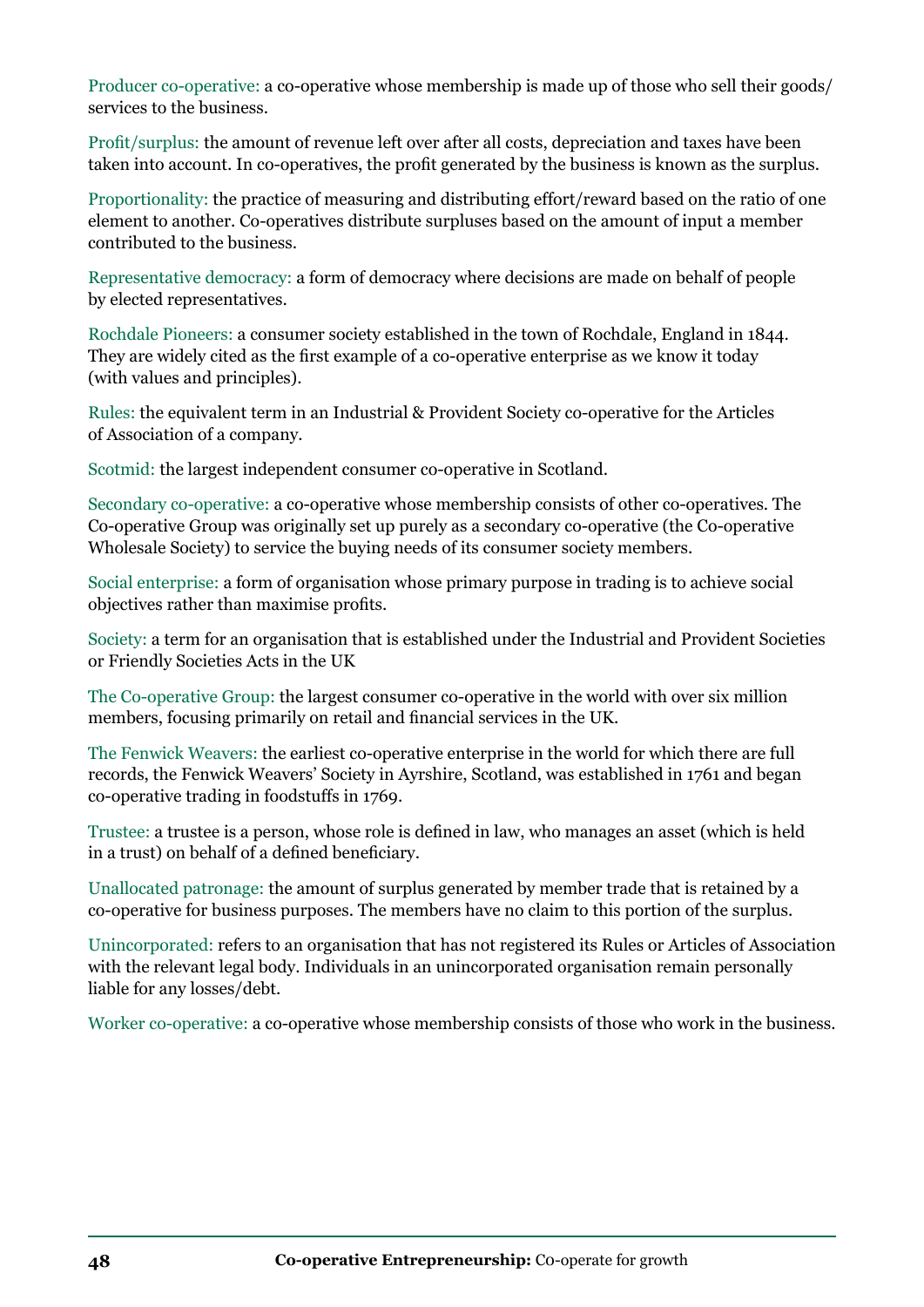### <span id="page-56-0"></span>Key web resources

Baxi Partnership [www.baxipartnership.co.uk](http://www.baxipartnership.co.uk)

Business Gateway [www.yourbusinessgateway.co.uk](http://www.yourbusinessgateway.co.uk)

Co-operative Development Scotland [www.cdscotland.co.uk](http://www.cdscotland.co.uk)

Co-operative News [www.thenews.coop](http://www.thenews.coop)

Co-operatives UK [www.uk.coop](http://www.uk.coop)

Co-operative Education Trust Scotland [www.cets.coop](http://www.cets.coop)

Employee Ownership Association [www.employeeownership.co.uk](http://www.employeeownership.co.uk)

European Federation of Employee Share Ownership [www.efesonline.org](http://www.efesonline.org)

International Co-operative Alliance [www.ica.coop](http://www.ica.coop)

Ontario Co-operative Association [www.ontario.coop](http://www.ontario.coop)

Scottish Institute for Enterprise [www.sie.ac.uk](http://www.sie.ac.uk)

Scottish Agricultural Organisation Society [www.saos.co.uk](http://www.saos.co.uk)

The Co-operative Enterprise Hub [www.co-operative.coop/enterprisehub](http://www.co-operative.coop/enterprisehub)

Young Enterprise [www.young-enterprise.org.uk/programmes/higher\\_education](http://www.young-enterprise.org.uk/programmes/higher_education)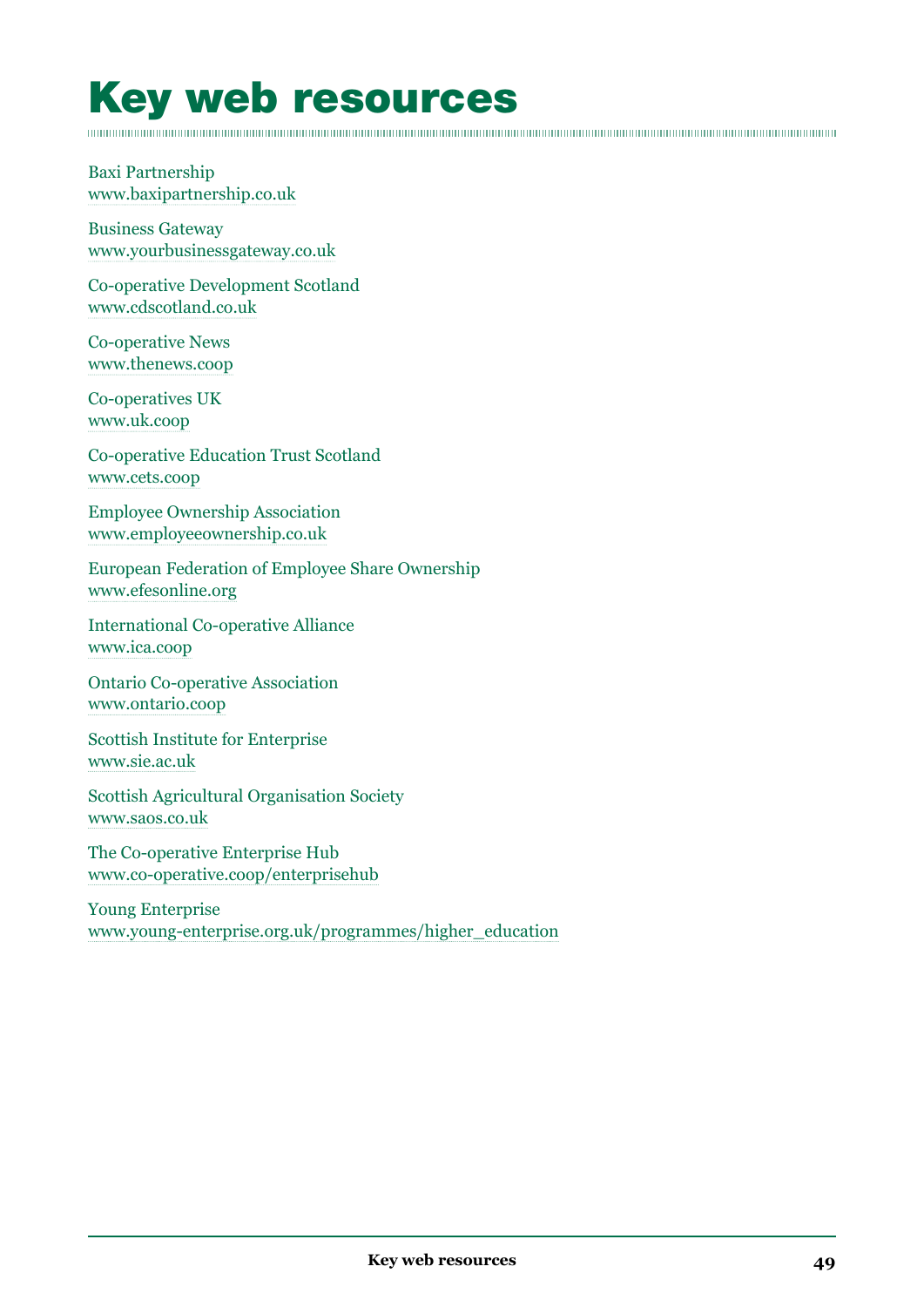## <span id="page-57-0"></span>Select bibliography

Abrahamsen, M. A. *Co-operative Business Enterprise*. New York: McGraw-Hill, 1976.

Bateman, D. I., J. R. Edwards, and C. Levay, 'Agricultural Co-operatives and the Theory of the Firm' *Oxford Agrarian Studies* 8 (1979): 63-81.

Bibby, A. *From Colleagues to Owners: Transferring Ownership to Employees.* London: Employee Ownership Association, 2009.

Bijman, Jos. and B.Doorneweert. 'Collective Entrepreneurship and the Producer-Owned Co-operative' *Journal of Co-operative Studies* 43 (2010): 5-16.

Birchall, J. A *Comparative Analysis of Co-operative Sectors in Scotland, Finland, Sweden and Switzerland.* Glasgow: Co-operative Development Scotland, 2009.

Birchall, J. *People-centred Businesses: Co-operatives, Mutuals and the Idea of Membership.*  London: Palgrave MacMillan, 2010.

Blumbe, E. B. 'Methods of Measuring Success and Effect in a Co-operative' in E. Dulfer and W. Hamm (eds). *Co-operatives: In the Clash Between Member Participation, Organisational Development and Bureaucratic Tendencies.* London: Quiller Press, 1985.

Borzaga, C. and J. Defourny. *The Emergence of Social Enterprise.* London: Routledge, 2004.

Borzaga, C., S. Depedri, and E. Tortia, 'Organisational Variety in Market Economies and the Role of Co-operative and Social Enterprises: A Plea for Economic Pluralism' *Journal of Co-operative Studies* 44 (2011): 19-30.

Chell, E. 'Social Enterprise and Entrepreneurship: Towards a Convergent Theory of the Entrepreneurial Process' *International Small Business Journal* 25 (2007): 5-26.

Clamp, C. A. and I. Alhamis. 'Social Entrepreneurship in the Mondragon Co-operative Corporation and the Challenges of Successful Replication' *Journal of Entrepreneurship* 19 (2010): 149-177.

Co-operative Development Institute. Co-op 101: *A Guide to Starting a Co-operative.*  Massachusetts: The Northeast Center for Co-operative Business, 2010.

Co-operative Development Scotland (CDS). *The Consortium Co-operative Model: Grow Your Business through Collaboration.* Glasgow: Co-operative Development Scotland, n.d.

Co-operatives UK. *Creative Co-operatives: A Guide to Starting a co-operative in the Creative Industries.* Manchester: Co-operatives UK, 2010.

Co-operatives UK. *Simply Finance.* Manchester: Co-operatives UK, 2011.

Co-operatives UK. *Simply Governance.* Manchester: Co-operatives UK, 2011.

Co-operatives UK. *Simply Legal* (2nd edition). Manchester: Co-operatives UK, 2009.

Co-operatives UK. *Starting a Co-operative: A Guide to Setting Up a Democratically Controlled Business.* Manchester: Co-operatives UK, 2008.

Co-operatives UK. *Trading for Mutual Benefit: A Guide to Co-operative Consortia.* Manchester: Co-operatives UK, n.d.

Duane, R. and B. Barringer. *Entrepreneurship: Successfully Launching New Ventures.* New York: Prentice Hall, 2008.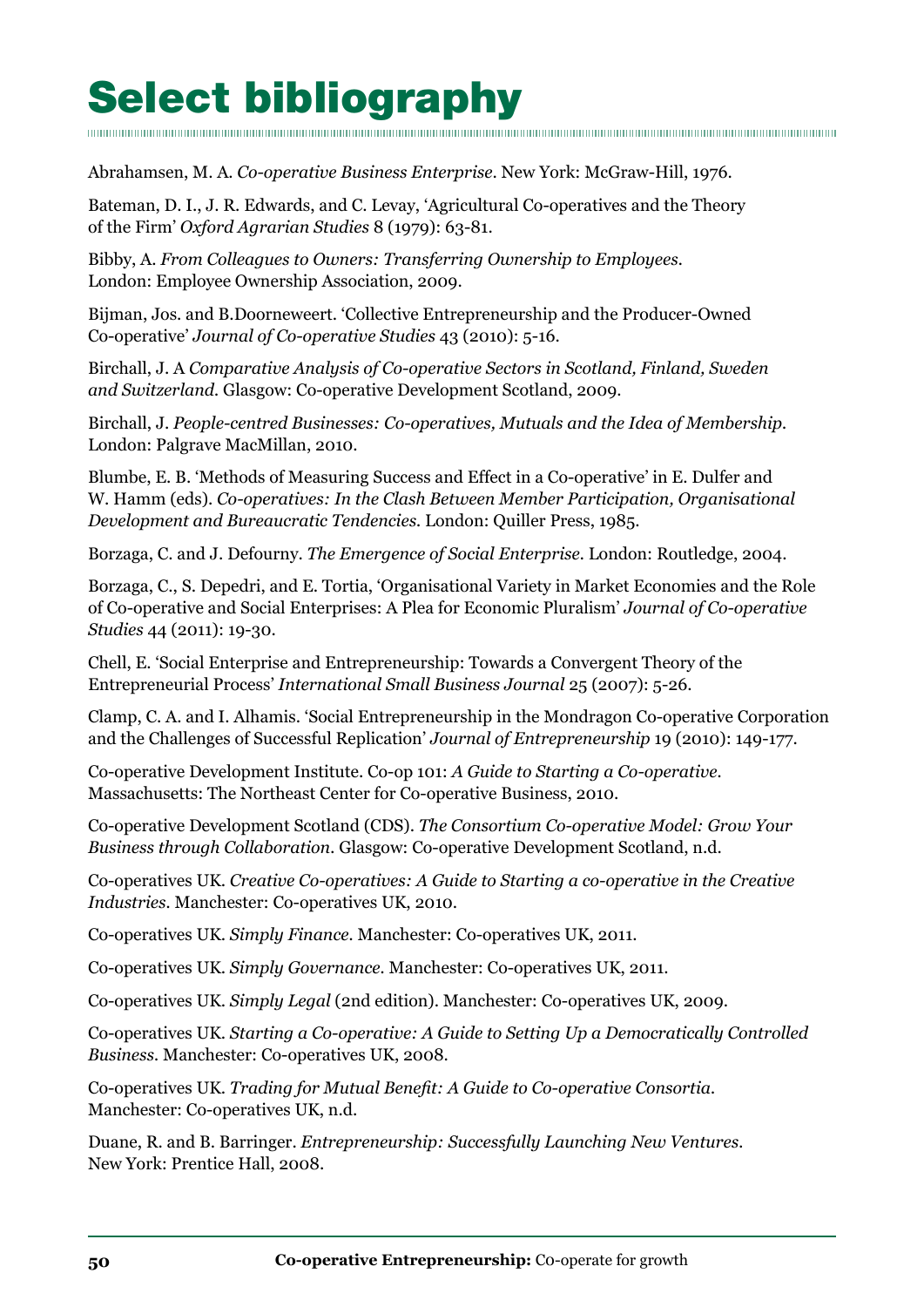Ellerman, D. 'Three Themes about Democratic Enterprises: Capital Structure, Education, and Spin-offs' Paper presented at the International Association for the Economics of Participation (IAFEP) conference, Mondragón, 20 July 2006.

Employee Ownership Association (EOA), 'About Employee Ownership'. [www.employeeownership.co.uk/employee-ownership/about-employee-ownership/,](http://www.employeeownership.co.uk/employee-ownership/about-employee-ownership/) accessed 25 April 2012.

Friend G. and S. Zehle. *Guide to Business Planning.* London: Profile Books, 2004.

Hansen, G. B., E. K. Coontz, and A. Malan. *Steps to Starting a Worker Co-operative.* Davis: University of California, 1997.

Hisrich, R. D., M. P. Peters, and D. A. Shepherd. *Entrepreneurship.* New York: McGraw Hill, 2008.

International Co-operative Alliance (ICA), 'Statement on the Co-operative Identity'. [www.ica.coop/coop/principles.html,](http://www.ica.coop/coop/principles.html) accessed 4 May 2011.

Jacobsen G. 'Co-operative and Training Dimensions in Entrepreneurship: A Study of the Methodology of the Saiolan Centre in Mondragon' *INUSSUK Arctic Research Journal* 1 (2001): 137–46.

Kirby, D. *Entrepreneurship.* London: McGraw-Hill 2003.

Kleer, J. 'The Co-operative System – Between Participation and Growth' in E. Dulfer and W. Hamm (eds). *Co-operatives: In the Clash Between Member Participation, Organisational Development and Bureaucratic Tendencies.* London: Quiller Press, 1985.

Leadbeater, C. *The Rise of the Social Entrepreneur.* London: Demos, 1997.

Lund, M. *Solidarity as a Business Model.* Ohio: Co-operative Development Center, 2011.

Martin, F. and M. Thompson. *Social Enterprise: Developing Sustainable Businesses.* Hampshire: Palgrave Macmillan, 2010.

McDonnell, D., E. Macknight, and H. Donnelly. *Democratic Enterprise: Ethical business for the 21st century.* Glasgow: Co-operative Education Trust Scotland, 2012.

Mellor, M., J. Hannah, and J. Stirling, *Worker Co-operatives in Theory and Practice* (Milton Keynes: Open University Press, 1988), p. 105.

Morrison, R. *We Build the Road as We Travel.* Gabriola Isalnd, BC: New Society Publishers, 1991.

Mullins, J. and R. Kumisar. *Getting to Plan B: Breaking Through to a Better Business Model.*  Boston: Harvard Business School Press, 2009.

North American Students of Co-operation. *Organiser's Handbook.* Chicago: North American Students of Co-operation, n.d.

Northcountry Co-operative Foundation, 'In Good Company: The Guide to Co-operative Employee Ownership' *Toolbox series*. Minneapolis: Northcountry Co-operative Foundation, 2006.

Ontario Co-operative Association, 'Co-operative Board & Governance Part 1'. [www.youtube.com/watch?v=1RUb463Up0w,](http://www.youtube.com/watch?v=1RUb463Up0w) accessed 16 April 2012.

Osterwalder, A and Y. Pigneur. *Business Model Generation: A Handbook for Visionaries, Game Changers, and Challengers.* Hoboken: John Wiley & Son, 2010.

Parnell, E. 'An Education Problem – Management Development'. [www.co-oppundit.org/management.html](http://www.co-oppundit.org/management.html), accessed 04 May 2012.

Pearce, J. *Social Enterprise in Anytown.* London: Calouste Gulbenkian Foundation, 2003.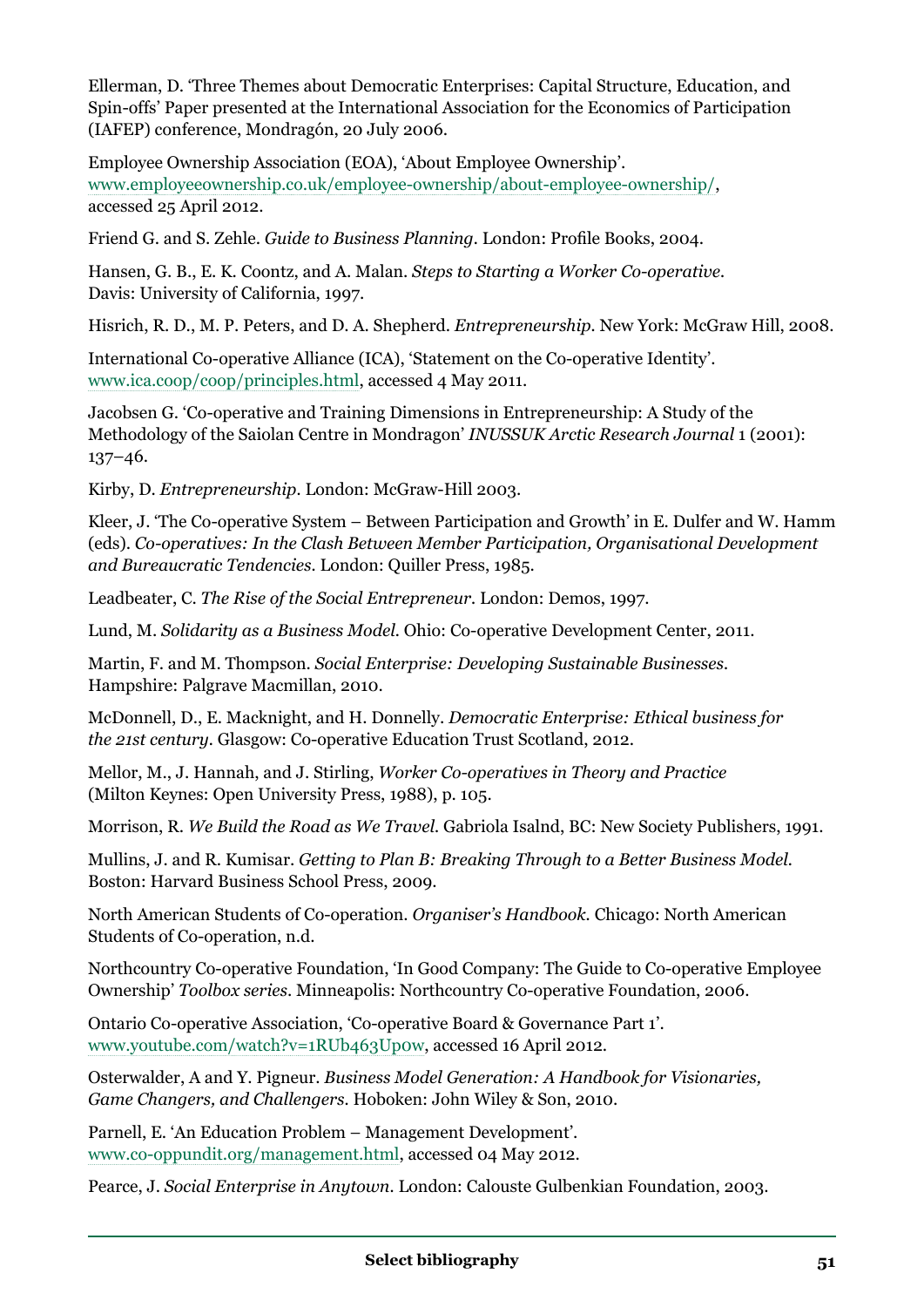Postlethwaite, R. *Structuring Employee Ownership: A Guide to Trusts, Shares and Tax Help for Co-ownership.* London: Employee Ownership Association, 2009.

Québec Ministry of Economic Development. *Survival Rate of Co-operatives in Québec.* Québec: Québec Ministry of Economic Development, 2008.

Ridley-Duff, R. 'Co-operative Social Enterprises: Company Rules, Access to Finance and Management Practice' *Social Enterprise Journal* 5 (2009): 50–68.

Ridley-Duff, R. and M. Bull. *Understanding Social Enterprise: Theory & Practice.* London: Sage, 2011.

Scott-Cato, M., L. Arthur, T. Keenoy and J. Smith. 'Entrepreneurial Energy: Associative Entrepreneurship in the Renewable Energy Sector' *International Journal of Entrepreneurial Behaviour and Research* 14 (2008): 313-29.

Silcox, S. *Making Employee Ownership Work: A Benchmark Guide.* London: Employee Ownership Association, 2009.

Spear, R. 'Social Entrepreneurship: A Different Model?' *International Journal of Social Economics*  33 (2006): 399-410.

Svendsen, G. L. H. and G. T. Svendsen. *The Creation and Destruction of Social Capital: Entrepreneurship, Co-operative Movements, and Institutions.* Surrey: Edward Elgar Publishing, 2004.

Thomas, A. and C. Cornforth. 'The Survival and Growth of Worker Co-operatives: A Comparison with Small Businesses' *International Small Business Journal* 8 (1989): 34–50.

Troberg, E. 'Implications of Value-driven Entrepreneurship in Finnish Employee-owned Co-operatives' *Journal of Co-operative Studies* 42 (2009): 36-44.

Troberg, E., E. Ruskovaara, and J. Seikkula-Leino. 'The State of Co-operative Entrepreneurship Education in Finland: An Exploratory Study' *International Journal of Co-operative Management* 5 (2011): 47-59.

Whyte, W. F. and K. K. Whyte. *Making Mondragón: The Growth and Dynamics of the Worker Co-operative Complex.* Ithaca, New York: Cornell University Press, 1991.

Zeuli, K. and R. Cropp. *Co-operatives: Principles and Practices in the 21st Century.* Wisconsin: University of Wisconsin Center for Co-operatives, 2004.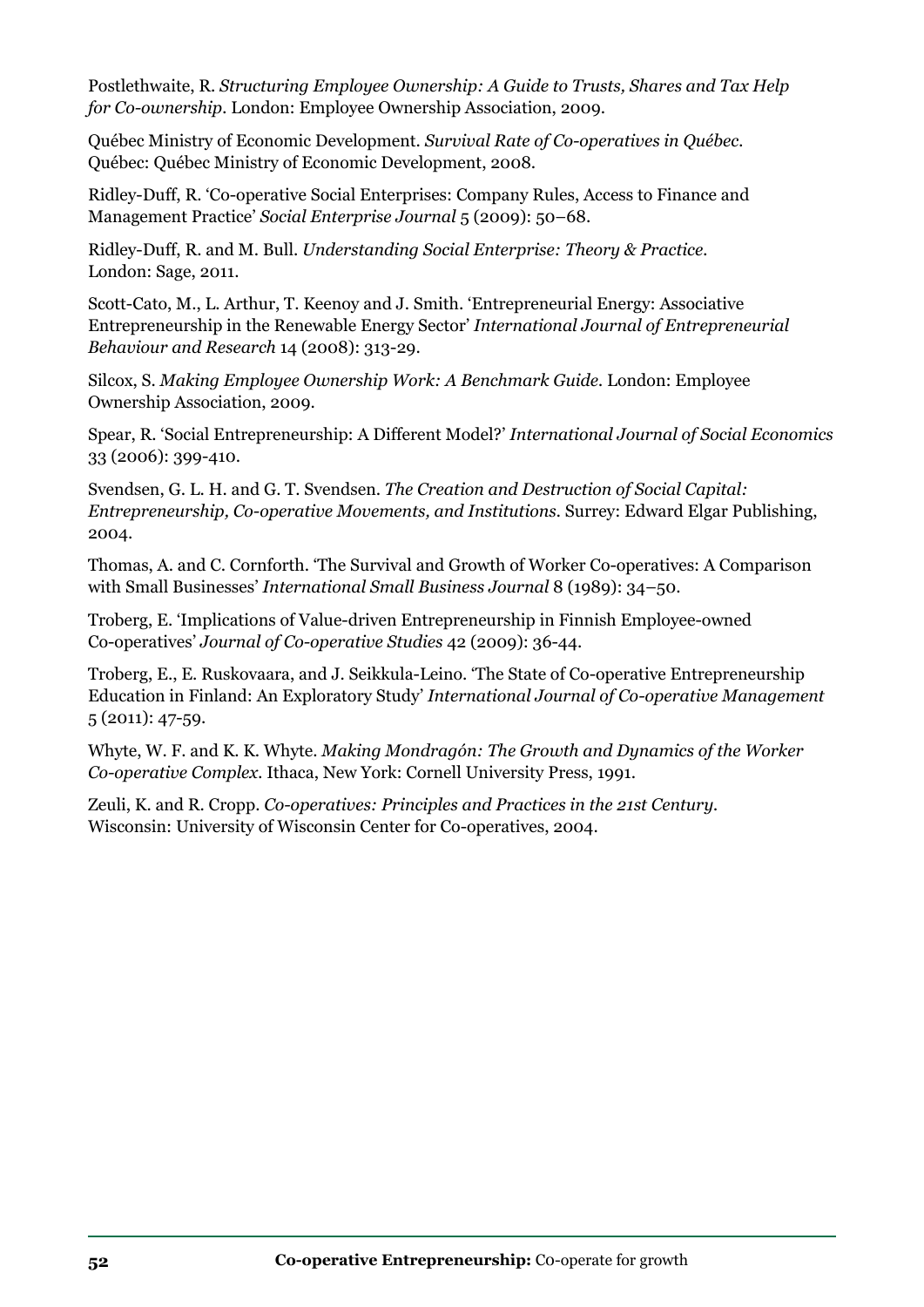# <span id="page-60-0"></span>**Index**

| Arizmendi Bakeries                                          | 20             | Harness Care Co-operative                   | 33                   |
|-------------------------------------------------------------|----------------|---------------------------------------------|----------------------|
| Arup Group                                                  | 25             | Highland Wholefoods                         | 17                   |
| Atomised                                                    | 15             | Industrial and Provident Society (IPS)      | 32                   |
| Baxi Partnership                                            | 45             | International Co-operative Alliance (ICA)   | 14                   |
| Bridges: The Actors' Agency                                 | $37 - 8$       | John Lewis                                  | 25                   |
| Bull, M                                                     | 32             | legal forms 32-3:                           |                      |
| business planning                                           | $27 - 8$       | key features of                             | 34                   |
| Caja Laboral Popular                                        | 16             | measuring success                           | $42 - 3$             |
| Calverts                                                    | $43 - 4$       | membership:<br>engagement and participation | 41                   |
| Company Limited by Guarantee (CLG)                          | 33             | governance responsibilities                 | $36 - 7$             |
| Company Limited by Shares (CLS)                             | 33             | benefits                                    | 14, 22, 24, 36, 41-4 |
| co-operatives:                                              |                | Merchant City Tourism Co-operative          | 43                   |
| decision-making                                             | 14, 22, 35     | Migros                                      | 15                   |
| business model<br>benefits of                               | $21 - 5$<br>16 | Mondragón Corporation                       | 16                   |
| values and principles 12, 13-5, 22-3, 27, 34, 36, 42        |                | Nemco                                       | 24                   |
| 13, 16, 22, 30, 33, 37, 41<br>purpose<br>ownership          | 14, 22         | networks                                    | 44                   |
| leadership and management                                   | 41             | organisational design                       | $22 - 3$             |
| Co-operative and Community Benefit                          |                | Parnell, E                                  | 41                   |
| Societies and Credit Unions Act 2010                        | 33, 35         | PESTLE analysis                             | 26                   |
| co-operative business models:                               | 23             | Rabobank                                    | 15                   |
| worker co-operatives<br>consortia co-operatives             | $24 - 5$       | Ridley-Duff, R                              | 32                   |
| employee ownership                                          | 25             | Scott Bader                                 | 25                   |
| Co-operative Development Scotland (CDS)33, 37, 45           |                | shares:                                     |                      |
| Co-operatives UK                                            | 43             | withdrawable                                | 35                   |
| Edinburgh Bicycle Co-operative                              | 16, 23         | transferable<br>preference                  | 35<br>35             |
| education and training                                      | 15, 42         | ordinary                                    | 35                   |
| Energy4All                                                  | 20             | social identity                             | 33                   |
| entrepreneurship:                                           |                | SWOT analysis                               | 26                   |
| co-operative<br>co-op entrepreneur                          | 13<br>13       | types of co-operatives                      | $15 - 6$             |
| ESOP                                                        | 21             | The Co-operative Bank                       | 38                   |
| factors affecting the choice of legal structure             | 33             | The Co-operative Enterprise Hub             | 45                   |
|                                                             | 27             | The Co-operative Group                      | 15, 33, 43           |
| feasibility study                                           |                | The Rochdale Pioneers                       | 17                   |
| finance 15, 22, 27, 33, 35-6, 43 see capital:<br>sources of | 34             | The Very People                             | 28, 33, 43           |
| planning                                                    | 35             | UN Year of Co-operatives                    | 12                   |
| generating business ideas                                   | $21 - 2$       | West Highland Free Press                    | 16                   |
| governing document                                          | 36             | Whitcomm                                    | 20                   |
| <b>GreenCIty Wholefoods</b>                                 | 16, 17         | Woollard and Henry                          | 25                   |
| growth                                                      | $43 - 4$       | Yellow Brick House Media                    | 24                   |